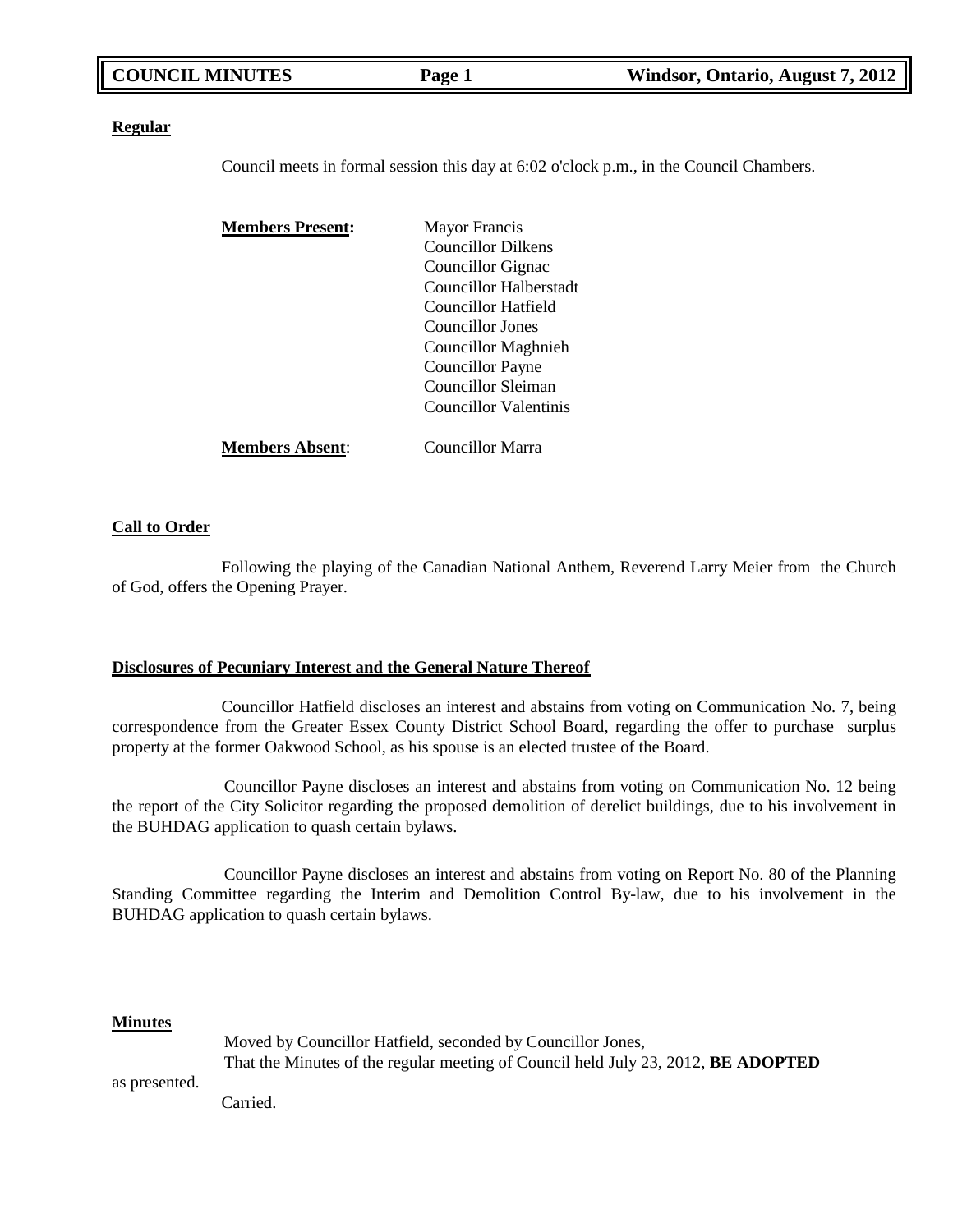### **Notice of Proclamations**

None presented.

## **Committee of the Whole**

Moved by Councillor Maghnieh, seconded by Councillor Payne,

That Council do now rise and move into Committee of the Whole with the Mayor presiding for the purpose of dealing with:

- (a) communication items;
- (b) consent agenda;
- (c) hearing requests for deferrals or referrals of any items of business;
- (d) hearing presentations and delegations;
- (e) consideration of business items;
- (f) consideration of Committee reports: Nil.
- (g) consideration of by-laws 106-2012 through 116-2012 (inclusive). Carried.

### **Communications**

Moved by Councillor Sleiman, seconded by Councillor Valentinis,

**M342–2012** That the following Communication Items 1 to 6, 8 and 10 to 12 inclusive, as set forth in the Council Agenda **BE REFERRED** as noted; That Communication No. 7 being correspondence from the Greater Essex County District School Board dated June 24, 2012 regarding "Oakwood Public School, 2520 Cabana Road West" **BE REFERRED** to administration to allow for further information regarding:

- a) the status of the natural area;
- b) the future of providing programming options at Oakwood Community Centre;
- c) confirmation of timelines required by the School Board regarding possible interest in the subject property;
- d) possible risks to the Corporation if an expression of interest is confirmed;

and that further direction on Communication No. 7 and No. 9 be dealt with as follows:

### **Communication No. 7:**

Moved by Councillor Halberstadt, seconded by Councillor Maghnieh,

**M343-2012** That the correspondence received from the Greater Essex County District School Board regarding the offer to purchase surplus property located at 2520 Cabana Road West, former Oakwood Public School **BE FORWARDED** to the Essex Region Conservation Authority [ERCA] regarding the Natural Area on the said property, for their consideration.

Carried.

Councillor Hatfield discloses an interest and abstains from voting on this matter.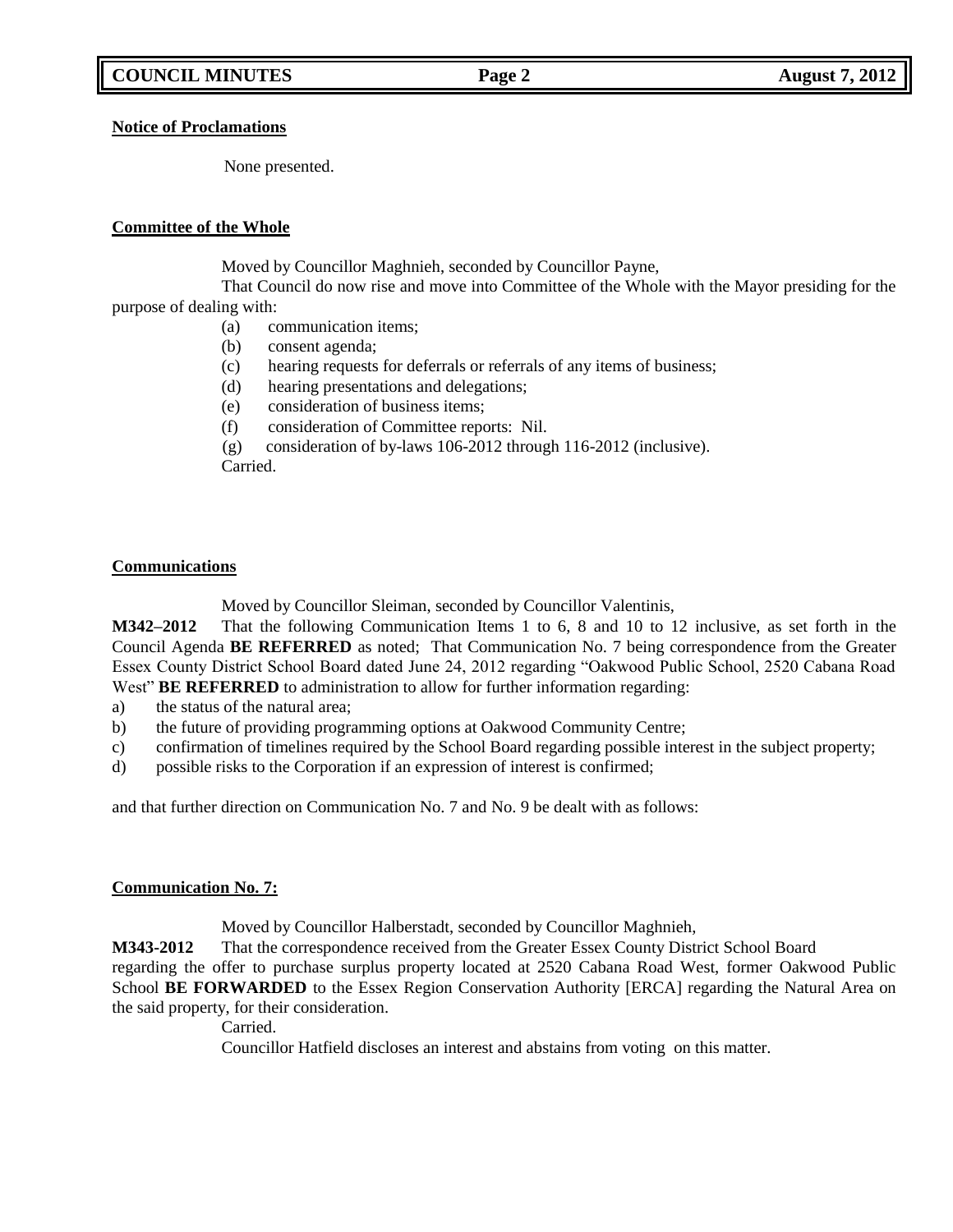|  | <b>COUNCIL MINUTES</b> |
|--|------------------------|
|--|------------------------|

### **Communication No. 9:**

Moved by Councillor Jones, seconded by Councillor Gignac,

**M344-2012** That Council **ENDORSE** Niagara-On-The Lake's resolution to urge the Province to direct Stewardship Ontario to provide increased accessibility to municipalities in Ontario and provide full compensation to cover the cost of collection and disposal of Municipal Household or Special Waste; and further,

That the resolution **BE FORWARDED** to the Essex Windsor Solid Waste Authority (EWSWA). Carried.

### **Communication No. 11:**

Moved by Councillor Valentinis, seconded by Councillor Jones,

That the correspondence from the Downtown Windsor Business Improvement Association (DWBIA) regarding the request to waive the fees for the temporary road closures and Noise By-law exemption for Balloonapalooza to be held August 25-26, 2012 **BE APPROVED.**

The motion is put and is lost.

Aye Votes: Councillors Jones, Valentinis, Sleiman and Maghnieh

Nay Votes: Councillors Gignac, Halberstadt, Payne, Dilkens and Hatfield

| <b>Item</b>    | From                                        | <b>Description</b>                                                    |
|----------------|---------------------------------------------|-----------------------------------------------------------------------|
|                |                                             | Provincial Compensation Framework.                                    |
|                |                                             | Chief Financial Officer & City Treasurer                              |
| $\mathbf{1}$   | Ministry of Finance                         | <b>Executive Director, Human Resources</b>                            |
|                |                                             | Note & File                                                           |
|                |                                             | GP2012                                                                |
|                |                                             | Community Homelessness Prevention Initiative (CHPI) and first year    |
|                |                                             | funding for the City of Windsor.                                      |
|                | Ministry of Municipal                       | <b>Executive Director, Housing &amp; Children's Services</b>          |
| $\overline{2}$ | Affairs and Housing                         | <b>Chief Financial Officer &amp; City Treasurer</b>                   |
|                |                                             | <b>Community Development &amp; Health Commissioner</b>                |
|                |                                             | Note & File                                                           |
|                |                                             | GH/6905                                                               |
|                |                                             | Annual Wildlife Rabies Control Operations for 2012 on August 18, 2012 |
| 3              | Ministry of Natural<br>Resources            | <b>Community Development &amp; Health Commissioner</b>                |
|                |                                             | <b>Windsor Essex County Environment Committee</b><br>Note & File      |
|                |                                             | <b>GP2012</b>                                                         |
|                |                                             | AMO's Municipal Infrastructure Asset Management and Priorities        |
|                |                                             | Survey.                                                               |
| $\overline{4}$ | Association of<br>Municipalities of Ontario | Chief Financial Officer & City Treasurer                              |
|                |                                             | <b>City Engineer</b>                                                  |
|                | (AMO)                                       | Note & File                                                           |
|                |                                             | <b>MMA2012</b>                                                        |
|                |                                             | Market Snapshot - Residential Sale Prices in Ontario.                 |
|                | <b>Municipal Property</b>                   | <b>Chief Financial Officer &amp; City Treasurer</b>                   |
| 5              | <b>Assessment Corporation</b>               | <b>Deputy Treasurer- Taxation and Financial Projects</b>              |
|                | (MPAC)                                      | Note & File                                                           |
|                |                                             | <b>ACEA2012</b>                                                       |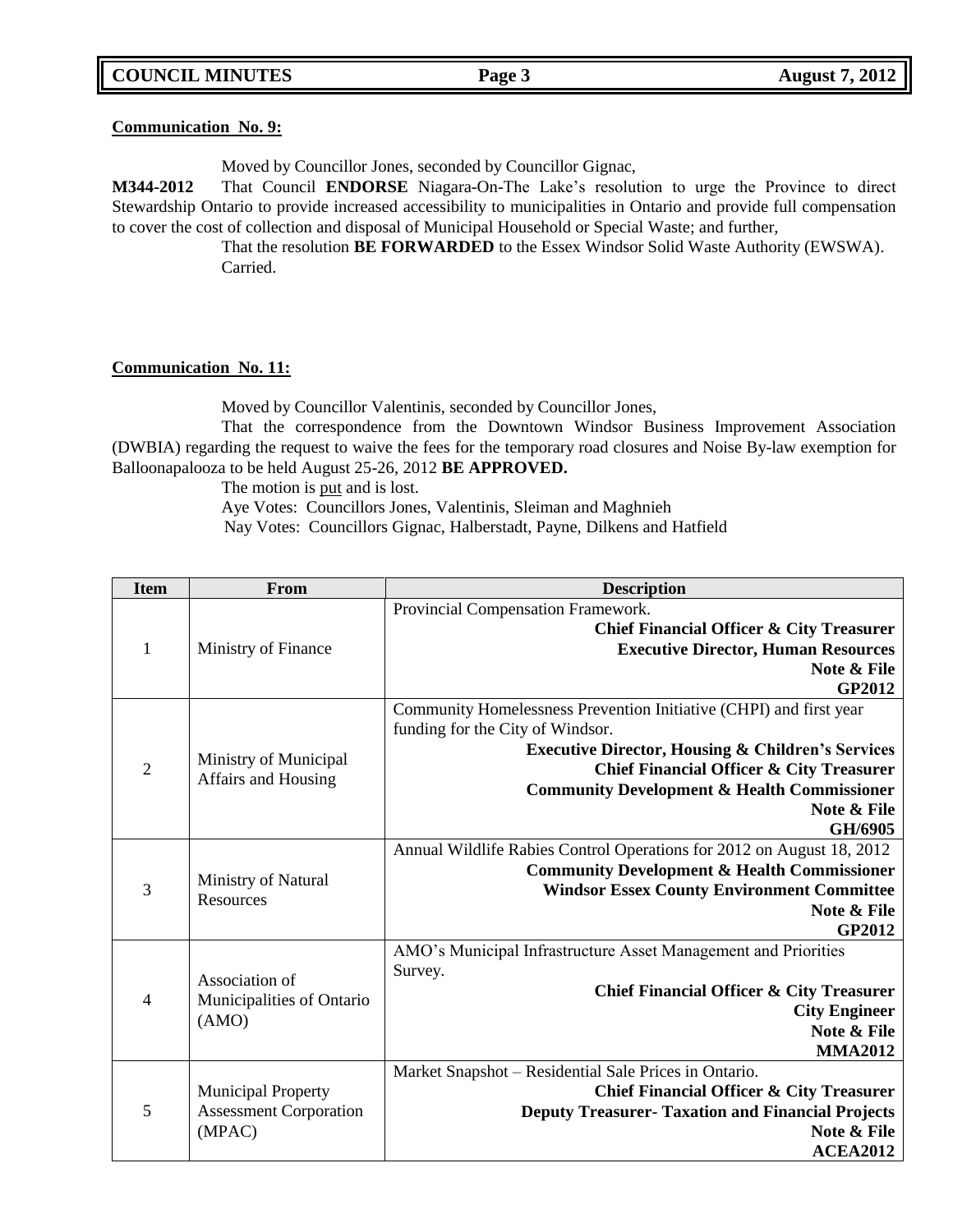**COUNCIL MINUTES Page 4 August 7, 2012** 

| 6                | Stantec Consulting Ltd.                                                             | Site Selection for the Belle River Water Tower Replacement Class<br>Environmental Assessment - Town of Lakeshore.<br><b>City Engineer</b><br>Note & File<br>EI2012                                                                                                                                                                                                          |
|------------------|-------------------------------------------------------------------------------------|-----------------------------------------------------------------------------------------------------------------------------------------------------------------------------------------------------------------------------------------------------------------------------------------------------------------------------------------------------------------------------|
| $\boldsymbol{7}$ | <b>Greater Essex County</b><br><b>District School Board</b>                         | Offer to purchase or lease surplus property located at 2520 Cabana Road<br>West, former Oakwood Public School.<br><b>City Solicitor</b><br><b>Chief Financial Officer &amp; City Treasurer</b><br><b>COUNCIL DIRECTION REQUESTED</b><br><b>APM2012</b>                                                                                                                      |
| 8                | WindsorEssex Economic<br>Development<br>Corporation/Small<br><b>Business Centre</b> | Severance Pay Crisis - Food & Beverage Workers at Windsor Raceway.<br>Note & File<br>MB/10895                                                                                                                                                                                                                                                                               |
| 9                | Town of Niagara-On-<br>The-Lake                                                     | Request to support Niagara-On-The-Lake's resolution to urge the<br>Province to direct Stewardship Ontario to provide increased accessibility<br>to municipalities in Ontario and provide full compensation to cover the<br>cost of collection and disposal of Municipal Household or Special Waste.<br><b>City Engineer</b><br><b>COUNCIL DIRECTION REQUESTED</b><br>EI2012 |
| 10               | City of Waterloo                                                                    | Request to support the City of Waterloo's resolution to request the<br>Minister of Finance to increase the "Heads and Beds" rate. (See Agenda<br><u>Item 7)</u><br><b>Chief Financial Officer &amp; City Treasurer</b><br><b>Community Development &amp; Health Commissioner</b><br><b>COUNCIL DIRECTION REQUESTED</b><br><b>AF2012</b>                                     |
| 11               | Chair, Downtown<br><b>Windsor Business</b><br><b>Improvement Association</b>        | Request to waive the fees for the the temporary road closures and Noise<br>By-law exemption for Balloonapalooza to be held August 25-27, 2012.<br><b>Executive Director, Recreation &amp; Culture</b><br><b>Chief Financial Officer &amp; City Treasurer</b><br><b>COUNCIL DIRECTION REQUESTED</b><br><b>SR2012</b>                                                         |
| 12               | <b>City Solicitor</b>                                                               | Proposed Demolition of Derelict Buildings at 1010 Wyandotte Street<br>West, 1503 Hickory, 546 Aylmer and 872 Chatham Street East - By-Law<br>147-2011 and Building Code Act.<br>Note & File<br>SB/10571                                                                                                                                                                     |

Carried.

Councillor Hatfield discloses an interest and abstains from voting on Communication No. 7 Councillor Payne discloses an interest and abstains from voting on Communication No. 12

### **Consent Agenda**

Moved by Councillor Dilkens, seconded by Councillor Gignac,

That the following Consent Agenda and the recommendations contained in the administrative reports **BE APPROVED** as amended: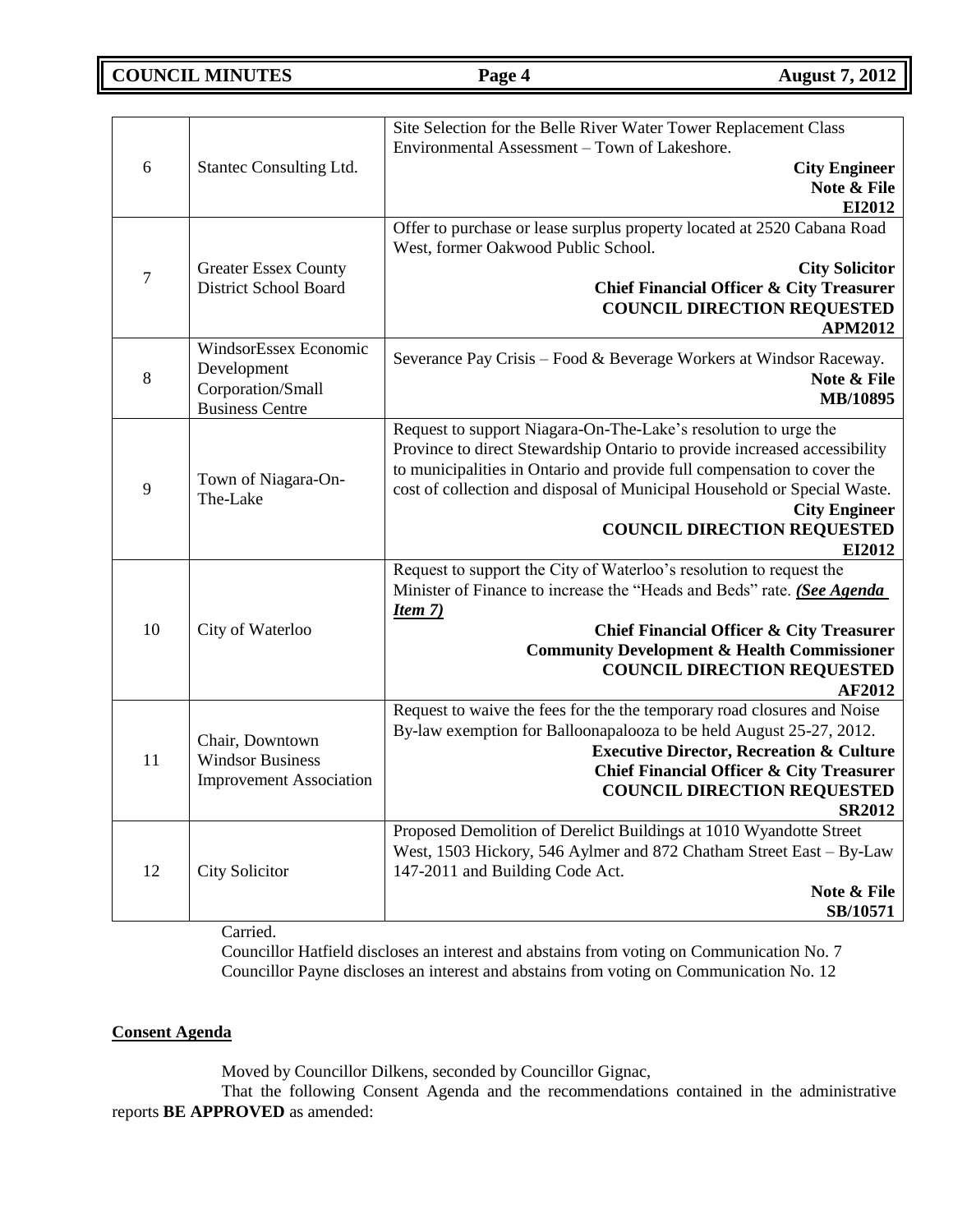**COUNCIL MINUTES Page 5 August 7, 2012**

- Item 2 Local Improvement for Full Municipal Services Rankin Avenue from south of Cleary Street to north of Northwood Street
- Item 3 California Avenue from Wyandotte Street West to College Avenue, Sewers, Watermain and Pavement Rehabilitation
- Item 4 Request for Signage Erected on Fencing at the Children's Safety Village by The Rotary Club of Windsor (1918), south of 7515 Forest Glade Drive
- Item 6 Applications for Tax Reductions under Sections 357/358 of the *Ontario Municipal Act*
- Item 7 Payment in Lieu of Tax Heads and Beds
- Item 8 Tender No. 69/12 Princess Avenue from Joinville Avenue to Grand Boulevard
- Item 9 Delegation of Authority Semi-Annual Status Report for period January 1, 2012 through June 30, 2012
- Item 10 RFP 63-12: Playground Design and Installation for 3 City Parks
- Item 11 Construction of Concrete Sidewalks & Curb and Gutters Tender No. 61-12
- Item 12 2012 Second Quarter Operating Budget Variance Report
- Item 13 Community Infrastructure Improvement Fund (CIIF)
- Item 14 Site Plan Application for Schlegel Villages at 1800 Talbot Road
- Item 15 RFP 81-12 Outsourcing of Internal Audit Function

### **Consent Committee Reports**

| <b>Planning Standing Committee</b> |               |                                                                             |
|------------------------------------|---------------|-----------------------------------------------------------------------------|
| No.                                |               | <b>Description</b>                                                          |
|                                    | Report No. 72 | Zoning By-Law 8600 Housekeeping Amendment 2012-2                            |
| $\overline{2}$                     | Report No. 74 | Rezoning, 2025 Pool Avenue & 2139 Huron Churh Road                          |
| 3                                  | Report No. 75 | Rezoning, Andrew McKelvie - 405 Victoria Avenue                             |
| $\overline{4}$                     | Report No. 76 | Part of Alley, south of Tecumseh Road East, Amend By-Law 3-2009 (as         |
|                                    |               | amended)                                                                    |
| 5                                  | Report No. 77 | Request to close part of Menard Street and Wyandotte Street East between    |
|                                    |               | Lauzon Road and Frank Avenue abutting 7934-7938 Menard Street               |
| 6                                  | Report No. 78 | Part of closed Coronation Avenue for Sale to Abutting Owner at 1906 Balfour |
| 7.                                 | Report No. 80 | Requests for Interim and Demolition Control By-Law Exemption – 3446         |
|                                    |               | Harris Street                                                               |

| Social Development Health & Culture Standing Committee |                |                                                                                                                       |
|--------------------------------------------------------|----------------|-----------------------------------------------------------------------------------------------------------------------|
| No.                                                    |                | Description                                                                                                           |
|                                                        | Report No. 92  | Reserve Fund Windsor's Sculpture Garden                                                                               |
| 2                                                      | Report No. 93  | Position Paper: "Integrating Income Support Programs & Employment Ontario<br>at the Municipal Level is Good Business" |
| 3                                                      | Report No. 97  | Report No. 81 of the Board of Directors, Willistead Manor Inc.                                                        |
| $\overline{4}$                                         | Report No. 98  | Minutes of the Board of Directors, Willistead Manor Inc. of its meeting held<br>May 10, 2012                          |
| $\overline{5}$                                         | Report No. 99  | Minutes of the Board of Directors, Willistead Manor Inc. of its meeting held<br>June 14, 2012                         |
| 6                                                      | Report No. 100 | Minutes of the Mayor's Youth Advisory Committee meeting held April 3, 2012                                            |
|                                                        | Report No. 101 | Minutes of the Housing Advisory Committee meeting held April 25, 2012                                                 |

| <b>Public Safety Standing Committee</b> |               |                                                                       |
|-----------------------------------------|---------------|-----------------------------------------------------------------------|
| No.                                     |               | <b>Description</b>                                                    |
|                                         | Report No. 31 | 2011 Annual Report – Windsor Police Services                          |
|                                         | Report No. 32 | Report No. 148 – Windsor Licensing Commission (Taxi Vehicle Colour    |
|                                         |               | Scheme)                                                               |
|                                         | Report No. 33 | Minutes of the Windsor Licensing Commission meeting held May 22, 2012 |
|                                         | Carried.      |                                                                       |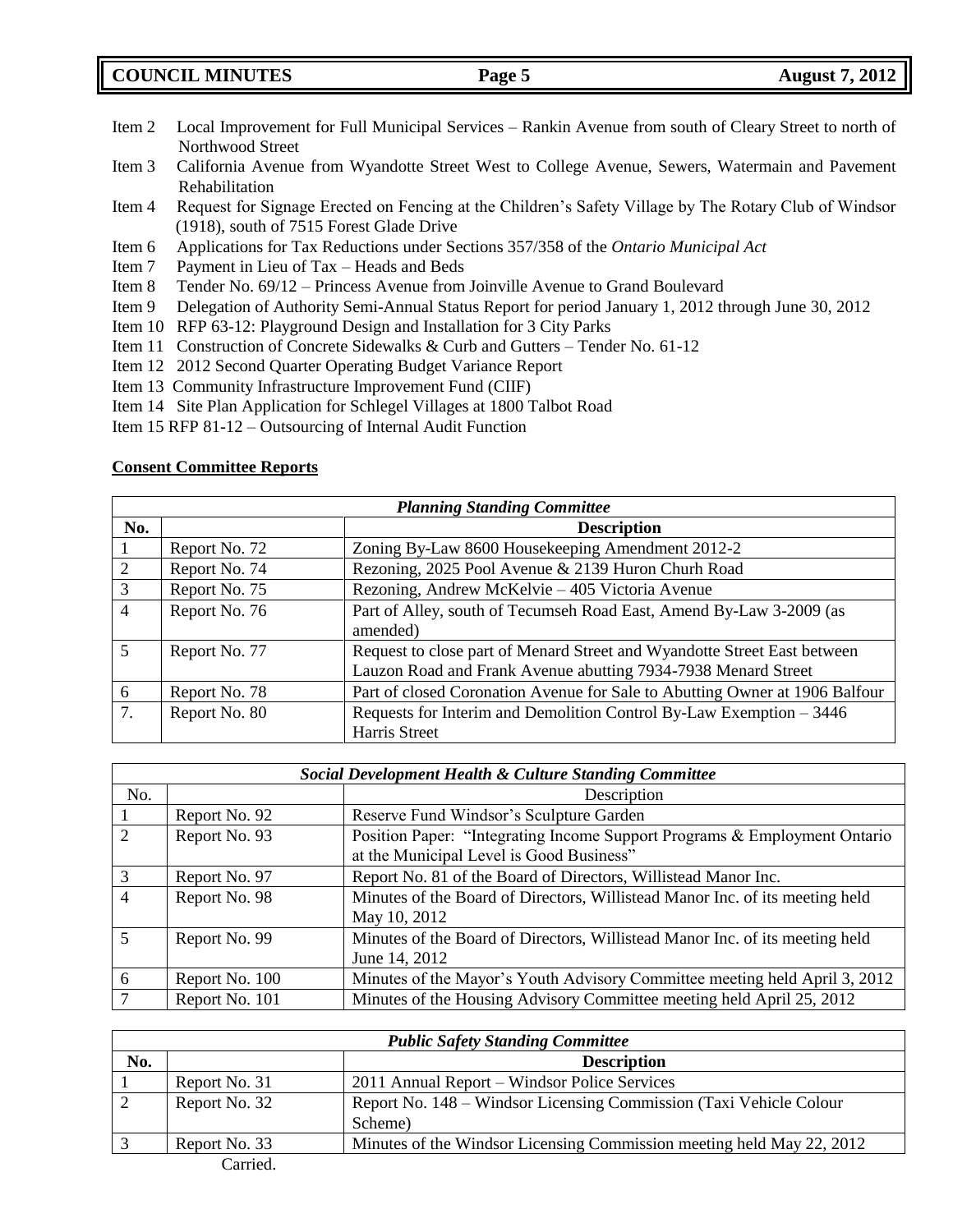|  | <b>COUNCIL MINUTES</b> |
|--|------------------------|
|--|------------------------|

Councillor Halberstadt voting nay on Item 15.

Councillor Payne discloses an interest and abstains from voting on Report No. 80 of the Planning Standing Committee.

### **Deferrals and/or Referrals and Withdrawals**

#### **Item 1 A Provisional By-law for Bank Improvements along McKee Creek east of Sandwich Street**

At the request of Administration, this matter along with consideration of By-law 106-2012 is being deferred to a future meeting of Council to allow an issue with an abutting property owner to be resolved:

#### **By-law 106-2012**

Moved by Councillor Dilkens, seconded by Councillor Valentinis,

**M345-2012** That consideration of By-law Number 106-2012 being a provisional by-law to provide for drainage works in the City of Windsor, in the County of Essex, for bank improvements to the McKee Creek Drain **BE DEFERRED** to a future meeting of Council to allow for an issue with an abutting property owner to be resolved.

Carried.

#### **Presentations & Delegations:**

#### **DELEGATIONS**

### **Grand Marais Drain Functional Design Study and Class Environmental Assessment from Dougall Avenue to Walker Road**

#### **Jeremy Wychreschuk, ERCA**

Jeremy Wychreschuk, ERCA, appears before Council and is available for questions regarding the Grand Marais Drain Functional Design Study and Class Environmental Assessment from Dougall Avenue to Walker Road.

#### **SW/9957** 5

(For final disposition of this matter, see Clause **CR179/2012** in Schedule "A" attached hereto.)

Mayor Francis leaves the meeting at 7:15 o'clock p.m. and Councillor Dilkens assumes the Chair for the duration of the meeting.

**Social Development, Health & Culture Standing Committee Report No. 94 (2012 Annual Report – Seniors Advisory Committee), Report No. 95 (SAC Report No. 10 regarding Age Friendly Windsor – Report to the Community, Environmental Scan of Age-friendliness, Age-friendly Windsor Project, June 2012 and Report No. 96 (SAC Report No. 11 re: request for additional members)**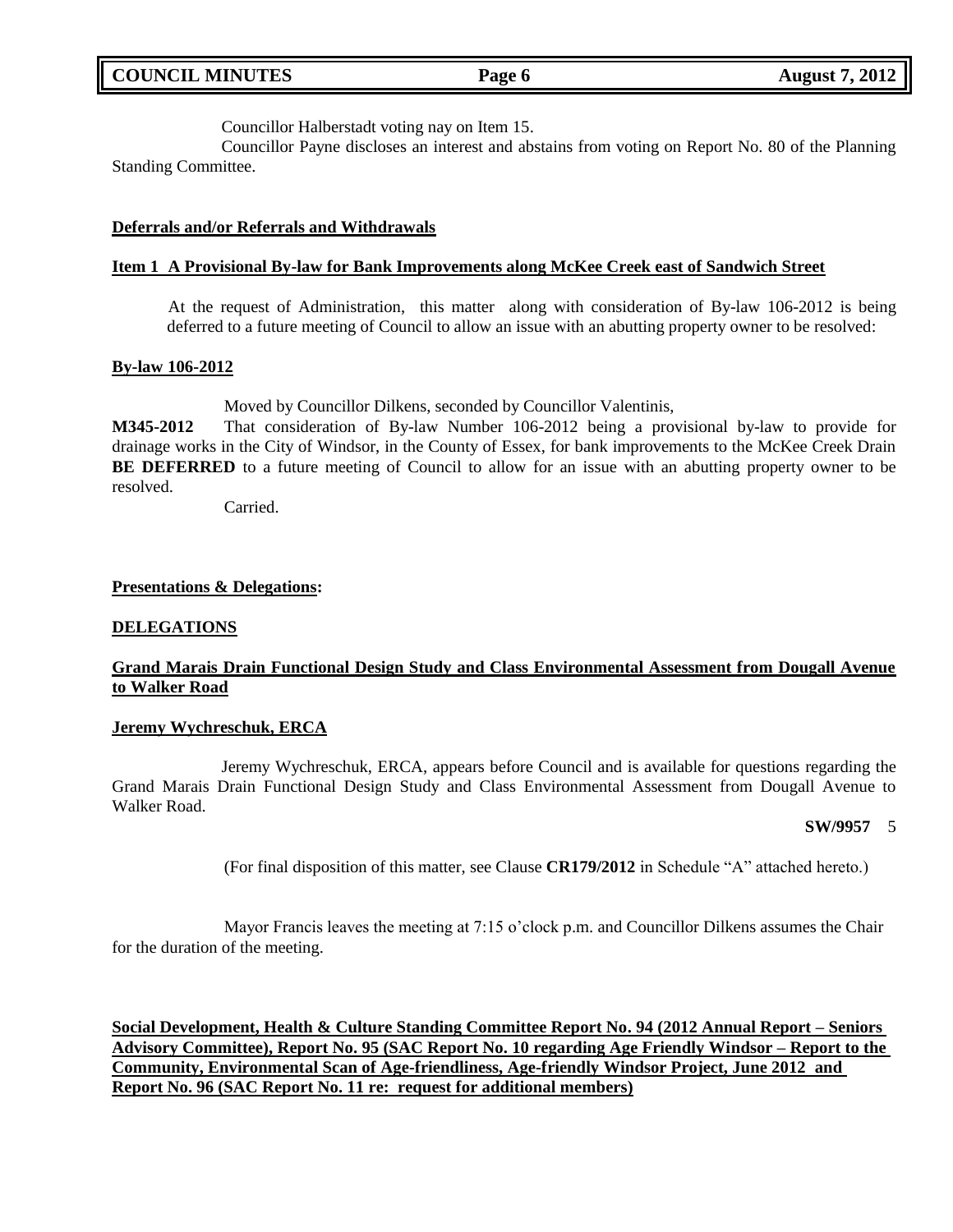# **COUNCIL MINUTES Page 7 August 7, 2012**

### **Larry Duffield, Chair of the Seniors Advisory Committee**

Larry Duffield, Chair representing the Seniors Advisory Committee, appears before Council to present the Seniors Advisory Committee's Annual Report; as well as an overview of the Age Friendly Windsor Project.

Moved by Councillor Hatfield, seconded by Councillor Gignac,

**M346-2012** That **Report No. 94 of the Social Development, Health & Culture Standing Committee** of its meeting held July 11, 2012 regarding "2012 Annual Report – Seniors Advisory Committee" **BE ADOPTED** as presented.

Carried.

Mayor Francis was absent from the meeting when the vote was taken on this matter.

MB2012

Moved by Councillor Hatfield, seconded by Councillor Gignac,

**M347-2012** That **Report No. 95 of the Social Development, Health & Culture Standing Committee** of its meeting held July 11, 2012 regarding Report No. 10 of the Seniors Advisory Committee respecting "Age Friendly Windsor – Report to the Community June 2012" **BE ADOPTED** as presented.

Carried.

Mayor Francis was absent from the meeting when the vote was taken on this matter.

MB2012

Moved by Councillor Hatfield, seconded by Councillor Gignac,

**M348-2012** That **Report No. 96 of the Social Development, Health & Culture Standing Committee** of its meeting held July 11, 2012 respecting "Report No. 11 of the Seniors Advisory Committee" **BE ADOPTED** as presented.

Carried.

Mayor Francis was absent from the meeting when the vote was taken on this matter.

MB2012

### **Public Safety Standing Committee Report No. 34 (Feeding Pigeons and Stray Animals)**

### **Mike Mastomattei, resident of Ward 4**

Mike Mastomattei, resident of Ward 4, appears before Council to express concerns regarding the report of the City Solicitor pertaining to the feeding of pigeons and stray animals, suggesting that complaints concerning mass feeding of animals have been made since Council deferred a decision per CR488/2007, and concludes by stating that numerous efforts have been made to utilize existing property standards by-laws with very little success over the years.

Moved by Councillor Halberstadt, seconded by Councillor Jones,

**M349-2012** That **Report No. 34 of the Public Safety Standing Committee** of its meeting held July 18, 2012 regarding "Feeding Pigeons and Stray Animals" **BE ADOPTED** as presented.

Carried.

Councillor Payne was absent from the meeting when the vote was taken on this matter. Mayor Francis was absent from the meeting when the vote was taken on this matter.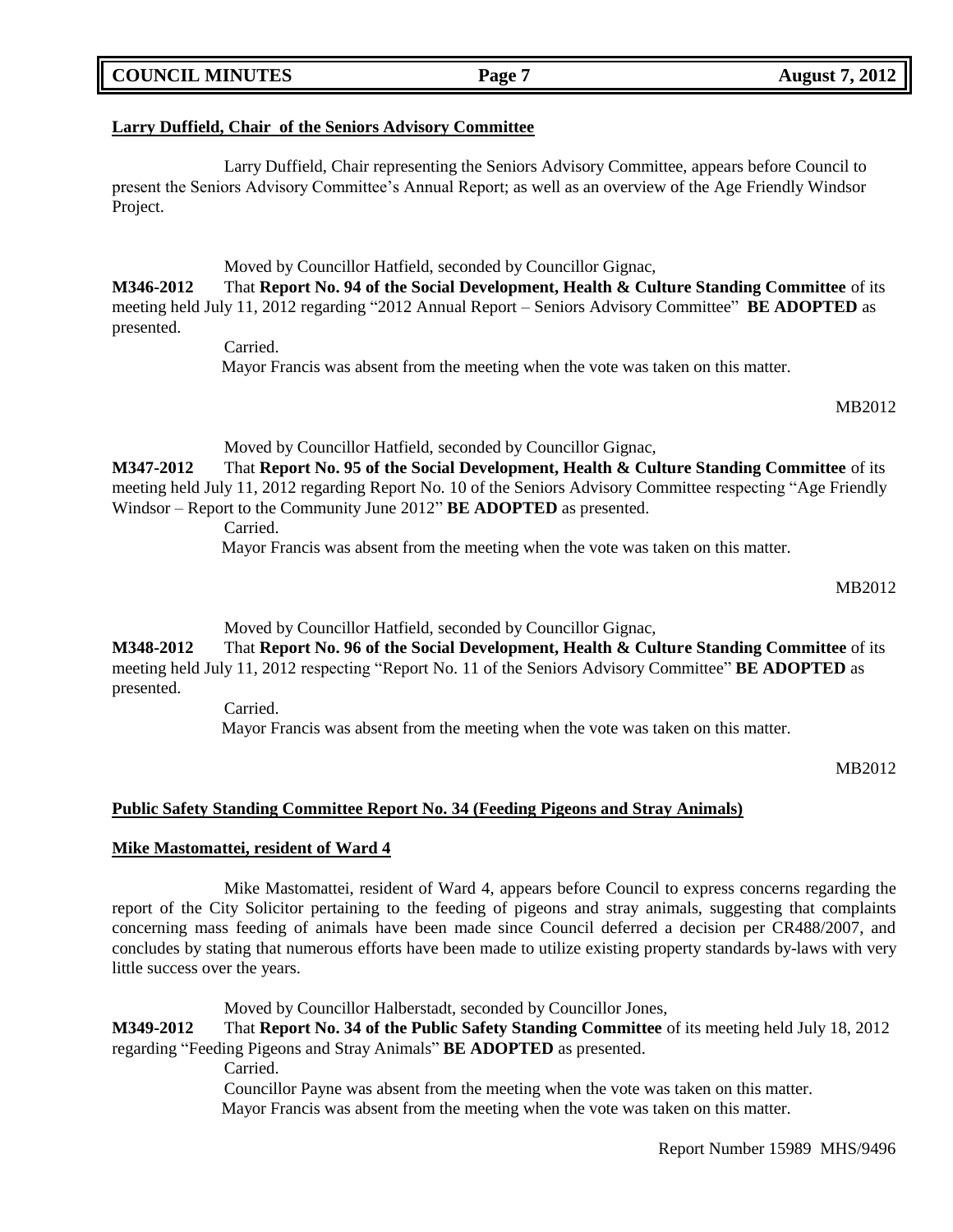| <b>COUNCIL MINUTES</b> |  |
|------------------------|--|
|------------------------|--|

### **Planning Standing Committee Report No. 79 (Request to close a one-foot wide portion of Seymour Boulevard between Walker Road and Turner Road for municipal purposes)**

### **Keith Jones, resident of Ward 9**

Keith Jones, resident of Ward 9, appears before Council to request that Council reject Report No. 79 of the Planning Standing Committee to close one- foot wide portion of Seymour Boulevard between Walker Road and Turner Road for municipal purposes, stating that the Environment Assessment conducted for this project is outdated, and concludes by stating that the closing of the one-foot wide portion of Seymour Boulevard would be unsafe by increasing vehicular congestion immensely.

Moved by Councillor Jones, seconded by Councillor Hatfield,

**M375-2012** That **Report No. 79 of the Planning Standing Committee** of its meeting held July 16, 2012 regarding "Request to close a one-foot wide portion of Seymour Boulevard between Walker Road and Turner Road for municipal purposes" **BE ADOPTED** as presented.

Carried.

Councillor Halberstadt voting nay. Mayor Francis was absent from the meeting when the vote was taken on this matter.

Report Number 15981 SAA2012

### **Regular Business Items (for final disposition of these matters see Schedule "A" attached)**

Nil.

### **Consideration of Committee Reports**

WINDSOR ZONING BY-LAW""

None presented.

#### **By-laws**

Moved by Councillor Jones, seconded by Councillor Maghnieh, That the following By-laws No. 107-2012 through 116-2012 (inclusive), be introduced and read a first and second time:

| 107-2012 | "A BY-LAW TO AUTHORIZE THE CONSTRUCTION OF FULL MUNICIPAL SERVICES<br>ON RANKIN AVENUE FROM SOUTH OF CLEARY STREET TO NORTH OF<br>NORTHWOOD STREET, IN THE CITY OF WINDSOR, AS A LOCAL IMPROVEMENT" |
|----------|-----------------------------------------------------------------------------------------------------------------------------------------------------------------------------------------------------|
| 108-2012 | "A BY-LAW TO AMEND BY-LAW 137-2007, BEING A BY-LAW RESPECTING THE<br>LICENSING AND REGULATING OF PUBLIC VEHICLES"                                                                                   |
| 109-2012 | "A BY-LAW TO FURTHER AMEND BY-LAW NUMBER 52-1999, BEING A BY-LAW TO<br>APPOINT MUNICIPAL ENFORCEMENT OFFICERS FOR THE CORPORATION OF THE<br>CITY OF WINDSOR"                                        |
| 110-2012 | "A BY-LAW TO FURTHER AMEND BY-LAW NUMBER 8600 CITED AS THE "CITY OF                                                                                                                                 |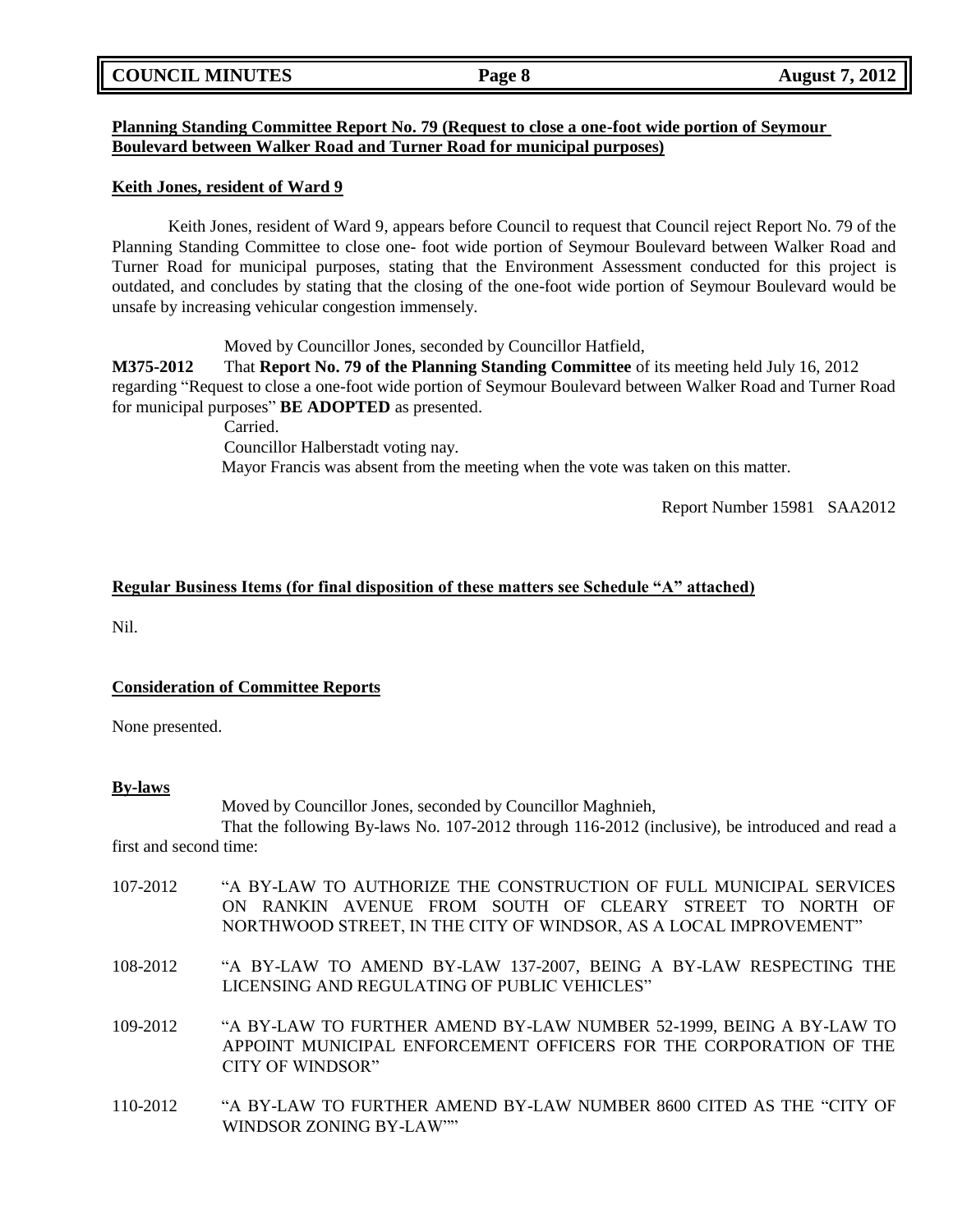### **COUNCIL MINUTES Page 9 August 7, 2012**

- 111-2012 "A BY-LAW TO PROVIDE FOR THE IMPOSITION AND COLLECTION OF SEWAGE SYSTEM CHARGES"
- 112-2012 "A BY-LAW TO ESTABLISH LANDS AS A PUBLIC HIGHWAY KNOWN AS CORONATION AVENUE, IN THE CITY OF WINDSOR"
- 113-2012 "A BY-LAW TO FURTHER AMEND BY-LAW NUMBER 8600 CITED AS THE "WINDSOR CORE AREA ZONING BY-LAW""
- 114-2012 "A BY-LAW TO FURTHER AMEND BY-LAW NUMBER 8600 CITED AS THE "WINDSOR CORE AREA ZONING BY-LAW"", authorized by CR401/2003, approved on June 16, 2003
- 115-2012 "A BY-LAW TO FURTHER AMEND BY-LAW NUMBER 8600 CITED AS THE "WINDSOR CORE AREA ZONING BY-LAW""
- 116-2012 "A BY-LAW TO CONFIRM THE PROCEEDINGS OF THE COUNCIL OF THE CORPORATION OF THE CITY OF WINDSOR AT ITS MEETING HELD ON THE SEVENTH DAY OF AUGUST, 2012"

Carried.

Mayor Francis was absent from the meeting when the vote was taken on this matter.

Moved by Councillor Payne, seconded by Councillor Sleiman,

That the Committee of the Whole does now rise and report to Council respecting the business items considered by the Committee:

- **1) Communication Items (as amended)**
- **2) Consent Agenda (as amended)**
- **3) Items Deferred**
- **Items Referred**
- **4) Consideration of the Balance of Business Items (see Schedule "A")**
- **5) Committee Reports**
- **6) By-laws given first and second readings (as presented)**

Carried.

Mayor Francis was absent from the meeting when the vote was taken on this matter.

### **Notices of Motion**

Moved by Councillor Payne, seconded by Councillor Hatfield,

**M350-2012** Re: Integrating Income Support Programs & Employment Ontario at the Municipal Level is Good Business

Whereas the Ministry of Training, Colleges and Universities has advised Employment Ontario Partners about the potential integration of employment and training services across the government with Employment Ontario that was announced in the 2012 Ontario Budget; and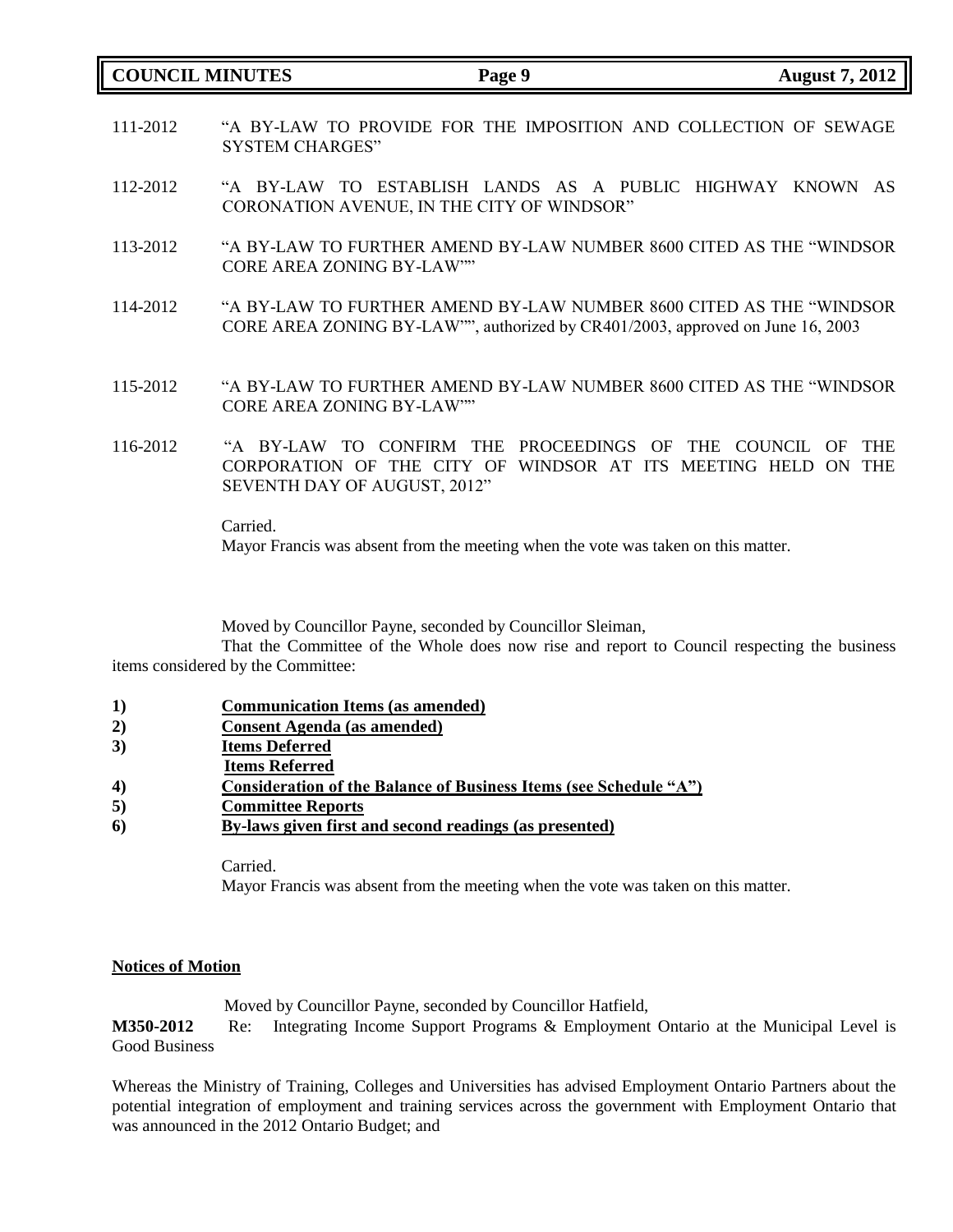# **COUNCIL MINUTES Page 10 August 7, 2012**

Whereas the government in the 2012 Ontario Budget has committed to examine opportunities to improve the efficiency and quality of employment and training services by integrating government-wide services in a carefully sequenced manner, as recommended by the Commission on the Reform of Ontario's Public Services (Drummond Commission); and

Whereas decisions have not yet been made about which employment and training services could be integrated with Employment Ontario; and

Whereas dozens of employment and training programs exist across eleven different ministries, targeting different client groups and using a variety of delivery networks and methods; and

Whereas exploring options for integration will require feedback from a wide range of stakeholders to capture the diversity of perspectives on the ground and to consider which approaches are best suited to the needs of our clients and which are the most effective in delivering services; and

Whereas, the City of Windsor has demonstrated through its municipal model of delivering multiple programs at the local level provides seamless service through the efficient use of public resources and makes good business sense;

Therefore be it resolved that the City of Windsor hereby **PETITIONS** the Province of Ontario to continue to support municipal level delivery of employment programs;

AND FURTHER, that the Honourable John Milloy, Minister of Community and Social Services and the Honourable Glen Murray, Minister of Training, Colleges and Universities **BE FORWARDED** the City of Windsor's position paper, "Integrating Income Support Programs and Employment Ontario at the Municipal Level is Good Business" which demonstrates an integrated service delivery model that is working;

AND FURTHER, that senior City of Windsor Staff and Council representative/s **PURSUE** a meeting with Assistant Deputy Minister David Fulford, Ministry of Training, Colleges and Universities, Employment and Training Division and Assistant Deputy Minister David Carter-Whitney, Ministry of Community and Social Services, to discuss our position paper and the merits of this municipal service delivery model;

AND FURTHER, that this motion **BE BROUGHT** to the attention of our local MPPs and our local MP's to gain their support;

AND FURTHER, that the City of Windsor's position paper, "Integrating Income Support Programs and Employment Ontario at the Municipal Level is Good Business", **BE FORWARDED** to the Association of Municipalities of Ontario (AMO), to the Ontario Municipal Social Services Association (OMSSA), and to the 5 municipalities who also have the Employment Ontario Program in their community to garner support.

Carried.

Mayor Francis was absent from the meeting when the vote was taken on this matter.

Moved by Councillor Payne, seconded by Councillor Sleiman,

**M351-2012** That Rule 13.9 of the Procedure By-law regarding business not already before Council **BE WAIVED** to permit the introduction of a motion for **reconsideration** without prior notice respecting speed cushions on Bellagio Street.

**Carried** 

Mayor Francis was absent from the meeting when the vote was taken on this matter. Councillor Gignac voting nay.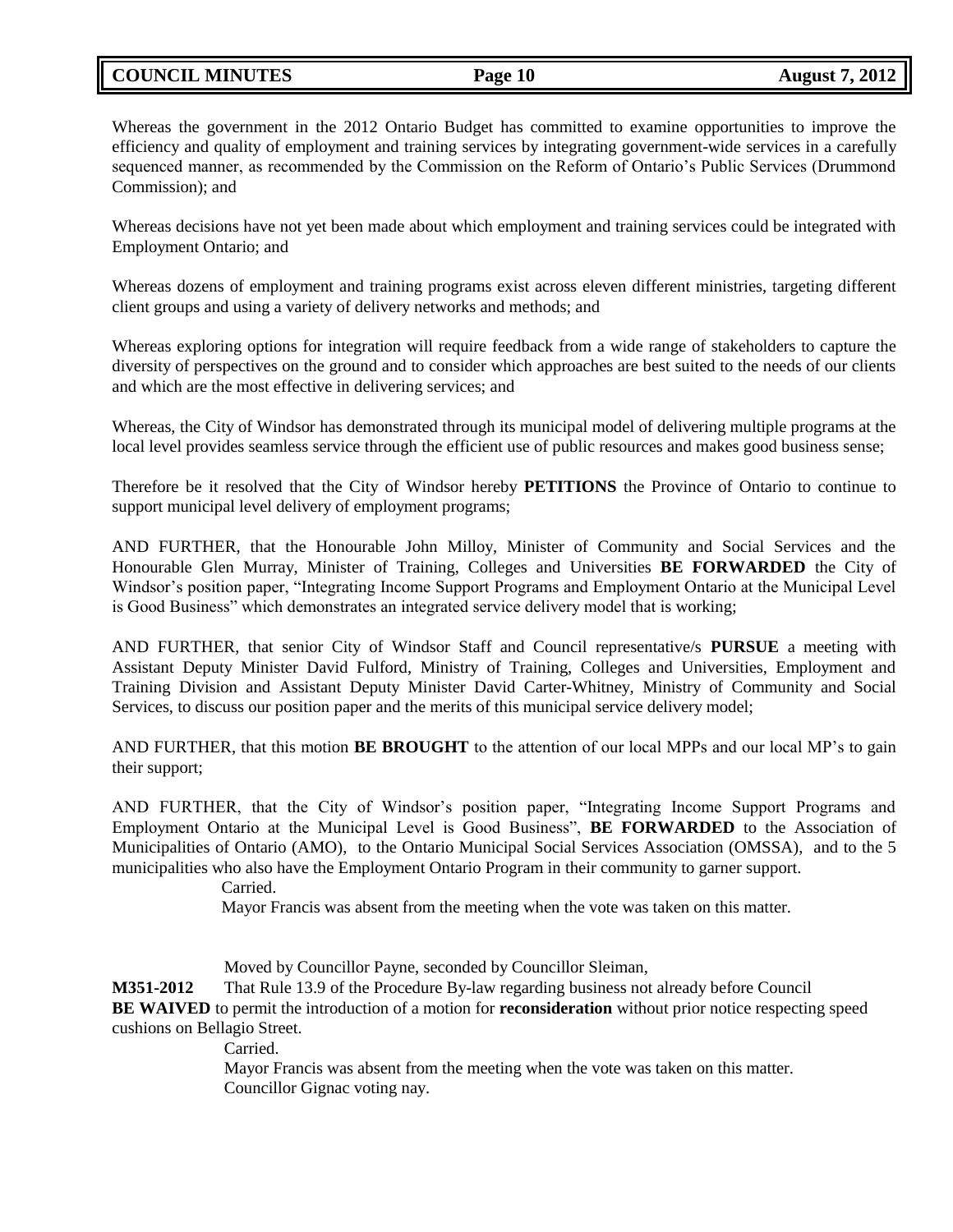| <b>COUNCIL MINUTES</b> | Page 11 | <b>August 7, 2012</b> |
|------------------------|---------|-----------------------|
|                        |         |                       |

Moved by Councillor Payne, seconded by Councillor Sleiman,

**M352-2012** That the following motion that was adopted at the July 23, 2012 meeting of Council **BE RECONSIDERED** to allow for a new motion that would approve speed cushions on Bellagio Street:

> Moved by Councillor Gignac, seconded by Councillor Valentinis, M320-2012 That **Report No. 73 of the Environment & Transportation Standing Committee** of its meeting held June 27, 2012 regarding M122-2011 – Bellagio Street Closure Petition **BE RECEIVED** for information.

> > Councillors Hatfield and Halberstadt voting nay.

At the request of Councillor Gignac a **recorded vote** is taken:.

### **RESULTS OF RECORDED VOTE:**

Carried.

| In Favour | Councillors Jones, Valentinis, Halberstadt, Payne, Hatfield, Maghnieh and<br> Sleiman |
|-----------|---------------------------------------------------------------------------------------|
| Opposed   | Councillors Gignac and Dilkens                                                        |
| Abstain   | <b>None</b>                                                                           |
| Absent    | Councillor Marra and Mayor Francis                                                    |

Carried.

Moved by Councillor Payne, seconded by Councillor Sleiman,

**M353-2012** That **Report No. 73 of the Environment and Transportation Standing Committee** of its meeting held June 27, 2012 regarding M122-2011 –Bellagio Street Closure Petition **BE ADOPTED** as presented. Carried.

At the request of Councillor Gignac a **recorded vote** is taken.

**RESULTS OF RECORDED VOTE:**

| In Favour | Councillors Jones, Valentinis, Halberstadt, Payne, Hatfield, Maghnieh and<br><b>Sleiman</b> |
|-----------|---------------------------------------------------------------------------------------------|
| Opposed   | Councillors Gignac and Dilkens                                                              |
| Abstain   | <b>None</b>                                                                                 |
| Absent    | Councillor Marra and Mayor Francis                                                          |

#### **Third Reading of By-laws**

Moved by Councillor Valentinis, seconded by Councillor Gignac,

That the following By-laws No. 107-2012 through 116-2012 (inclusive), having been read a first and second time be now read a third time and finally passed and that the Acting Mayor and Clerk **BE AUTHORIZED** to sign and seal the same notwithstanding any contrary provision of the Council.

Carried.

Mayor Francis was absent from the meeting when the vote was taken on this matter.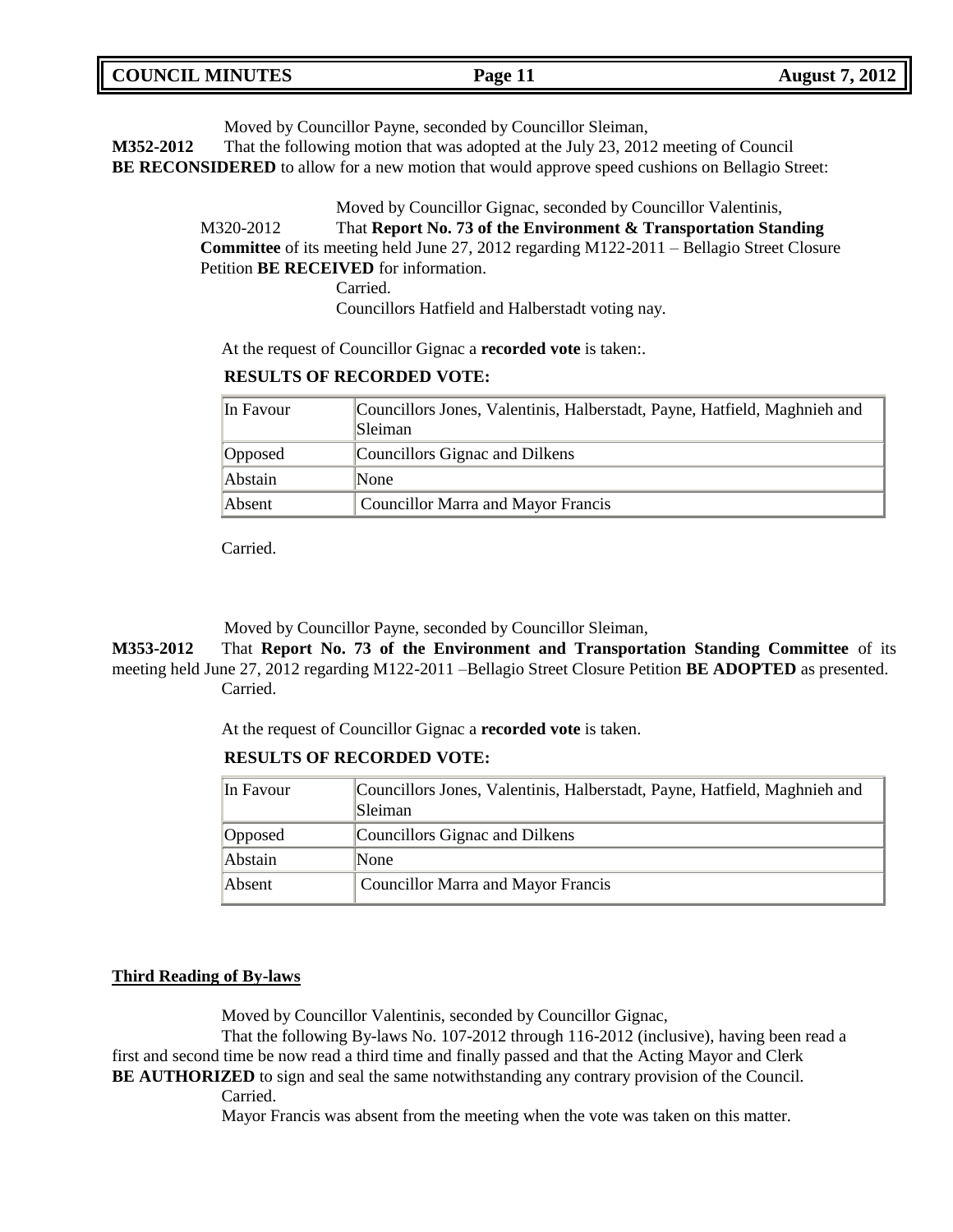**Petitions**

None presented.

### **Council Questions**

Moved by Councillor Hatfield, seconded by Councillor Jones,

**M354-2012** That the following Council Question by Councillor Halberstadt **BE APPROVED**, and that Administration **BE DIRECTED** to proceed with the necessary actions to respond to the Council Question consistent with Council's instructions, and in accordance with Section 17.1 of the Procedure By-law 98-2011:

Moved by Councillor Halberstadt, seconded by Councillor Gignac **M355-2012** Whereas Council at the May 8, 2012 meeting adopted M231-2012 which states the following:

"That the KPMG Audit Findings Report for the Corporation of the City of Windsor Public Library Board for the year ending December 31, 2011 **BE DEFERRED** to a future meeting of Council as a regular agenda item and to allow for the CEO of the Library to be in attendance and available for questions;" and

Whereas as Administration **EXTENDED** the invitation to the CEO of the Library as directed by Council in M231-2012; and

Whereas since the invitation, the CEO of the Library is no longer with that organization;

Therefore be it resolved that the "KPMG Audit Findings Report for the Corporation of the City of Windsor Public Library Board for the year ending December 31, 2011" **BE BROUGHT FORWARD** to a future City Council meeting at the same time as the report of The Integrity Commissioner is presented.

Carried.

Mayor Francis was absent from the meeting when the vote was taken on this matter.

Moved by Councillor Sleiman, seconded by Councillor Maghnieh,

**M356-2012** That the following Council Question by Councillor Dilkens **BE APPROVED**, and that Administration **BE DIRECTED** to proceed with the necessary actions to respond to the Council Question in the form of written report, consistent with Council's instructions, and in accordance with Section 17.1 of the Procedure By-law 98-2011:

### CQ17-2012

Asks that Administration confer with Enwin Energy to determine how we are going to move forward on the installation of E-vehicle charging stations at key locations in the City.

ST2012

Carried.

Mayor Francis was absent from the meeting when the vote was taken on this matter.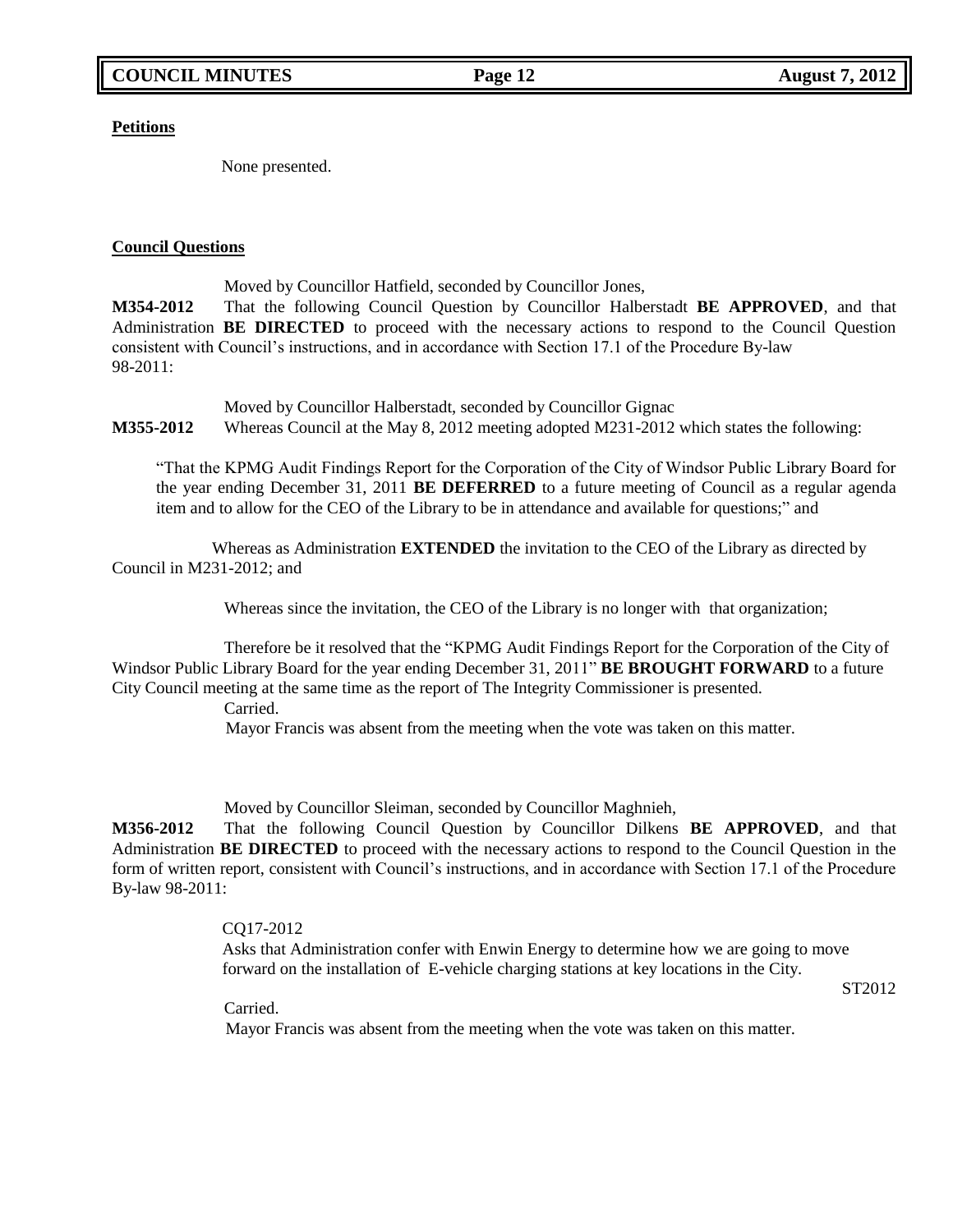| <b>COUNCIL MINUTES</b> | Page 13 | <b>August 7, 2012</b> |
|------------------------|---------|-----------------------|
|                        |         |                       |

Moved by Councillor Sleiman, seconded by Councillor Jones,

**M357-2012** That the following Council Question by Councillor Sleiman **BE APPROVED**, and that Administration **BE DIRECTED** to proceed with the necessary actions to respond to the Council Question in the form of written report, consistent with Council's instructions, and in accordance with Section 17.1 of the Procedure By-law 98-2011:

### CQ18-2012

Asks Traffic Engineering to monitor the streets between Chrysler Centre and Cadillac Street from Grand Marais to Tecumseh at the start of each shift of Chrysler Plant 3 shifts in terms of speeding, not stopping at the stop signs and other dangerous behaviours that jeopardize the safety of pedestrians. Administration's recommendations would be greatly appreciated.

ST2012

Carried.

Mayor Francis was absent from the meeting when the vote was taken on this matter.

#### **Adjournment**

Moved by Councillor Maghnieh, seconded by Councillor Payne, That this Council meeting stand adjourned until the next regular meeting of Council or at the call

#### of the Mayor.

Carried.

Mayor Francis was absent from the meeting when the vote was taken on this matter.

Accordingly, the meeting is adjourned at 8:27 o'clock p.m.

**ACTING MAYOR**

### **CITY CLERK**

### **THIS IS A DRAFT COPY**

#### **DEPUTY CITY CLERK/SUPERVISOR OF COUNCIL SERVICES**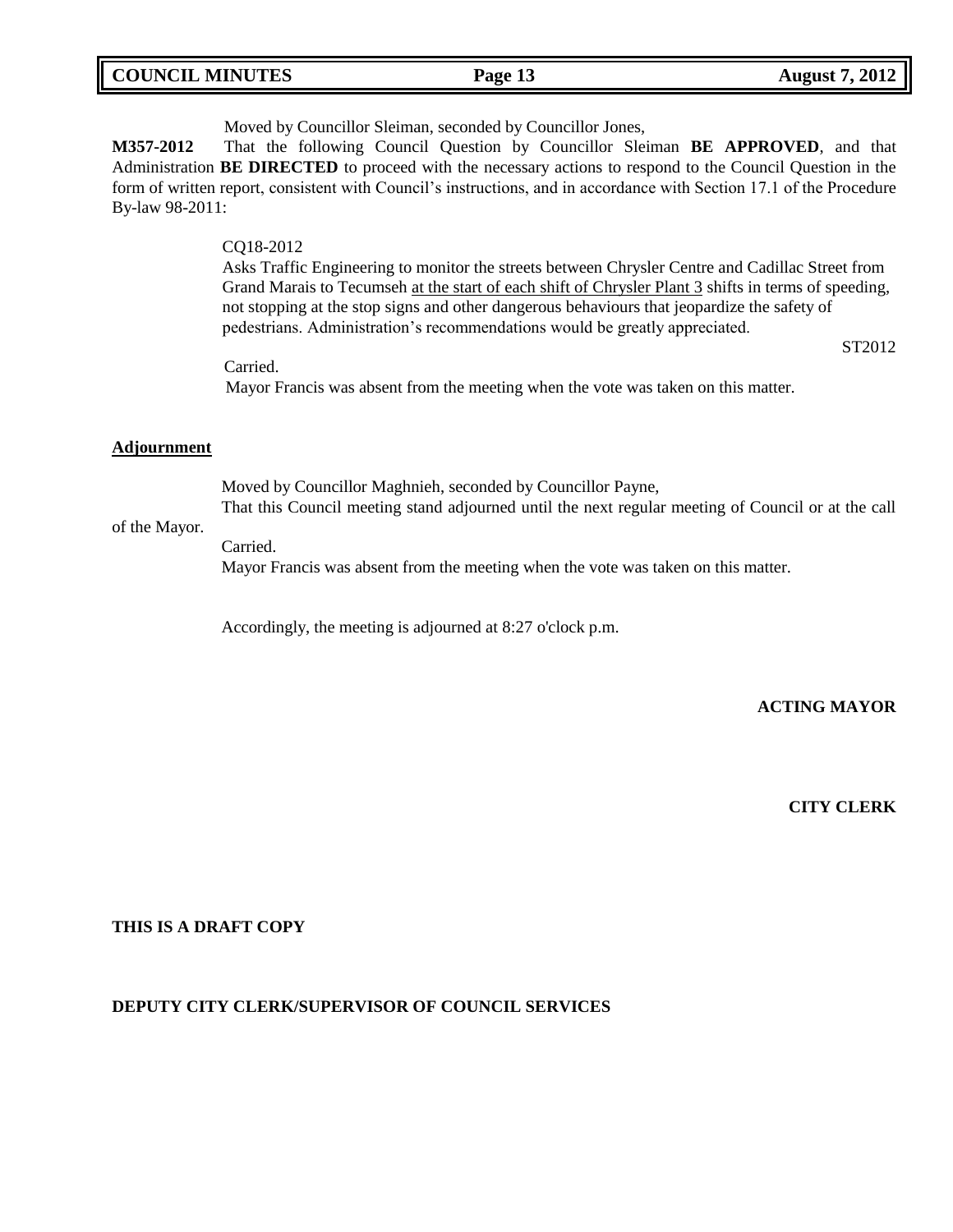# **COUNCIL MINUTES Page 14 August 7, 2012**

Gignac Halberstadt

CR175/2012

That the report of the City Engineer dated July 10, 2012 entitled " A provisional By-law for Bank Improvements along McKee Creek east of Sandwich Street" **BE DEFERRED** to a future meeting of Council to allow for an issue with an abutting property owner to be resolved.

Carried.

Report Number **16049 SW/10770 1**

Dilkens Gignac

CR176/2012

- **I.** That in view of receipt of a sufficiently signed Local Improvement Petition in favour of construction of full municipal services on Rankin Avenue from south of Cleary Street to north of Northwood Street, under the provisions of the Local Improvement Act, and the special Council policy for local municipal services in the South Cameron Planning District, that the notices to the public and owners of the lots liable to be specially charged with respect to the work **BE UNDERTAKEN** as required by Section 6 of Ontario Regulation 586/06, per the report of the City Engineer.
- **II.** That Council **ADOPT** By-law 107/2012 for the construction of full municipal services on Rankin Avenue from south of Cleary Street to north of Northwood Street as a local improvement in accordance with Section 5 of Ontario Regulation 586/06, made under Municipal Act 2001, providing that the by-law shall not take effect until the 30-day notice of local improvement charges by-law is given and no sufficiently signed petition against undertaking the work as a local improvement is received.
- **III.** That the works described above **NOT BE UNDERTAKEN UNTIL** the property owners on Rankin Avenue between south of Cleary Street and north of Northwood Street deposit approximately \$235,493.82, (depending on lots and services), representing 50% of the estimated assessable project cost, within 30 days of notification from the Engineering Department of the amount owing for each owner.
- **IV.** That, in order to proceed with construction of full municipal services on Rankin Avenue from south of Cleary Street to north of Northwood Street, the City Engineer **BE AUTHORIZED** to proceed with the Award of Tender to the **low** bidder, subject to the tender meeting project specifications and being within the approved budget and subject to the terms and conditions of the City's Purchasing By-law 400-2004 (as amended); and that the Chief Administrative Officer and City Clerk **BE AUTHORIZED** to sign a contract with the **low Tenderer**, satisfactory in form to the City Solicitor, in financial content to the Chief Financial Officer and City Treasurer, and in technical content to the City Engineer.

Carried.

Report Number **15954 SL/11488 C2**

Dilkens Gignac

CR177/2012

**I.** That City Council **APPROVE** the switching of the Sunset Avenue - Wyandotte Street West to College Avenue Project with the California Avenue - Wyandotte Street West to College Avenue Project**.**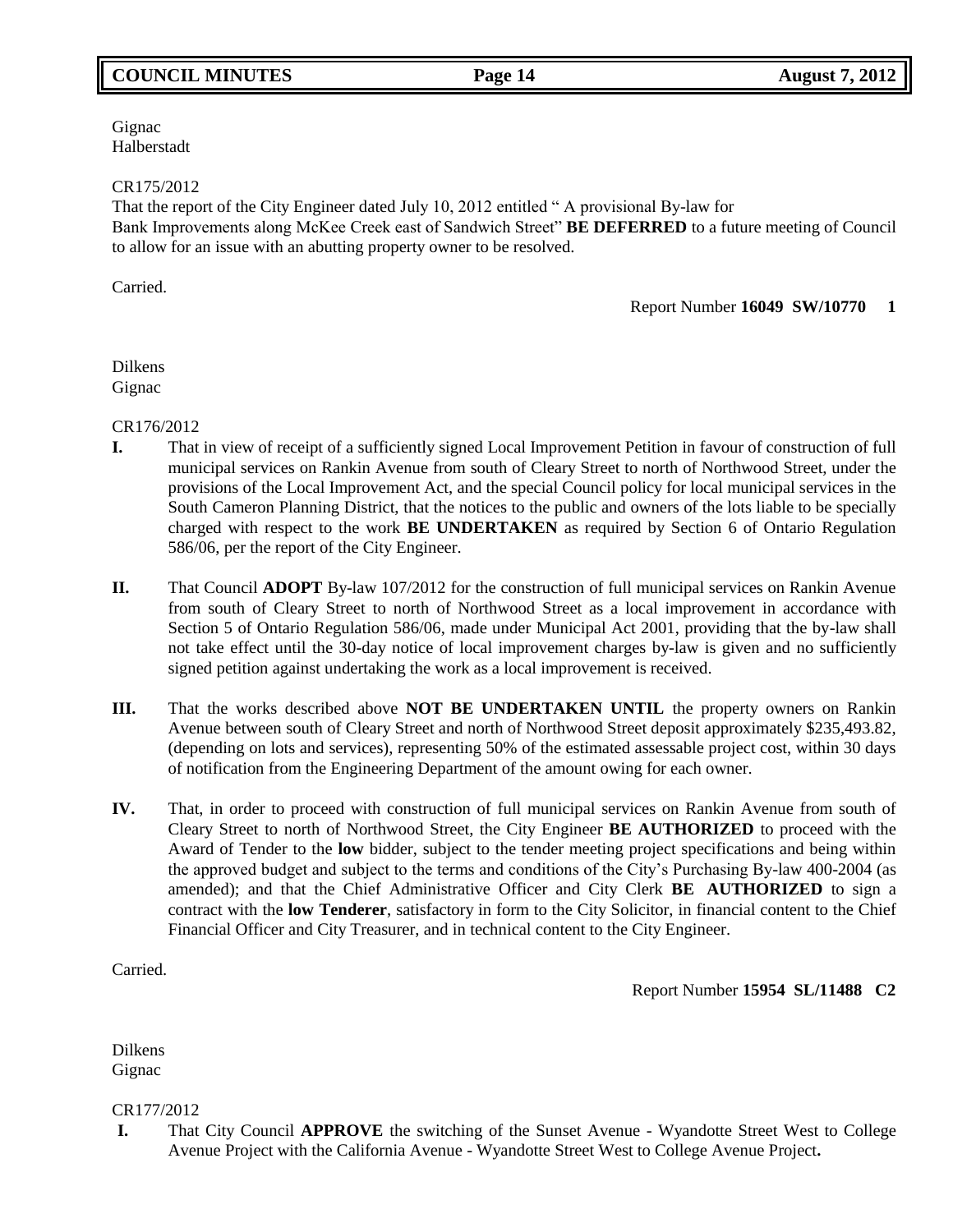### **II.** That the City Engineer **BE REQUIRED** to provide a Reconciliation Report to Council on the Tender Award.

Carried.

Report Number **16048 SW/11508 C3**

Dilkens **Gignac** 

CR178/2012

That the request by the Rotary Club of Windsor (1918) for permission to erect approximately 30 to 40 signs on the existing fencing at the Children's Safety Village (Lauzon Parkway, south of Place Concorde, 7515 Forest Glade Drive) to advertise fundraising for various Rotary projects from August 15, 2012 to September 30, 2012, **BE APPROVED** subject to the applicant complying with the following terms and conditions:

a) Sign permits shall be obtained from the Building Department;

b) The signs shall be erected no earlier than August 15, 2012 and shall be removed no later than September 30, 2012.

Carried.

Report Number **16054 SBS2012 C4**

Jones Sleiman

CR179/2012

- **I.** That the Essex Region Conservation Authority (ERCA), **BE RETAINED** as the City's agent for the Grand Marais Drain Functional Design Study and Environmental Assessment Report from Dougall Avenue to Walker Road as required to secure provincial funding for future improvements;
- **II.** That an expenditure of \$220,000.00 for the Grand Marais Drain Functional Design Study and Environmental Assessment Report from Dougall Avenue to Walker Road **BE APPROVED**. All costs associated with this project to **BE CHARGED** to Project ID #7082003.

Carried.

Mayor Francis was absent from the meeting when the vote was taken on this matter.

Report Number **16010 SW/9957 5**

Dilkens Gignac

### CR180/2012

That the City Treasurer **BE AUTHORIZED** to **AMEND** the City's Tax Master Collector's Roll for the years 2009, 2010, 2011 & 2012 to reflect cancellations, reductions or refunds as set forth in the Schedule being Appendices " A, B, C, D, and E attached hereto in accordance with the *Municipal Act, 2001*;

save and except the property located at 1170 Pelissier in Appendix B which is to **BE DEFERRED** to a September meeting of Council for consideration.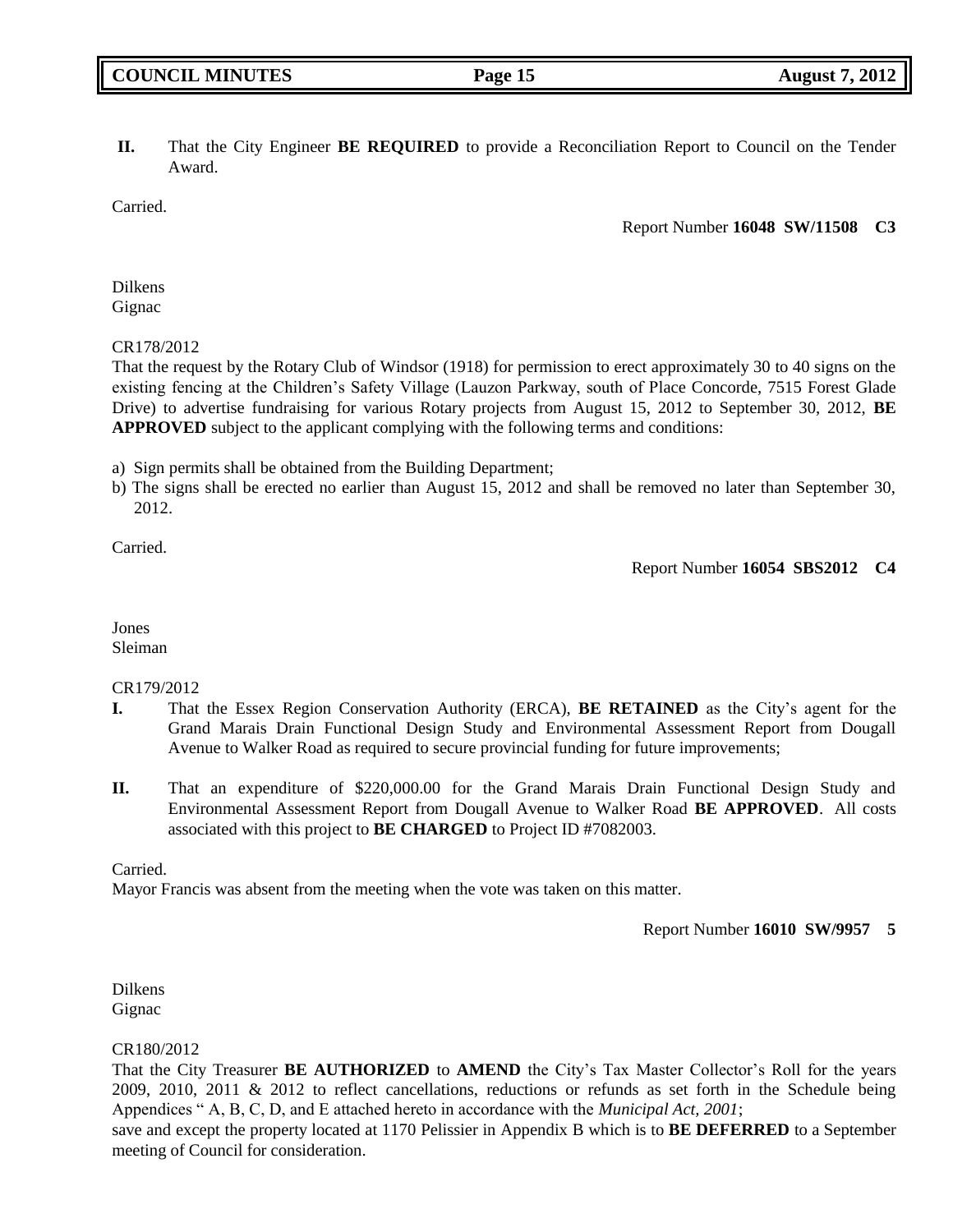# **COUNCIL MINUTES Page 16 August 7, 2012**

Carried.

Report Number **15211 AFTA2012 C6**

Appendices Schedule - A, B, C, D, and E

Dilkens Gignac

CR181/2012

THAT City Council **PETITION** the Ontario Minister of Finance for changes to the "Heads and Beds" rates so as to at a minimum:

- Adjust the current rate to \$120 per student/resident to reflect inflationary increases since 1987;
- Ensure thereafter that rates are indexed annually to the rate of inflation; and further
- Assess legislative amendments to the *Ontario Assessment Act* and *Ontario Municipal Act, 2001* that would change the payment in lieu of taxes to be calculated on the basis of current value assessment; and

THAT a copy of this resolution and petition **BE FORWARDED** to the Minister of Municipal Affairs and Housing, Minister of Health and Long Term Care, Minister of Training Colleges and Universities, the Association of Municipalities of Ontario, the Large Urban Mayors Caucus of Ontario, the council of Ontario Universities, the Ontario Hospitals Association and local area Members of Provincial Parliament.

Carried.

Report Number **16037 AF2012 C7**

Dilkens Gignac

## CR182/2012

**I.** That the following low tender **BE ACCEPTED:**

| <b>TENDERER:</b>           | <b>SLR Contracting Group.</b>  |
|----------------------------|--------------------------------|
| <b>TENDER NO.:</b>         | 69-12                          |
| <b>TOTAL TENDER PRICE:</b> | \$1,633,000.00 plus HST        |
| <b>ACCOUNT CHARGED:</b>    | 007-5410-1790-02942<br>7082023 |

and that the Chief Administrative Officer and City Clerk **BE AUTHORIZED** to sign a contract with the low tenderer, satisfactory in technical content to the City Engineer, in financial content to the City Treasurer and in form to the City Solicitor.

**II.** That **APPROVAL BE GIVEN** to **TRANSFER** a surplus of \$231,500.00 from Westminster Sewer & Road Rehab from Joinville to Iris (7082026) to Project ID# 7082023 (Princess Avenue from Joinville Avenue to Grand Boulevard) in order to cover increased costs related to this project.

Carried.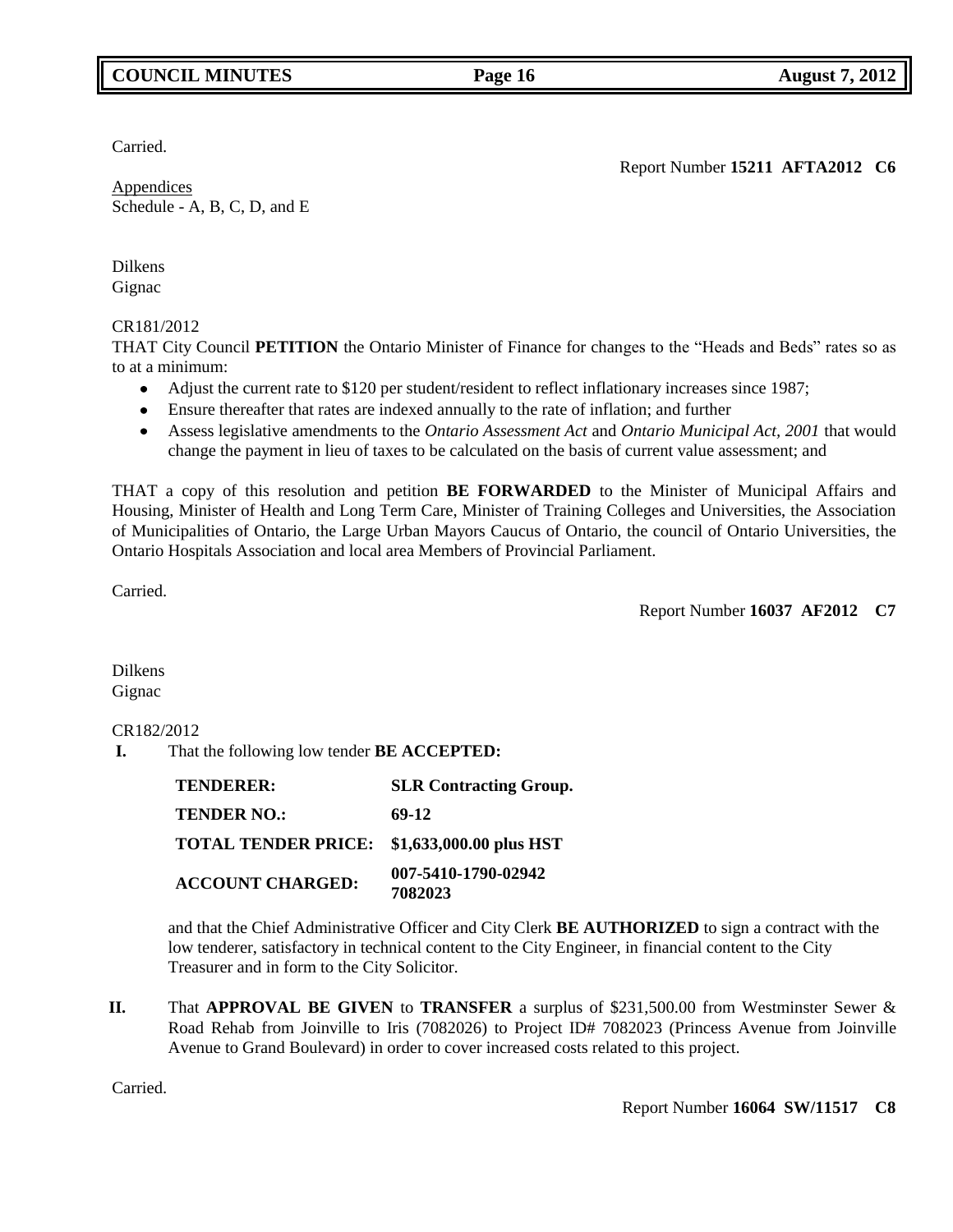Dilkens Gignac

CR183/2012

**THAT** City Council **RECEIVE FOR INFORMATION** the Delegation of Authority Status Report for the first half of 2012 (January 1, 2012 through June 30, 2012);

**THAT** City Council **APPROVE** adding to the Delegation of Authority By-law the authority for the Chief Administrative Officer to manage, make payments on, and enter into and/or authorize settlements on bodily injury, personal injury, property damage, and any other type of insurance claims that fall within the Corporation's insurance deductible or self-insured retention; and

**THAT** City Council **AUTHORIZE** the City Solicitor to **AMEND** By-law 208-2008 to include the additional items (listed in this report) as delegated to the CAO for approval since the by-law was last consolidated December 1, 2008.

Carried.

Report Number **16051 AS/7748 C9**

Dilkens Gignac

### CR184/2012

That the Chief Administrative Officer and the City Clerk **BE AUTHORIZED** to **SIGN** a contract with New World Park Solutions, satisfactory in form to the City Solicitor, in technical content to the Executive Director of Parks and Facility Operations and in financial content to the City Treasurer and Chief Financial Officer for the design, supply and installation of playgrounds at Riverfront Segment 7, Captain Wilson Park and South Cameron Woodlot as follows:

### **TOTAL PRICE:** \$520,609.50

### **TOTAL PRICE INCLUDING HST:** \$588,288.73

**ACCOUNTS CHARGED: Community Parks:** Captain Wilson Park - 007 5410 1790 03366 7129011 **Regional Park:** Riverfront Segment 7 – 007 5410 1790 03366 7129002 **Neighbourhood Parks:** South Cameron Woodlot – 007 5410 1790 03366 7129003

Carried.

Report Number **16061 SR/11520 C10**

Halberstadt Jones

CR185/2012

I. THAT the following low tender **BE ACCEPTED**:

|           | GIORGI BROS. (1994) INC. |
|-----------|--------------------------|
| Tenderer: | 2751 Temple Drive        |
|           | Windsor, Ontario N8W 5E6 |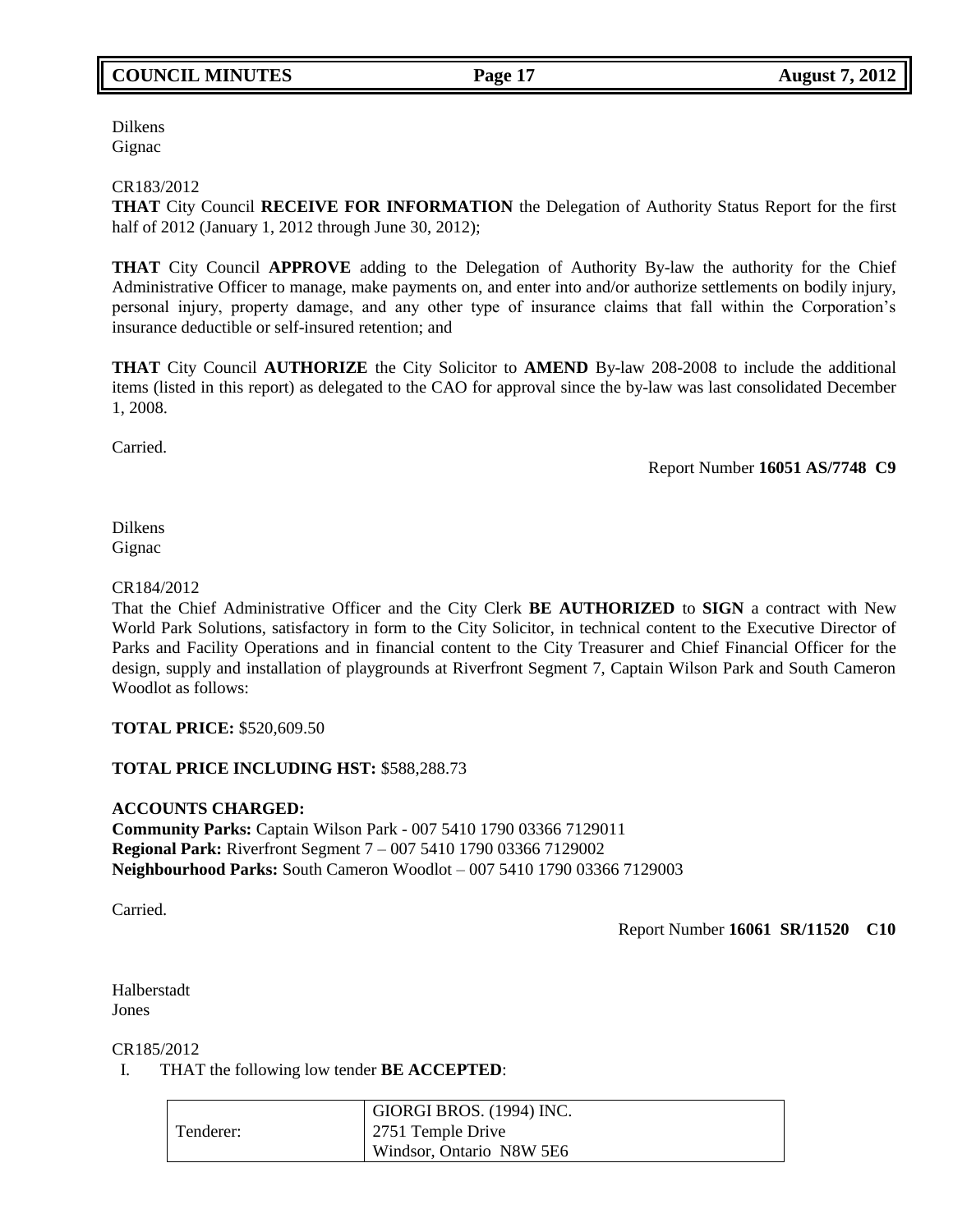| Work:                        | Construction of Concrete Sidewalks & Curbs and Gutters<br>Tender No. $61-12$ |
|------------------------------|------------------------------------------------------------------------------|
| <b>Total Tendered Price:</b> | $\frac{1}{2}$ \$1,561,232.50 (excluding H.S.T.)                              |
| <b>Accounts Charged:</b>     | 007 2980 4023 02942 7121007                                                  |

 AND THAT the Chief Administrative Officer and City Clerk **BE AUTHORIZED** to **SIGN** a contract satisfactory in form to the City Solicitor, technical content to the City Engineer, and financial content to the Chief Financial Officer & City Treasurer, with Giorgi Bros. (1994) Inc. for Tender No. 61-12.

II. THAT **APPROVAL BE GIVEN** to **UNDERTAKE** an expenditure of \$1,588,710.42 for the construction of concrete sidewalks, curbs and gutters, and multi-use trails, to be funded as follows:

| a) | Balance of 2010 Capital Budget Allocation for Sidewalk<br>Rehabilitation - Project ID: 7101003, transferred to the<br>2012 Project ID: 7121007 | \$549,633.11 |
|----|------------------------------------------------------------------------------------------------------------------------------------------------|--------------|
| b) | 2012 Capital Budget Allocation for Sidewalk Rehabilitation<br>- Project ID: 7121007<br>(Approved 2012 Budget Amount: \$1,200,000.00            | \$814,077.31 |
| c) | 2012 Capital Budget Allocation for Bikeway Development<br>Project ID: 7111031<br>(Approved 2012 Budget Amount: \$400,000.00                    | \$225,000.00 |

**III.** That the reconstruction of existing concrete sidewalks on Erie Street East from Hall Avenue to Gladstone Avenue North and South sides **BE DEFERRED** to allow for Erie Street BIA to review.

### Carried.

Councillor Dilkens voting nay on Clause III.

Report Number **16069 SW/11519 C11**

Dilkens Gignac

CR186/2012

THAT Council **RECEIVE FOR INFORMATION** the 2012 2nd Quarter Operating Budget Variance Report dated July 9, 2012 from the CFO & City Treasurer and;

THAT the CAO in concert with the CFO & City Treasurer **BE DIRECTED** to continue monitoring the 2012 Operating Budget and Actuals and pro-actively take steps to mitigate any significant variances projected.

Carried.

Report Number **15871 AFB/11050 C12**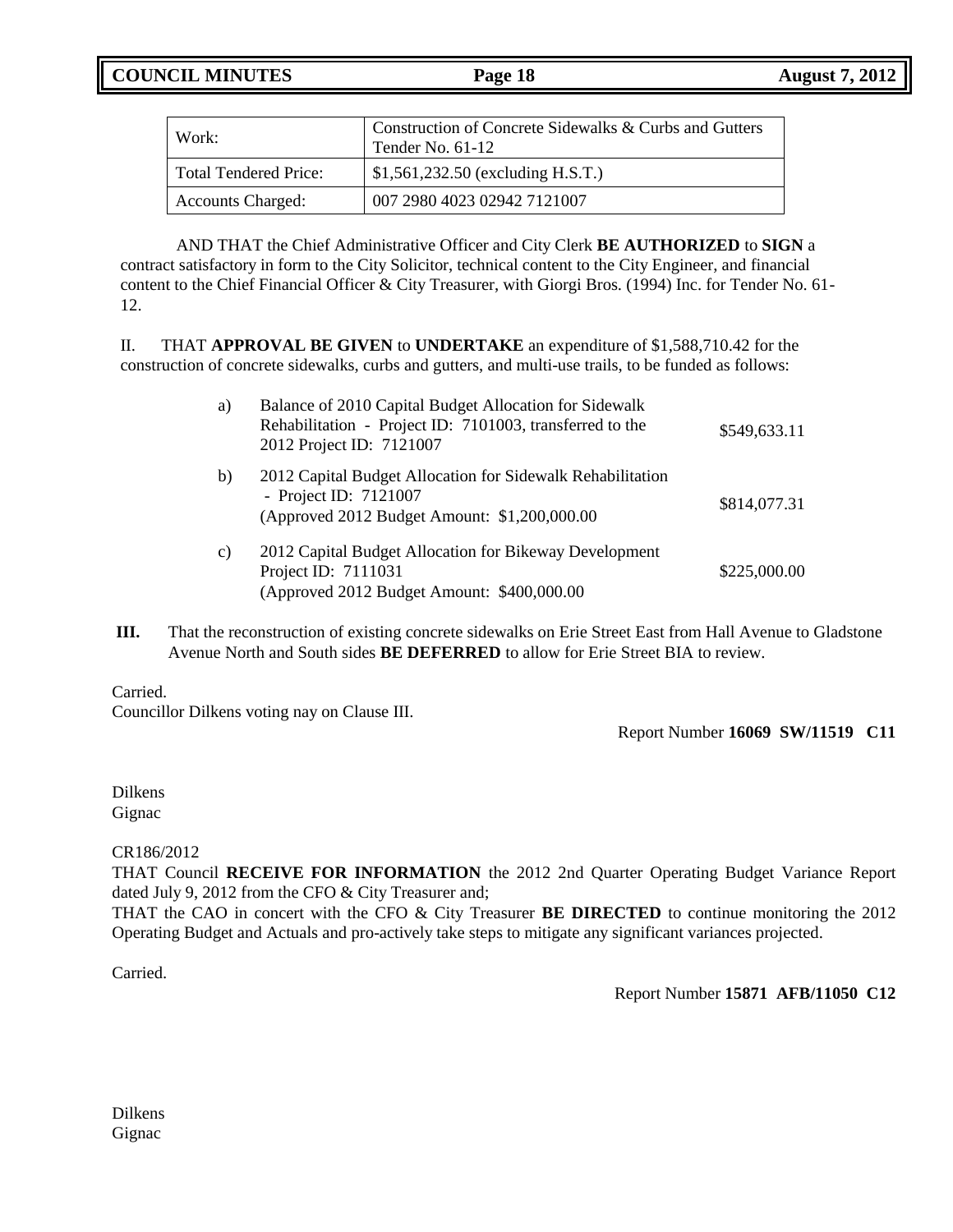### CR187/2012

- I. THAT City Council **ENDORSE** making application to the CIIF for funding which will be used for Willistead Manor and Manor Grounds Renewal and **ATTEST** that, if successful in obtaining the requested funding from CIIF, the Corporation of the City of Windsor will contribute its share of the required funding for the project; and further
- II. THAT City Council's contribution towards Willistead **BE FUNDED** from existing City of Windsor capital funding sources, consistent with the approved 2012 five year capital plan; and further
- III. THAT Council **AUTHORIZE** the Chief Administrative Officer and City Clerk to execute any agreement(s) required as a condition of receiving funding related to the CIIF application(s); satisfactory in form to the City Solicitor, in technical content to the Executive Director of Recreation and Culture and/or the City Engineer and financial content to the City Treasurer.

Carried.

Report Number **16075 SR2012 C13**

Dilkens Gignac

### CR188/2012

I That the application by Schlegel Villages, Inc., (File No.: SPC-002/12) **BE APPROVED** permitting development in accordance with the following drawings:

| (13) | <b>North &amp; South Elevations:</b> | Map No.: SPC-002/12-3B |
|------|--------------------------------------|------------------------|
| (12) | <b>East &amp; West Elevations:</b>   | Map No.: SPC-002/12-3A |
| (11) | Roof Plan:                           | Map No.: SPC-002/12-2F |
| (10) | Fourth Floor Plan:                   | Map No.: SPC-002/12-2E |
| (9)  | Third Floor Plan:                    | Map No.: SPC-002/12-2D |
| (8)  | Second Floor Plan:                   | Map No.: SPC-002/12-2C |
| (7)  | Ground Floor Plan:                   | Map No.: SPC-002/12-2B |
| (6)  | <b>Basement Floor Plan:</b>          | Map No.: SPC-002/12-2A |
| (5)  | Site Details:                        | Map No.: SPC-002/12-1D |
| (4)  | Site Access Drive Plan:              | Map No.: SPC-002/12-1C |
| (3)  | Site Data:                           | Map No.: SPC-002/12-1B |
| (2)  | <b>Site Plan:</b>                    | Map No.: SPC-002/12-1A |
| (1)  | Location Map:                        | Map No.: SPC-002/12    |
|      |                                      |                        |

- II That the owner **ENTER** into a Site Plan Control agreement with the City with the following provision:
	- 1. General Provisions of the Site Plan Control Agreement;
	- 2. Special provisions:
		- **1. Performance Securities**:

| Landscaping        | \$100,000.00 |
|--------------------|--------------|
| Curbing            | 10,744.00    |
| Screening          | 11,720.00    |
| Lighting           | 55,000.00    |
| Fire Route Signage | 1,200.00     |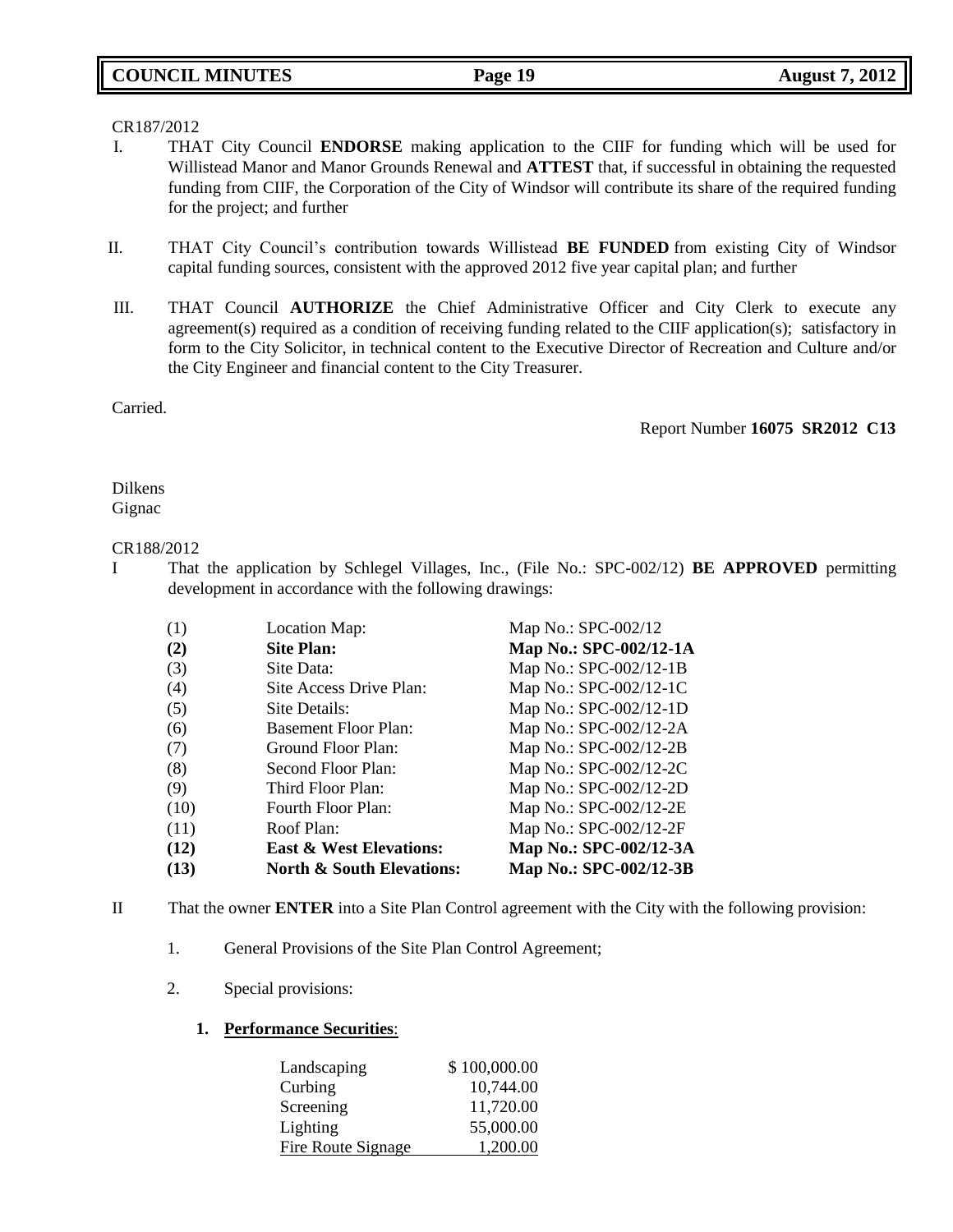**Total \$ 178,664.00**

- **2. Amendment to General Condition G-4 Storm Detention** That general condition G-4 be modified such that in addition to the City's requirements, the storm detention scheme include design for the 100 year flood event and stormwater quality provisions to the satisfaction of the City Engineer and the Essex Region Conservation Authority.
- **3. Amendment to General Condition G-20 Completion Date** That general condition G-20 be modified to two years for the completion of the project.
- **4. Servicing Study** The owner shall retain a consulting engineer to prepare a servicing report to show that the proposed development will not adversely affect the receiving sanitary sewer system on Cousineau Road or storm outlet. This report shall address how the site will be serviced, including but not limited to, any extension of the existing sanitary sewer on Cousineau Road to the site, or storm drain improvements.
- **5. Servicing Agreement** The owner agree to enter into a servicing agreement, prior to the issuance of a construction permit, for construction of works identified and approved in the servicing study to satisfaction of the City Engineer and City Solicitor.
- **6. Water Flow Testing -** That prior to the issuance of a construction permit, the owner agrees to undertake flow test to ensure sufficient water pressure is available for the fire suppression system to the satisfaction of Water Utilizes Commission and Windsor Fire & Rescue Services.

### **7. Archaeological Warning Clauses:**

- i. Should archaeological deposits be found during construction activities, all work in the area must stop immediately and the City's Manager of Cultural Affairs and the Ontario Ministry of Tourism, Culture and Sport must be notified, and clearance given by the Ministry.
- ii. In the event that human remains are encountered during construction, all work in that area must be stopped immediately and the site secured. The local police or coroner must be contacted to determine whether or not the skeletal remains are human, and whether the remains constitute a part of a crime scene. The Ontario Ministry of Tourism, Culture and Sport and the Registrar of the Cemeteries Regulation Unit of the Ministry of Consumer Services must then be notified, and clearance be given by the Ministry of Tourism, Culture and Sport.
- **8. Ministry of Transportation Permit** That prior to the issuance of a construction permit, the owner agrees to provide to the City a permit under Section 38 of the Public Transportation and Highway Improvement Act for the following:
	- i.Building ii. Access
- **9. Noise** Tenants are advised that despite the inclusion of noise control features in the development and within the building units, sound levels due to increasing road traffic may on occasion interfere with some activities of the dwelling occupants as the sound levels exceed the Municipality's and the Ministry of the Environments noise criteria. This dwelling unit has been supplied with a central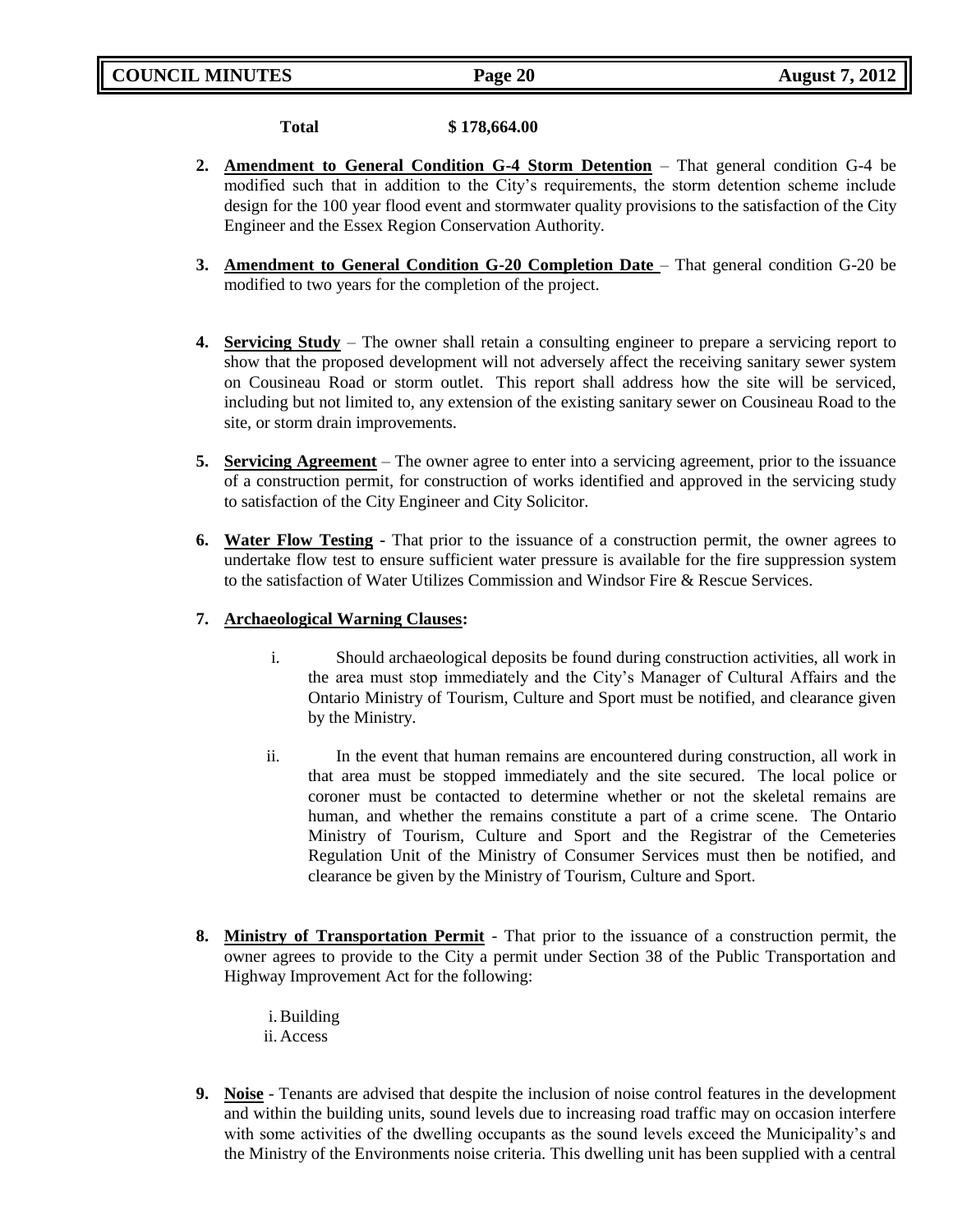air condition system which will allow windows and exterior doors to remain closed, thereby ensuring that the indoor sound levels are within the Municipality's and the Ministry of the Environments Noise Criteria.

- **10. Fencing-** The owner agrees to provide and maintain all fences in a manner satisfactory to the Chief Building Official for the City of Windsor and Ministry of Transportation.
- III That in accordance with By-law 11275, the City Planner **BE AUTHORIZED** to approve future changes to the approved site plan and building elevations and that the Manager of Urban Design **BE AUTHORIZED** to sign the agreement.

and further,

IV That the request from Schlegel Villages Inc. at 1800 Talbot Road for the assessment of development charges at the pre June 1, 2012 rate **BE APPROVED** for St. Clair Long Term Care Facility development.

Carried.

Report Number **16082 ZS/11277 C14**

Dilkens Gignac

### CR189/2012

- 1. That Council **ENDORSE** the qualifications, general parameters and scope of work described in this report for inclusion in the RFP for the outsourcing of internal audit and authorize issuance of the RFP; and,
- 2. That Council **APPROVE** the inclusion of responding to hotline issues in the scope of work for the outsourced internal audit function; and,
- 3. That Council **APPROVE** a total annual budget of \$586,885, with \$300,000 assigned to the RFP for base internal audit work and the remainder to **BE ALLOCATED** as part of the budget process; and,
- 4. That Council **APPROVE** the striking of an evaluation committee for this outsourcing RFP consisting of the City Treasurer and Chief Financial Officer, the City Engineer, the Manager of the Office of Continuous Improvement, and two members of the public, one of whom shall be the chair of the Audit Advisory Committee if such position has been filled in time. The evaluation committee shall be supported by the Deputy City Solicitor and Manager of Purchasing and Risk Management through her oversight of the RFP process; and,
- 5. That Council **DIRECT** that the Audit Advisory Committee shall have five (5) members appointed through the Striking Committee Process; and,
- 6. That Council **DIRECT** that the outsourced Internal Audit function report functionally to the Executive Committee of Council.

Carried. Councillor Halberstadt voting nay.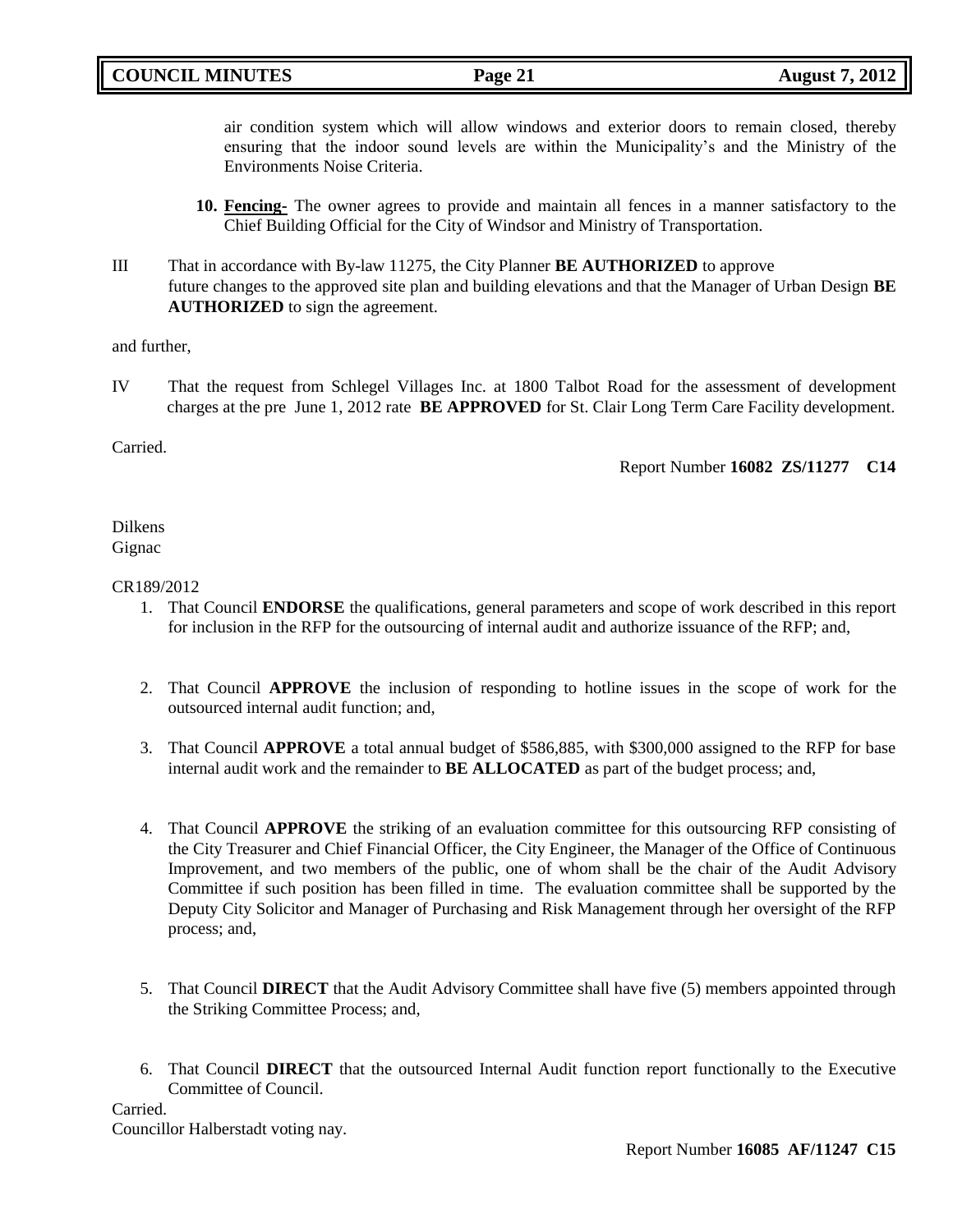**COUNCIL MINUTES Page 22 August 7, 2012**

### **STANDING COMMITTEE RESOLUTIONS**

Moved by Councillor Dilkens, seconded by Councillor Gignac, **M358-2012** That **Report No. 72 of the Planning Standing Committee** of its meeting held June 11, 2012 regarding "Zoning By-Law 8600 Housekeeping Amendment 2012-2" **BE ADOPTED** as presented.

Carried.

Report Number 15968 ZB/11470

Moved by Councillor Dilkens, seconded by Councillor Gignac, **M359-2012** That **Report No. 74 of the Planning Standing Committee** of its meeting held July 16, 2012 regarding "Rezoning, 2025 Pool Avenue & 2139 Huron Church Road – 1352017 Ontario Inc." **BE ADOPTED** as presented.

Carried.

Report Number 15968 ZB/11470

Moved by Councillor Dilkens, seconded by Councillor Gignac,

**M360-2012** That **Report No. 75 of the Planning Standing Committee** of its meeting held July 16, 2012 regarding "Rezoning, Andrew McKelvie – 405 Victoria Avenue" **BE ADOPTED** as presented.

Carried.

Report Number 16028 ZB/11505

Moved by Councillor Dilkens, seconded by Councillor Gignac, **M361-2012** That **Report No. 76 of the Planning Standing Committee** of its meeting held July 16, 2012 regarding "Part of Alley, south of Tecumseh Road East, Amend By-Law Number 3-2009 (as amended)" **BE ADOPTED** as presented. Carried.

Report Number 16024 SAA2012

Moved by Councillor Dilkens, seconded by Councillor Gignac,

**M362-2012** That **Report No. 77 of the Planning Standing Committee** of its meeting held July 16, 2012 regarding "Request to close part of Menard Street and Wyandotte Street East between Lauzon Road and Frank Avenue abutting 7934-7938 Menard Street" **BE ADOPTED** as presented. Carried.

Report Number 16007 SAA2012

Moved by Councillor Dilkens, seconded by Councillor Gignac, **M363-2012** That **Report No. 78 of the Planning Standing Committee** of its meeting held July 16, 2012 regarding "Part of closed Coronation Avenue for Sale to Abutting Owner at 1906 Balfour" **BE ADOPTED** as presented. Carried.

Report Number 16023 SAA2012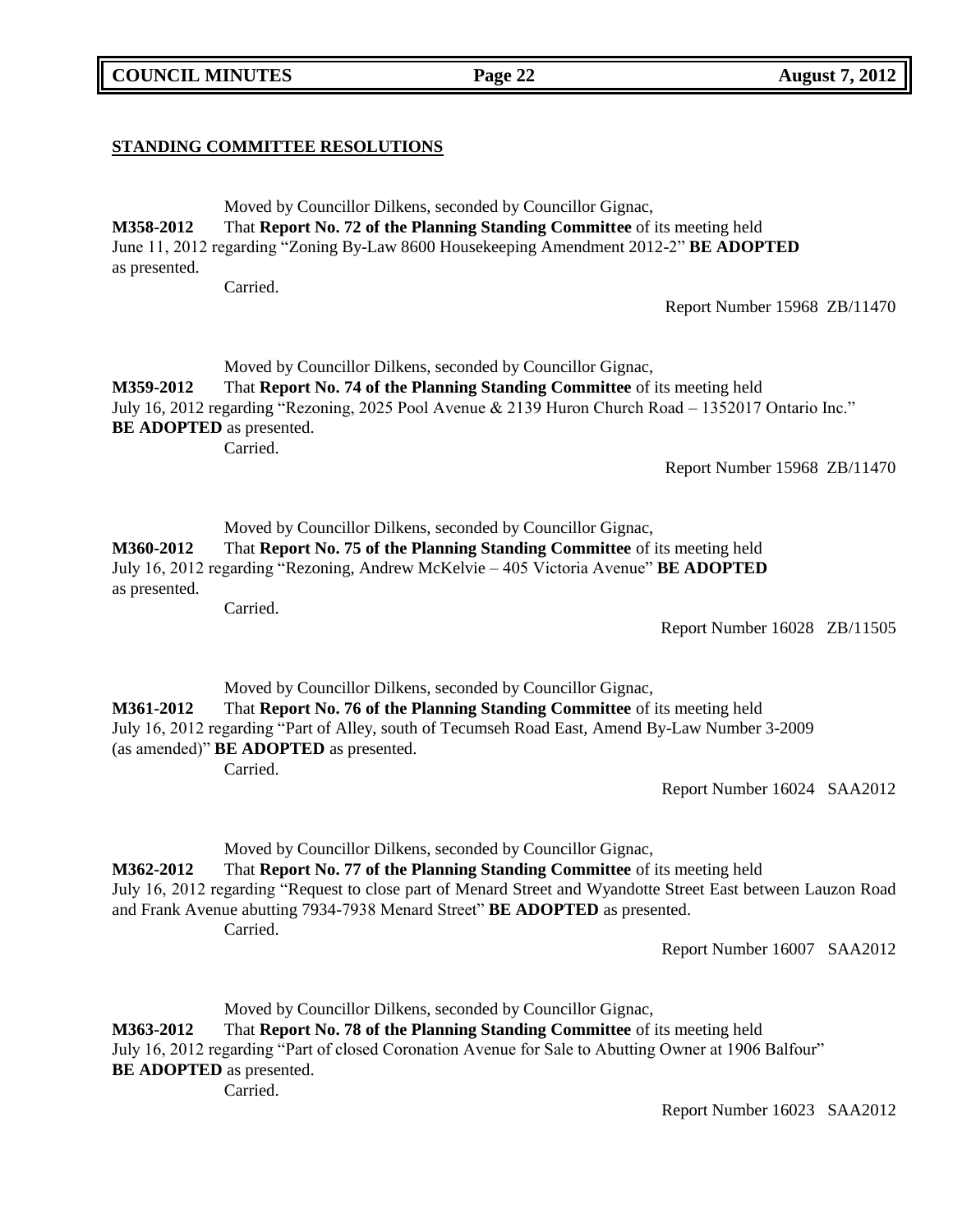| <b>COUNCIL MINUTES</b> | Page 23 | <b>August 7, 2012</b> |
|------------------------|---------|-----------------------|
|                        |         |                       |

| M364-2012<br><b>BE ADOPTED</b> as presented. | Moved by Councillor Dilkens, seconded by Councillor Gignac,<br>That Report No. 80 of the Planning Standing Committee of its meeting held<br>July 16, 2012 regarding "Requests for Interim and Demolition Control By-Law Exemption – 3446 Harris Street"<br>Carried.<br>Councillor Payne discloses an interest and abstains from voting on this matter. |                             |
|----------------------------------------------|--------------------------------------------------------------------------------------------------------------------------------------------------------------------------------------------------------------------------------------------------------------------------------------------------------------------------------------------------------|-----------------------------|
|                                              |                                                                                                                                                                                                                                                                                                                                                        | Report Number 16005 Z/8581  |
| M365-2012<br><b>BE ADOPTED</b> as presented. | Moved by Councillor Dilkens, seconded by Councillor Gignac,<br>That Report No. 92 of the Social Development Health & Culture Standing Committee of its<br>meeting held July 11, 2012 regarding "Reserve Fund Windsor's Sculpture Garden"<br>Carried.                                                                                                   | Report Number 15988 SR/7573 |
| M366-2012<br>as presented.                   | Moved by Councillor Dilkens, seconded by Councillor Gignac,<br>That Report No. 93 of the Social Development Health & Culture Standing Committee of its<br>meeting held July 11, 2012 regarding "Position Paper: "Integrating Income Support Programs & Employment<br>Ontario at the Municipal Level is Good Business" BE ADOPTED                       |                             |

Carried.

Report Number 15990 GP2012

Moved by Councillor Dilkens, seconded by Councillor Gignac,

**M367-2012** That **Report No. 97 of the Social Development Health & Culture Standing Committee** of its meeting held July 11, 2012 regarding "Report No. 81 of the Board of Directors, Willistead Manor Inc." **BE ADOPTED** as presented.

Carried.

MB2012

Moved by Councillor Dilkens, seconded by Councillor Gignac,

**M368-2012** That **Report No. 98 of the Social Development Health & Culture Standing Committee** of its meeting held July 11, 2012 regarding "Minutes of the Board of Directors, Willistead Manor Inc. of its meeting held May 10, 2012" **BE ADOPTED** as presented.

Carried.

MB2012

Moved by Councillor Dilkens, seconded by Councillor Gignac,

**M369-2012** That **Report No. 99 of the Social Development Health & Culture Standing Committee** of its meeting held July 11, 2012 regarding "Minutes of the Board of Directors, Willistead Manor Inc. of its meeting held June 14, 2012" **BE ADOPTED** as presented.

Carried.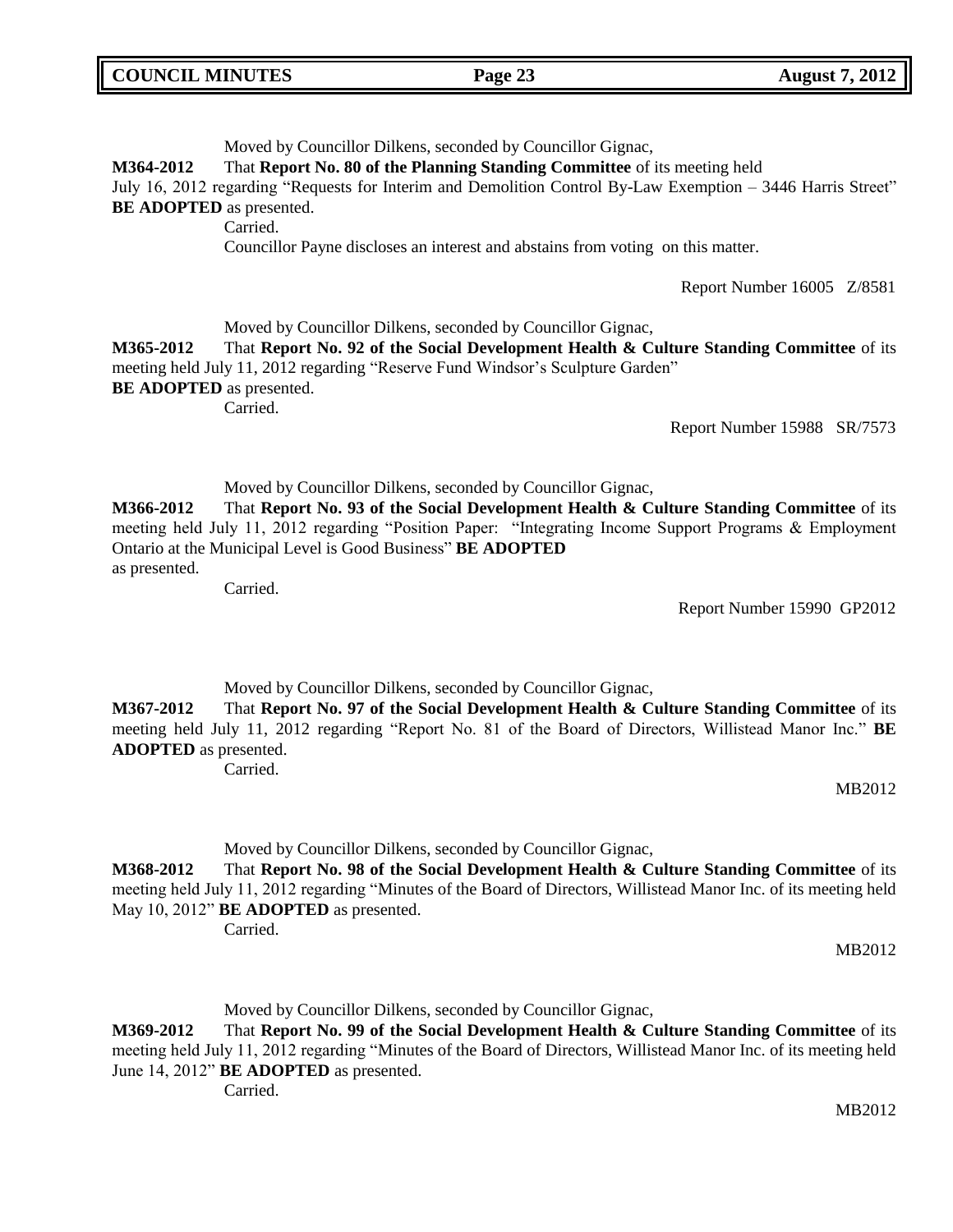| <b>COUNCIL MINUTES</b> |                                            | Page 24                                                                                                                                                                                                                                                                | <b>August 7, 2012</b> |
|------------------------|--------------------------------------------|------------------------------------------------------------------------------------------------------------------------------------------------------------------------------------------------------------------------------------------------------------------------|-----------------------|
| M370-2012              | 2012" BE ADOPTED as presented.<br>Carried. | Moved by Councillor Dilkens, seconded by Councillor Gignac,<br>That Report No. 100 of the Social Development Health & Culture Standing Committee of its<br>meeting held July 11, 2012 regarding "Minutes of the Mayor's Youth Advisory Committee meeting held April 3, | MB2012                |

Moved by Councillor Dilkens, seconded by Councillor Gignac, **M371-2012** That **Report No. 101 of the Social Development Health & Culture Standing Committee** of its meeting held July 11, 2012 regarding "Minutes of the Housing Advisory Committee meeting held April 25, 2012" **BE ADOPTED** as presented.

Carried.

MB2012

Moved by Councillor Dilkens, seconded by Councillor Gignac,

**M372-2012** That **Report No. 31 of the Public Safety Standing Committee** of its meeting held July 18, 2012 regarding "2011 Annual Report – Windsor Police Services" **BE ADOPTED** as presented. Carried.

MB2012

Moved by Councillor Dilkens, seconded by Councillor Gignac,

**M373-2012** That **Report No. 32 of the Public Safety Standing Committee** of its meeting held July 18, 2012 regarding "Report No. 148 – Windsor Licensing Commission (Taxi Vehicle Colour Scheme)" **BE ADOPTED** as presented.

Carried.

Report Number 1595 ACL2012

Moved by Councillor Dilkens, seconded by Councillor Gignac,

**M374-2012** That **Report No. 33 of the Public Safety Standing Committee** of its meeting held July 18, 2012 regarding "Minutes of the Windsor Licensing Commission meeting held May 22, 2012" **BE ADOPTED** as presented.

Carried. ACL2012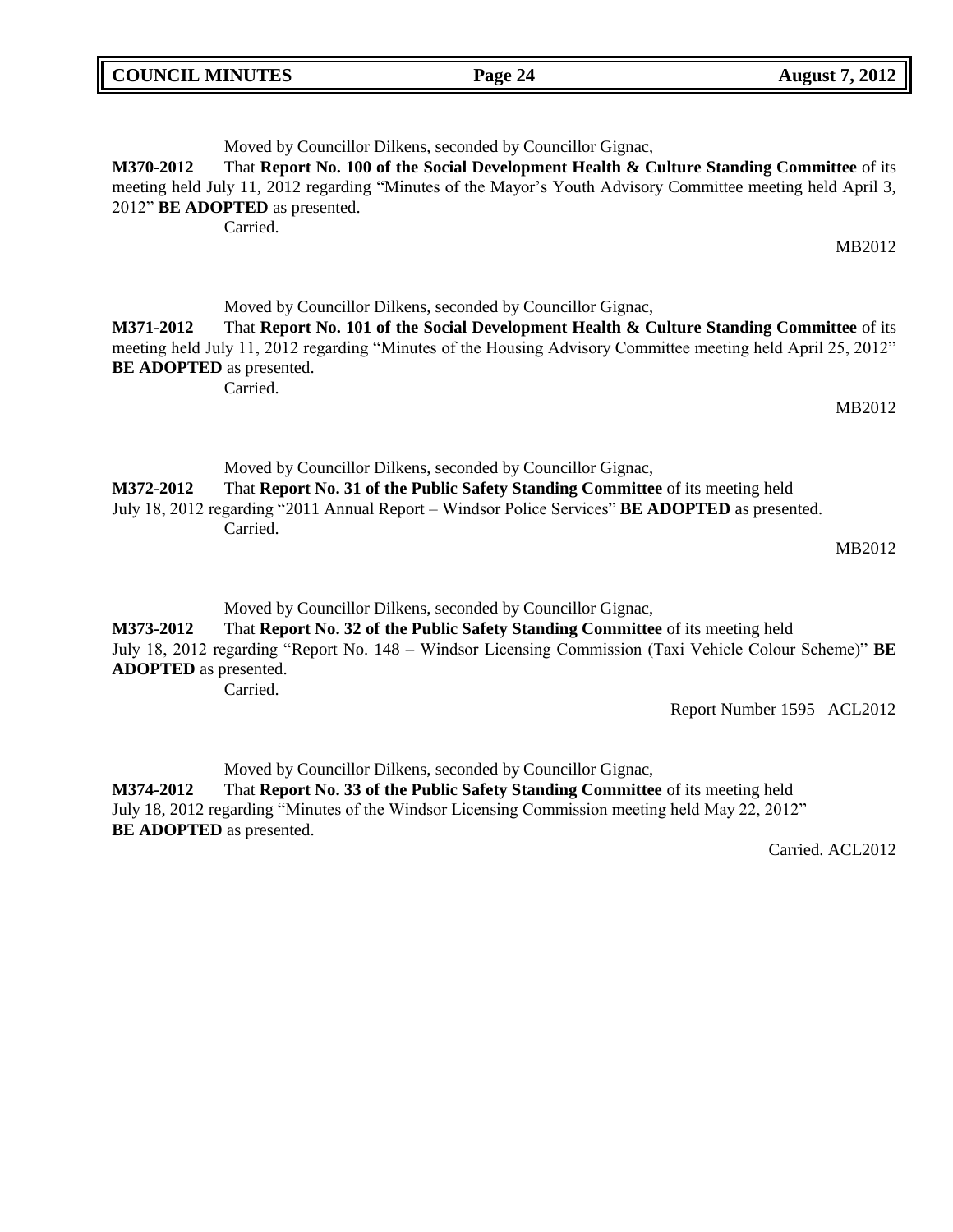| <b>COUNCIL MINUTES</b> |  |
|------------------------|--|
|------------------------|--|

**Page 25 August 7, 2012** 

**Adopted by Council at its meeting held August 7, 2012 [M358-2012]** /AA

Windsor, Ontario August 7, 2012

# **REPORT NO. 72** of the **PLANNING STANDING COMMITTEE** of its meeting held June 11, 2012

**Present: Councillor Bill Marra, Chair Councillor Joanne Gignac Councillor Alan Halberstadt Councillor Percy Hatfield Councillor Ed Sleiman Barbara Bjarneson Cheryl Cross-Leal**

**Regrets: Merrill Baker**

That the following recommendations of the Planning Standing Committee **BE APPROVED** as follows**:** 

Moved by Councillor Hatfield, seconded by Ms. Bjarneson **THAT** Zoning By-law 8600 **BE AMENDED** as per the recommendations outlined in the *attached* report entitled "Zoning By-law 8600 Housekeeping Amendment 2012- 2" dated May 24, 2012. Carried.

*Clerk's Note:* The report authored by the City Planner dated May 24, 2012 entitled "Zoning By-law 8600 Housekeeping Amendment 2012-2" is *attached* as background information.

**Livelink # 15968, ZB/11470**

**\_\_\_\_\_\_\_\_\_\_\_\_\_\_\_\_\_\_\_\_\_\_\_\_\_\_\_\_\_\_\_\_\_\_**

\_\_\_\_\_\_\_\_\_\_\_\_\_\_\_\_\_\_\_\_\_\_\_\_\_\_\_\_\_\_\_\_\_\_

*CHAIRPERSON*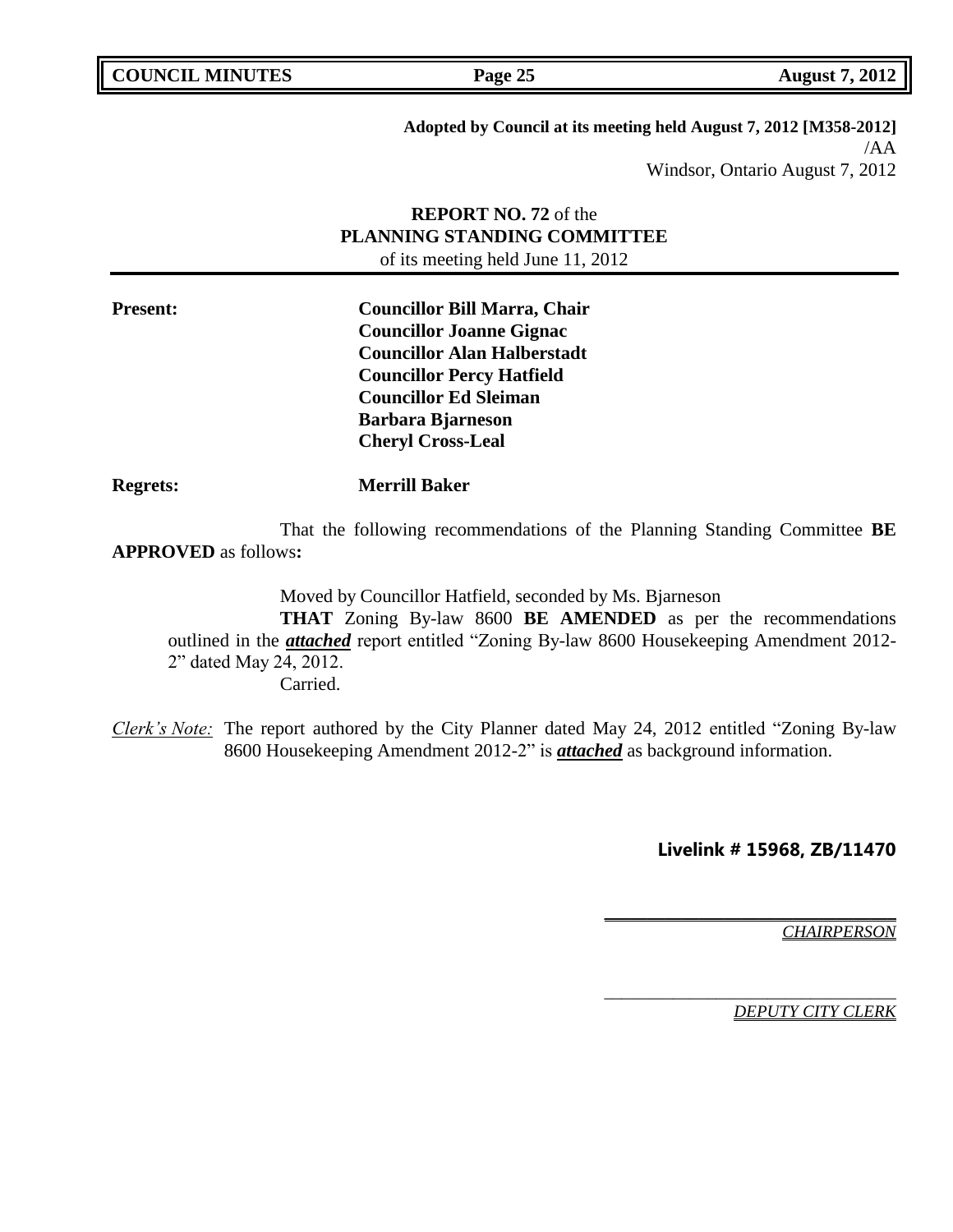**Adopted by Council at its meeting held August 7, 2012 [M359-2012]** /AA Windsor, Ontario August 7, 2012

# **REPORT NO. 74** of the **PLANNING STANDING COMMITTEE** of its meeting held July 16, 2012

**Present: Councillor Joanne Gignac Councillor Alan Halberstadt Councillor Percy Hatfield Councillor Ed Sleiman, Vice Chair Merrill Baker Regrets: Councillor Bill Marra Barbara Bjarneson Cheryl Cross-Leal**

That the following recommendations of the Planning Standing Committee **BE APPROVED** as follows**:** 

Moved by Councillor Halberstadt, seconded by Councillor Gignac

**THAT** Zoning By-law 8600 **BE AMENDED** by changing the zoning of Part of Lots 5 & 6, and Part of Block B, Plan 1575 (2025 Pool Avenue & 2139 Huron Church Road) from Manufacturing District 1.4 (MD1.4) to Manufacturing District 1.4 (MD1.4) with a Special Provision to permit a Motor Vehicle Dealership, with site specific regulations as follows:

For Part of Lots 5 & 6, and Part of Block B, Plan 1575, (PIN012611212) (known municipally as 2025 Pool Avenue) the following regulations shall apply:

- (i) Minimum Exterior Side Yard 4.3 m
- (ii) Landscape separation of parking space from collector aisle  $-0$  m
- (iii) Section 18(4) (b)(vi) shall not apply. Parking Area separation of 3m shall continue to apply.

Carried.

*Clerk's Note:*The report authored by the City Planner dated June 22, 2012 entitled "Rezoning, 2025 Pool Avenue & 2139 Huron Church Road" is *attached* as background information.

## **Livelink # 16027, ZB/11487**

**\_\_\_\_\_\_\_\_\_\_\_\_\_\_\_\_\_\_\_\_\_\_\_\_\_\_\_\_\_\_\_\_\_\_**

\_\_\_\_\_\_\_\_\_\_\_\_\_\_\_\_\_\_\_\_\_\_\_\_\_\_\_\_\_\_\_\_\_\_

VICE CHAIRPERSON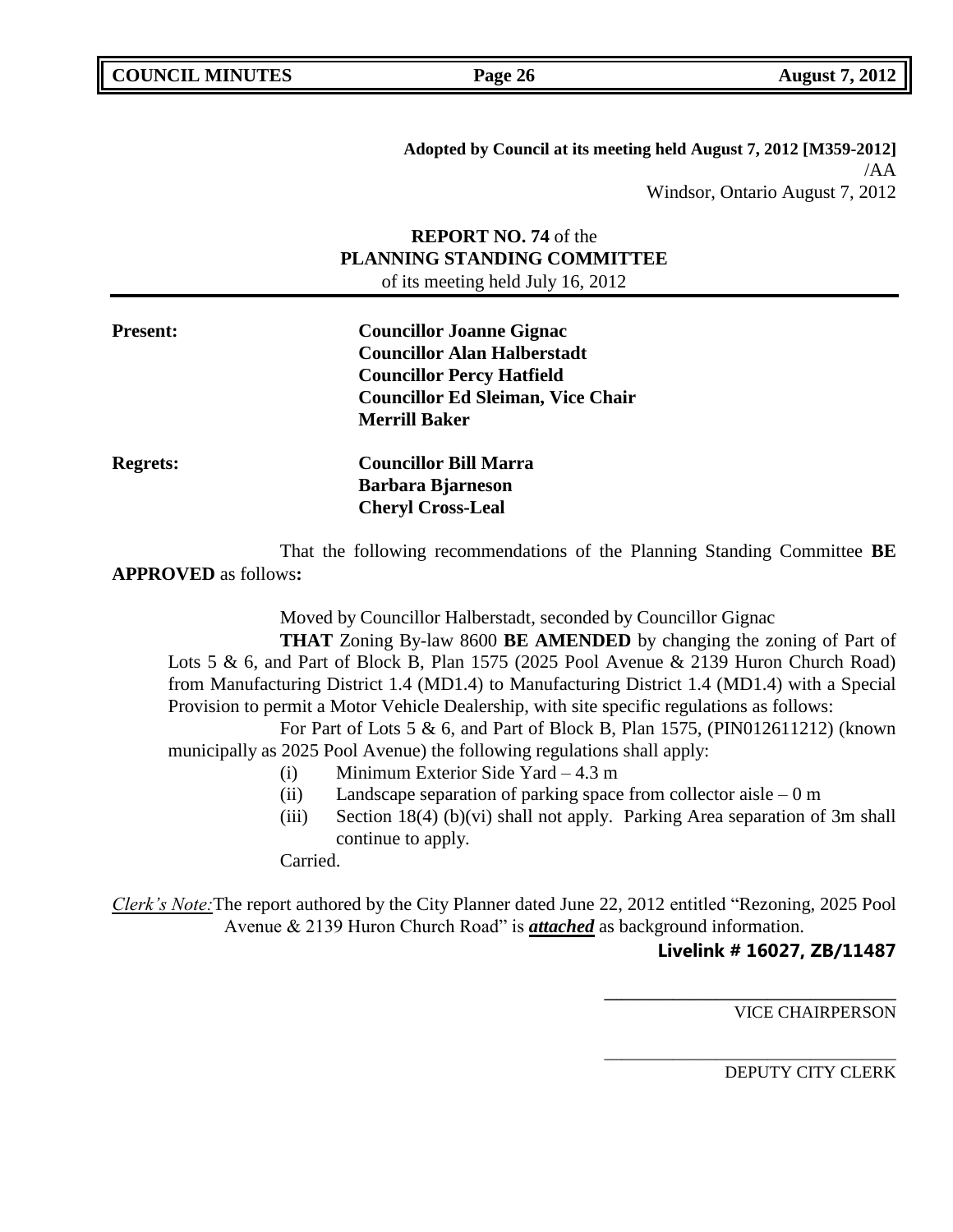| <b>COUNCIL MINUTES</b> |  |
|------------------------|--|
|------------------------|--|

**Page 27 August 7, 2012** 

**Adopted by Council at its meeting held August 7, 2012 [M360-2012]** /AA Windsor, Ontario August 7, 2012

# **REPORT NO. 75** of the **PLANNING STANDING COMMITTEE** of its meeting held July 16, 2012

**Present: Councillor Joanne Gignac Councillor Alan Halberstadt Councillor Percy Hatfield Councillor Ed Sleiman, Vice Chair Merrill Baker Regrets: Councillor Bill Marra Barbara Bjarneson Cheryl Cross-Leal**

That the following recommendations of the Planning Standing Committee **BE APPROVED** as follows**:** 

Moved by Councillor Gignac, seconded by Mr. Baker

**THAT** That Zoning By-law 8600 **BE AMENDED** by changing the zoning of N Part Lot 1 (WS Victoria), Lots 1 to 8 and N Part Lot 9 (ES Dougall), & Part Closed Alley, Registered Plan 83; Parts 1, 2, 3 and 5, Plan 12R-5751; Parts 2 and 3, Plan 12R-7322 (south side of Park Street West between Dougall Avenue and Victoria Avenue; Roll No. 040-060-07800) by adding a site-specific provision to allow a public parking area as an additional permitted use. Carried.

*Clerk's Note:*The report authored by the City Planner dated June 21, 2012 entitled "Rezoning, Andrew McKelvie – 405 Victoria Avenue" is *attached* as background information.**Livelink** # **16028, ZB/11505**

VICE CHAIRPERSON

**\_\_\_\_\_\_\_\_\_\_\_\_\_\_\_\_\_\_\_\_\_\_\_\_\_\_\_\_\_\_\_\_\_\_**

\_\_\_\_\_\_\_\_\_\_\_\_\_\_\_\_\_\_\_\_\_\_\_\_\_\_\_\_\_\_\_\_\_\_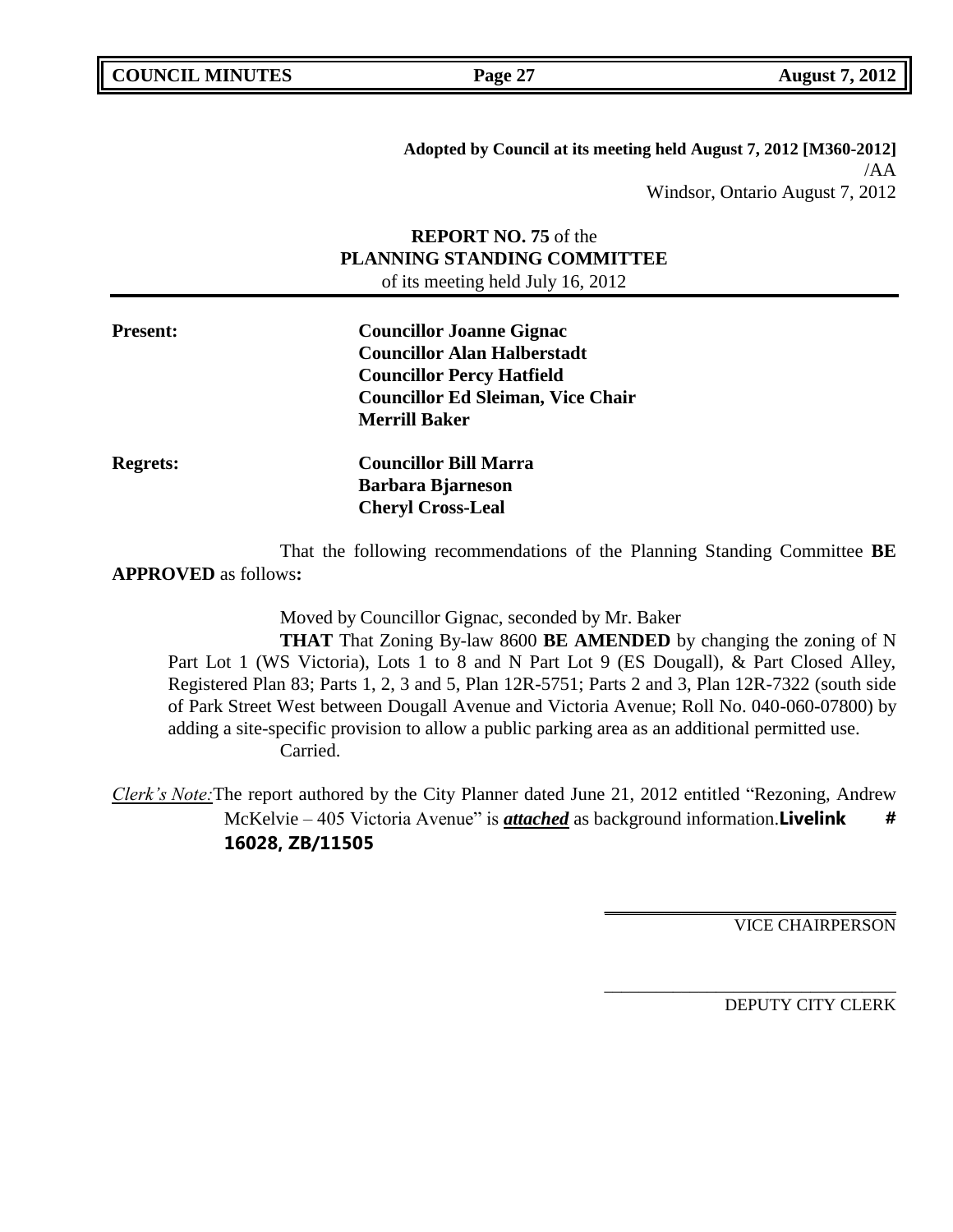**Adopted by Council at its meeting held August 7, 2012 [M361-2012]** /AA Windsor, Ontario August 7, 2012

# **REPORT NO. 76** of the **PLANNING STANDING COMMITTEE** of its meeting held July 16, 2012

**Present: Councillor Joanne Gignac Councillor Alan Halberstadt Councillor Percy Hatfield Councillor Ed Sleiman, Vice Chair**

**Regrets: Councillor Bill Marra**

That the following recommendations of the Planning Standing Committee **BE APPROVED** as follows**:** 

Moved by Councillor Hatfield, seconded by Councillor Halberstadt

I) **THAT** By-law Number 3-2009 as amended by By-law 74-2010 **BE FURTHER AMENDED** by granting an easement to MANAGED NETWORK SYSTEM, INC. over the unconveyed portion of closed alley described as Parts 1 and 10, 12R24605 to enter upon the said lands so conveyed for installation, repairs and maintenance of their facilities therein.

II) That the City Solicitor **BE DIRECTED** to prepare an amending by-law for Council's consideration; and further, the Chief Administrative Officer and City Clerk **BE AUTHORIZED** to sign all necessary documents approved as to form and content satisfactory to the City Solicitor, and any subsequent transactions **BE COMPLETED** electronically pursuant to By-law Number 366-2003.

Carried.

*Clerk's Note:*The report authored by the City Planner dated June 25, 2012 entitled "Part of Alley, south of Tecumseh Road East, Amend By-law 3-2009 (as amended)" is *attached* as background information. **Livelink # 16024, SAA2012**

VICE CHAIRPERSON

**\_\_\_\_\_\_\_\_\_\_\_\_\_\_\_\_\_\_\_\_\_\_\_\_\_\_\_\_\_\_\_\_\_\_**

\_\_\_\_\_\_\_\_\_\_\_\_\_\_\_\_\_\_\_\_\_\_\_\_\_\_\_\_\_\_\_\_\_\_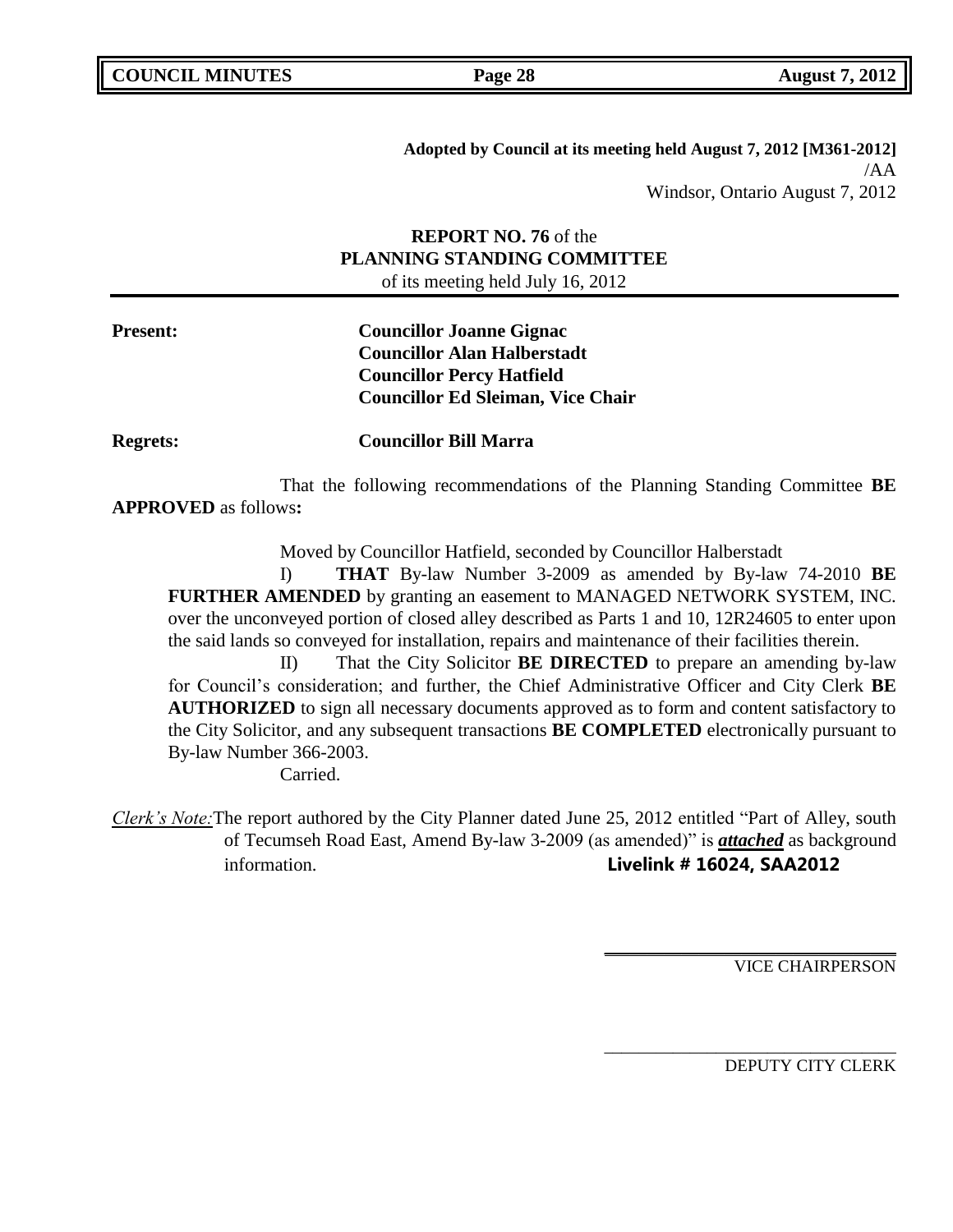**Adopted by Council at its meeting held August 7, 2012 [M362-2012]** /AA Windsor, Ontario August 7, 2012

# **REPORT NO. 77** of the **PLANNING STANDING COMMITTEE** of its meeting held July 16, 2012

**Present: Councillor Joanne Gignac Councillor Alan Halberstadt Councillor Percy Hatfield Councillor Ed Sleiman, Vice Chair**

**Regrets: Councillor Bill Marra**

That the following recommendations of the Planning Standing Committee **BE APPROVED** as follows**:** 

Moved by Councillor Gignac, seconded by Councillor Hatfield

I. **THAT** the part of Menard Street between Lauzon Road and Frank Avenue directly in front of 7934-7938 Menard Street shown as Part 1 on Drawing No. CC-1611 *attached* hereto as **Appendix "A" BE ASSUMED** for subsequent closure and conveyance to the abutting property owner and further the City Solicitor **BE REQUESTED** to prepare the necessary by-law;

II. **THAT** the part of Menard Street between Lauzon Road and Frank Avenue directly in front of 7934-7938 Menard shown as Part 1 on Drawing No. CC-1611 *attached* hereto as **Appendix "A" BE CLOSED AND CONVEYED** to the abutting property owner subject to the following:

i. Easements are required in favour of:

- EnWin Utilities Ltd.
- Bell Canada
- Cogeco Cable Systems

ii. Conveyance cost to adjacent property owner

- Abutting properties zoned CD2.1: \$8.50 per square foot (\$91.50 per square metre) no easements and \$4.25 per square foot (\$45.75 per square metre) with easements
- and further:

iii. The City Engineer **BE REQUESTED** to supply the appropriate legal description, in accordance with Drawing No. CC-1611, *attached* hereto as **Appendix "A"**

iv. The City Planner, or designate, **BE AUTHORIZED** to publish the required legal notice,

v. The City Solicitor **BE REQUESTED** to prepare the by-law to close

vi. The Chief Administrative Officer and City Clerk **BE AUTHORIZED** to sign all necessary documents approved as to form and content satisfactory to the City Solicitor,

vii. The transaction **BE COMPLETED** electronically pursuant to By-law Number 366-2003.

Carried.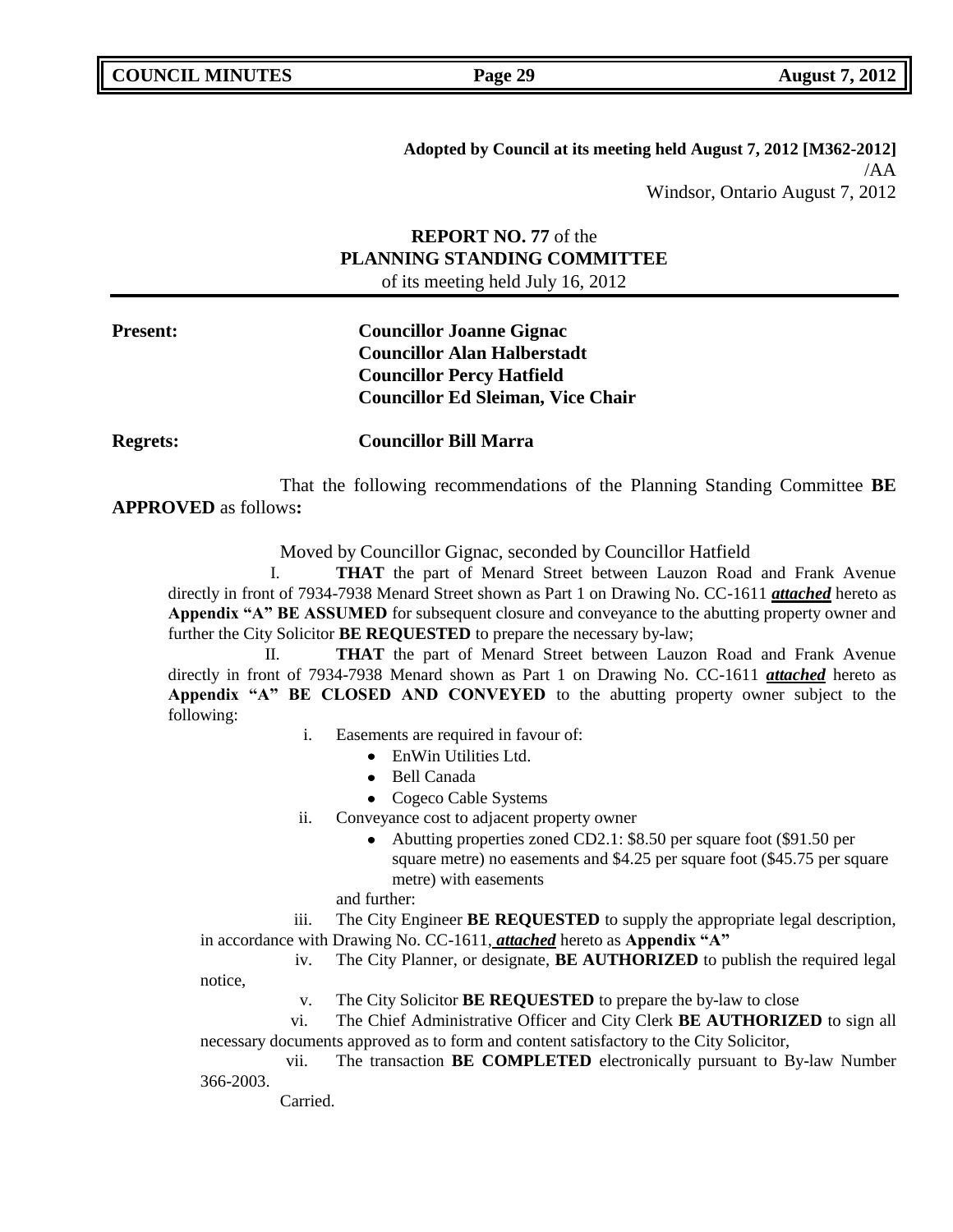| <b>COUNCIL MINUTES</b> | Page 30 | 2012<br>August |
|------------------------|---------|----------------|
|                        |         |                |

*Clerk's Note:*The report authored by the City Planner dated June 28, 2012 entitled "Request to close part of Menard Street and Wyandotte Street East between Lauzon Road and Frank Avenue abutting 7934-7938 Menard Street" is *attached* as background information. Livelink # **16007, SAA2012**

VICE CHAIRPERSON

**\_\_\_\_\_\_\_\_\_\_\_\_\_\_\_\_\_\_\_\_\_\_\_\_\_\_\_\_\_\_\_\_\_\_**

\_\_\_\_\_\_\_\_\_\_\_\_\_\_\_\_\_\_\_\_\_\_\_\_\_\_\_\_\_\_\_\_\_\_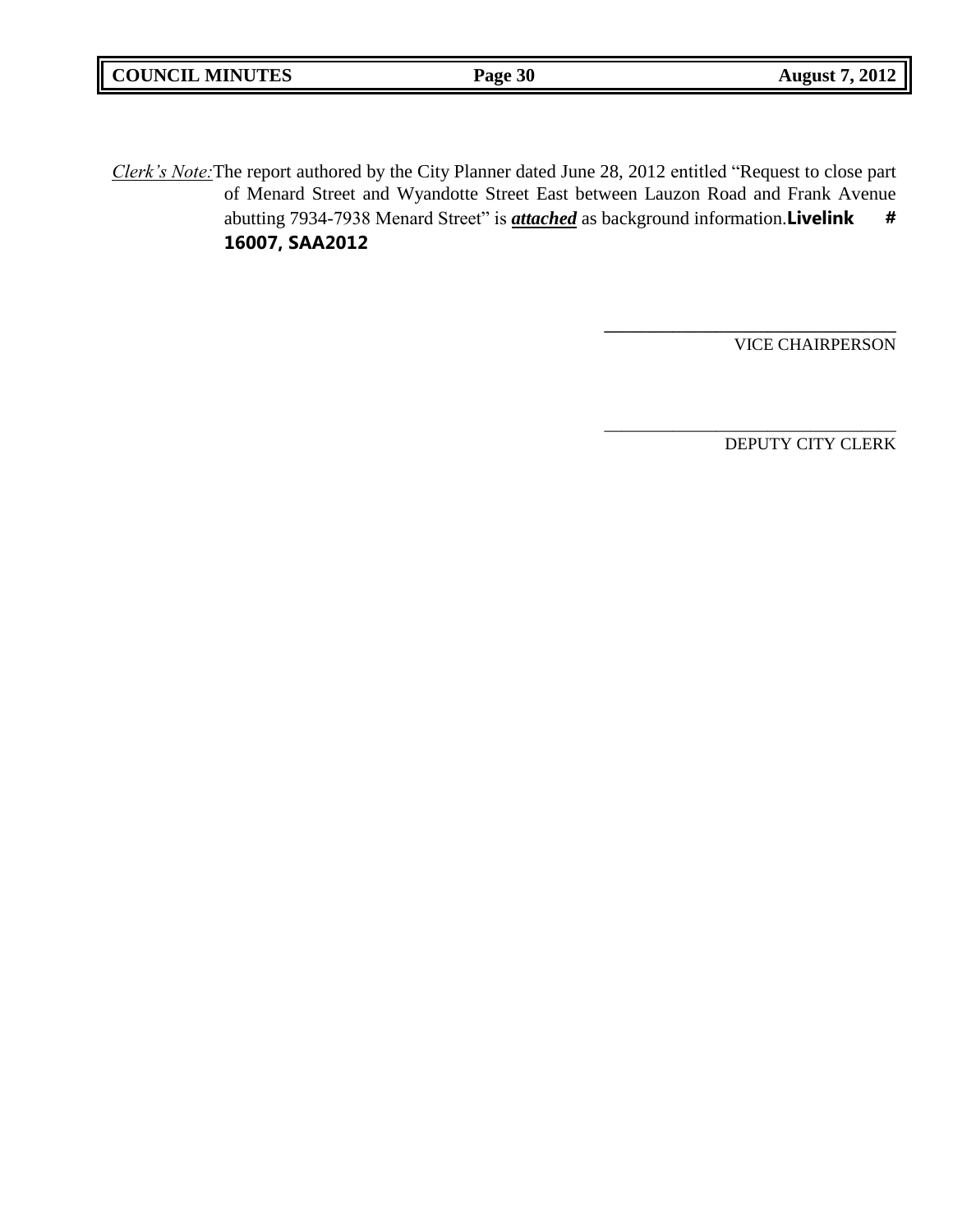**Adopted by Council at its meeting held August 7, 2012 [M363-2012]** /AA Windsor, Ontario August 7, 2012

# **REPORT NO. 78** of the **PLANNING STANDING COMMITTEE** of its meeting held July 16, 2012

**Present: Councillor Joanne Gignac Councillor Alan Halberstadt Councillor Percy Hatfield Councillor Ed Sleiman, Vice Chair**

**Regrets: Councillor Bill Marra**

That the following recommendations of the Planning Standing Committee **BE APPROVED** as follows**:** 

Moved by Councillor Halberstadt, seconded by Councillor Hatfield

**THAT** By-law 67-1998 **BE AMENDED** concerning the closure of Coronation Avenue (formerly Bertha Avenue) to change the conveyance price of the subject Part 1, 12R24406 to \$500.00 plus deed preparation and registration costs and that the City Solicitor **BE DIRECTED** to prepare the amending by-law for Council's consideration. Carried**.**

*Clerk's Note:*The report authored by the City Planner dated June 25, 2012 entitled "Part of closed Coronation Avenue for Sale to Abutting Owner at 1906 Balfour" is *attached* as background information. **Livelink # 16023, SAA2012**

VICE CHAIRPERSON

**\_\_\_\_\_\_\_\_\_\_\_\_\_\_\_\_\_\_\_\_\_\_\_\_\_\_\_\_\_\_\_\_\_\_**

\_\_\_\_\_\_\_\_\_\_\_\_\_\_\_\_\_\_\_\_\_\_\_\_\_\_\_\_\_\_\_\_\_\_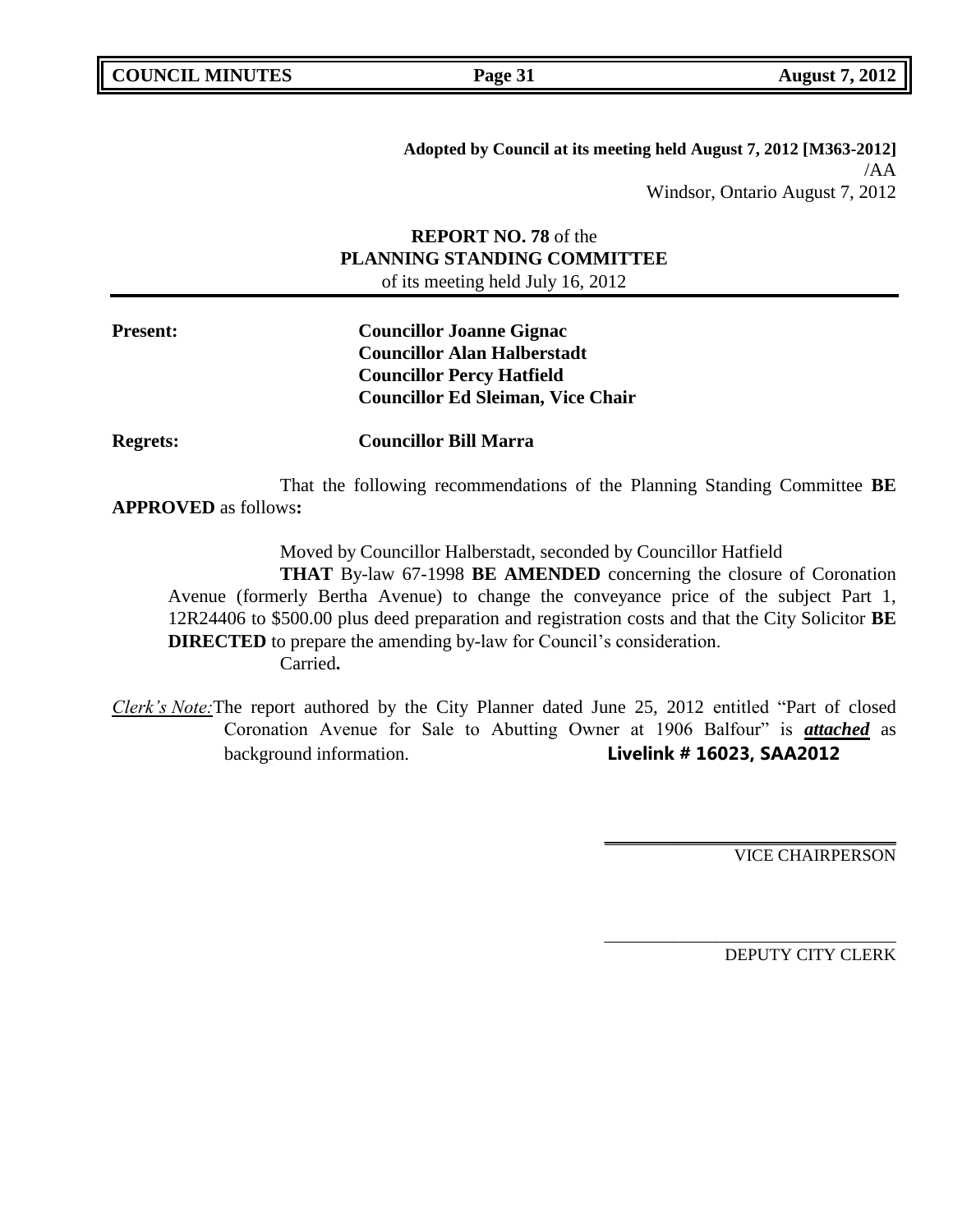**Adopted by Council at its meeting held August 7, 2012 [M375-2012]** /AA Windsor, Ontario August 7, 2012

# **REPORT NO. 79** of the **PLANNING STANDING COMMITTEE** of its meeting held July 16, 2012

**Present: Councillor Joanne Gignac Councillor Alan Halberstadt Councillor Percy Hatfield Councillor Ed Sleiman, Vice Chair**

**Regrets: Councillor Bill Marra**

That the following recommendations of the Planning Standing Committee **BE APPROVED** as follows**:** 

Moved by Councillor Hatfield, seconded by Councillor Gignac

III. That a one-foot wide portion of the 26.2 meter (66.0 feet) Seymour Boulevard right-of-way between Walker Road and Turner Road shown on the Drawing No. CC-1625 *attached* hereto as Appendix "A" **BE ASSUMED** for subsequent closure and retention for municipal purposes and further the City Solicitor **BE REQUESTED** to prepare the necessary bylaw.

IV. That a one-foot wide portion of the 26.2 meter (66.0 feet) Seymour Boulevard right-of-way between Walker Road and Turner Road shown on the Drawing No. CC-1625 *attached* hereto as Appendix "A" **BE CLOSED** subject to the following:

- viii. Easements are required in favour of:
	- EnWin Utilities Ltd.
	- Cogeco Cable Systems

and further:

- ix. The City Engineer and City Solicitor **BE REQUESTED** to supply the appropriate legal description, in accordance with Drawing No. CC-1625, *attached* hereto as Appendix "A"
- x. The City Planner, or designate, **BE AUTHORIZED** to publish the required legal notice,
- xi. The City Solicitor **BE REQUESTED** to prepare the by-law to close
- xii. The Chief Administrative Officer and City Clerk **BE AUTHORIZED** to sign all necessary documents approved as to form and content satisfactory to the City Solicitor,
- xiii. The transaction **BE COMPLETED** electronically pursuant to Bylaw Number 366-2003.

Carried.

Councillor Halberstadt voting nay.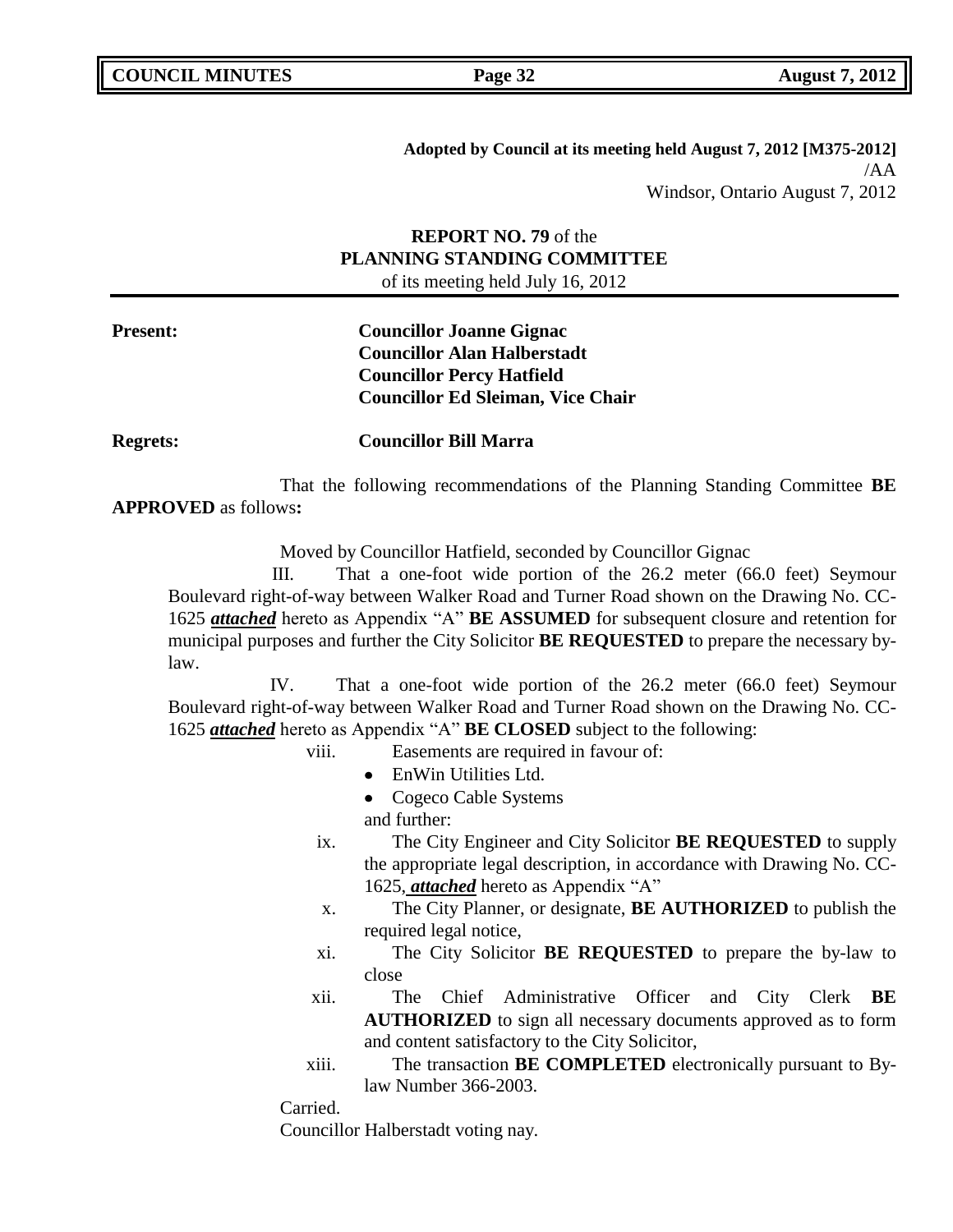*Clerk's Note:*The report authored by the City Planner dated June 29, 2012 entitled "Request to close a one-foot wide portion of Seymour Boulevard between Walker Road and Turner Road for municipal purposes" is *attached* as background information.

# **Livelink # 15981, SAA2012**

**\_\_\_\_\_\_\_\_\_\_\_\_\_\_\_\_\_\_\_\_\_\_\_\_\_\_\_\_\_\_\_\_\_\_**

VICE CHAIRPERSON

\_\_\_\_\_\_\_\_\_\_\_\_\_\_\_\_\_\_\_\_\_\_\_\_\_\_\_\_\_\_\_\_\_\_ DEPUTY CITY CLERK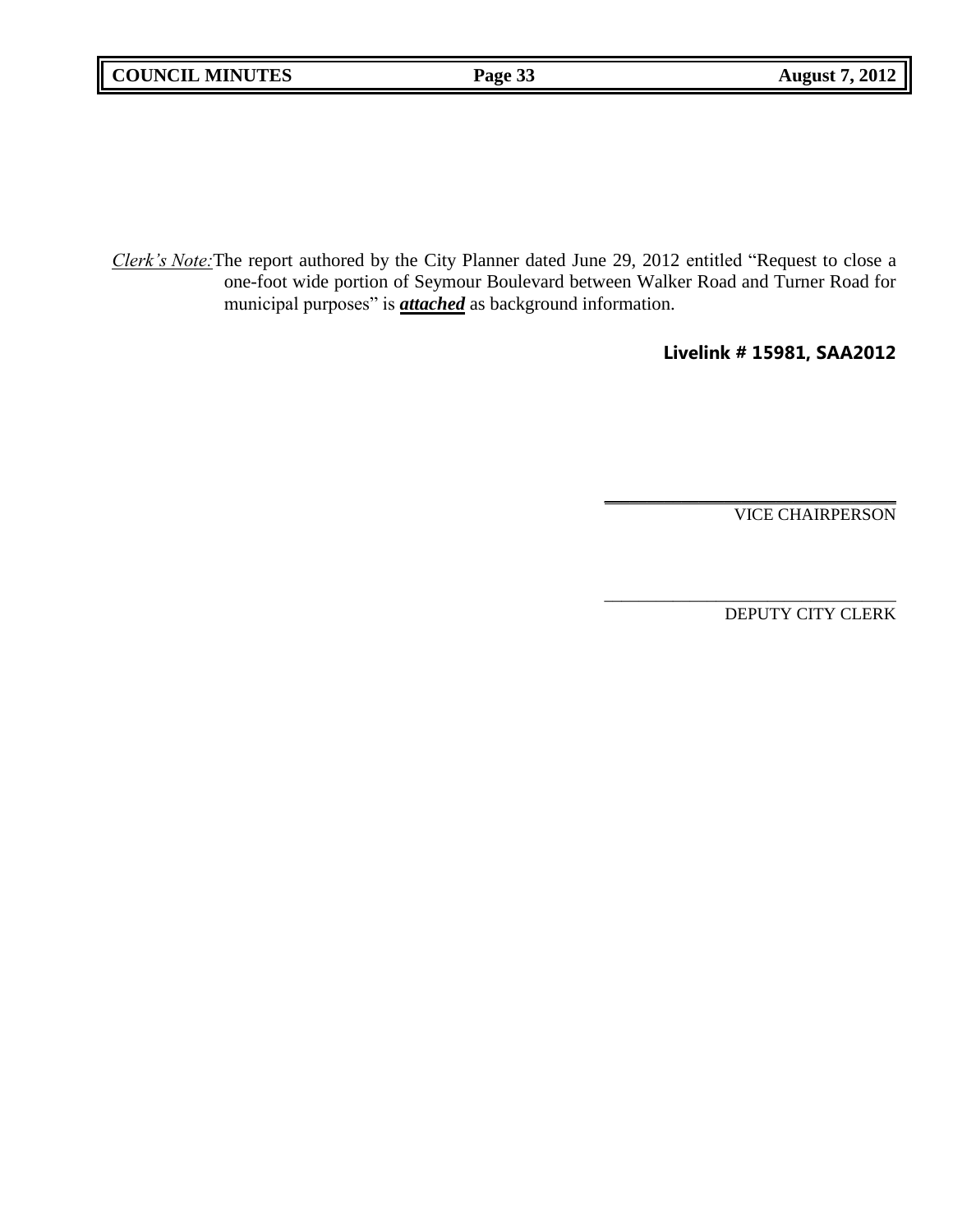**Adopted by Council at its meeting held August 7, 2012 [M364-2012]** /AA Windsor, Ontario August 7, 2012

# **REPORT NO. 80** of the **PLANNING STANDING COMMITTEE** of its meeting held July 16, 2012

**Present: Councillor Joanne Gignac Councillor Alan Halberstadt Councillor Percy Hatfield Councillor Ed Sleiman, Vice Chair**

**Regrets: Councillor Bill Marra**

That the following recommendations of the Planning Standing Committee **BE APPROVED** as follows**:** 

Moved by Councillor Gignac, seconded by Councillor Halberstadt

That an exemption from the Interim Control By-law 19-2007 as amended by Bylaw 35-2008 and the Demolition Control By-law 20-2007 **BE GRANTED** to the owner of the single detached house located at 3446 Harris Street, to allow for the construction of a roofed porch (22' x 6'x 13' high) along the south east elevation of the front of the house on the condition that the Olde Sandwich Towne Community Improvement Plan, the Olde Sandwich Towne Supplemental Development and Urban Design Guidelines be incorporated into this development, and that any exterior renovations/changes will be required to be shown on elevation drawings and be subject to approval of the City Planner prior to issuance of a building permit.

Carried.

*Clerk's Note:*The report authored by the City Planner dated July 3, 2012 entitled "Requests for Interim and Demolition Control By-law Exemption – 3446 Harris Street" is *attached* as background information.

**Livelink # 16005, Z/8581**

**\_\_\_\_\_\_\_\_\_\_\_\_\_\_\_\_\_\_\_\_\_\_\_\_\_\_\_\_\_\_\_\_\_\_**

\_\_\_\_\_\_\_\_\_\_\_\_\_\_\_\_\_\_\_\_\_\_\_\_\_\_\_\_\_\_\_\_\_\_

VICE CHAIRPERSON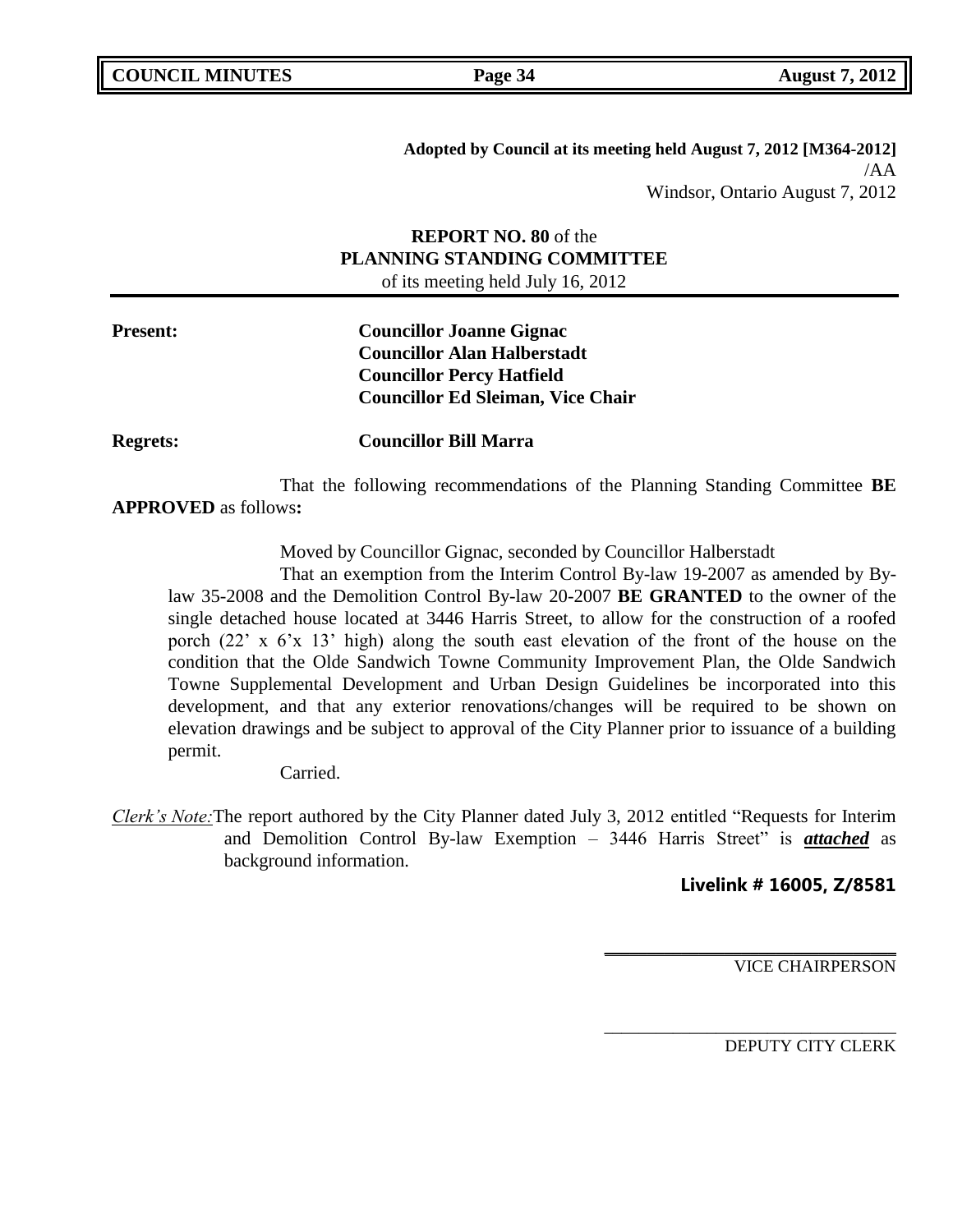**Adopted by Council at its meeting held August 7, 2012 [M365-2012] AA/** Windsor, Ontario, August 7, 2012

# **REPORT NO. 92** of the **SOCIAL DEVELOPMENT, HEALTH & CULTURE STANDING COMMITTEE** of its meeting held July 11, 2012

| <b>Present:</b> | <b>Councillor Ed Sleiman, Vice Chair</b><br><b>Councillor Percy Hatfield</b><br><b>Councillor Hilary Payne</b> |
|-----------------|----------------------------------------------------------------------------------------------------------------|
|                 |                                                                                                                |

**Regrets: Councillor Ron Jones Councillor Alan Halberstadt**

That the following recommendation of the Social Development, Health and Culture Standing Committee **BE APPROVED** as follows**:** 

Moved by Councillor Hatfield, seconded by Councillor Payne,

**THAT** the proposal from Salter Art and Appraisals to provide condition reports for 53 sculptures owned by the City of Windsor, provide certified Appraisals for insurance of all 53 pieces, provide a spread sheet outlining and tracking all cleaning, maintenance, condition concerns and repairs and to include a training information workshop for Parks and Museum staff regarding the care and life span of these sculptures **BE ACCEPTED**; and further

**THAT** the Chief Administrative Officer and City Clerk

**BE AUTHORIZED** to sign the agreement, satisfactory in technical content to the Executive Director of Recreation and Culture, in financial cotent to the Chief Financial Officer/City Treasurer, and in form to the City Solicitor; and further,

**THAT** the cost of up to \$25,000 **BE CHARGED** to

Reserve Fund 178. Carried.

*Clerk's Note:* **The report authored by the Executive Director of Recreation & Culture dated June 8, 2012 entitled "Reserve Fund Windsor"s Sculpture Garden" is** *attached* **as background information.**

LIVELINK #15988, SR/7573

**\_\_\_\_\_\_\_\_\_\_\_\_\_\_\_\_\_\_\_\_\_\_\_\_\_\_\_\_\_\_\_\_\_\_**

\_\_\_\_\_\_\_\_\_\_\_\_\_\_\_\_\_\_\_\_\_\_\_\_\_\_\_\_\_\_\_\_\_\_

VICE CHAIRPERSON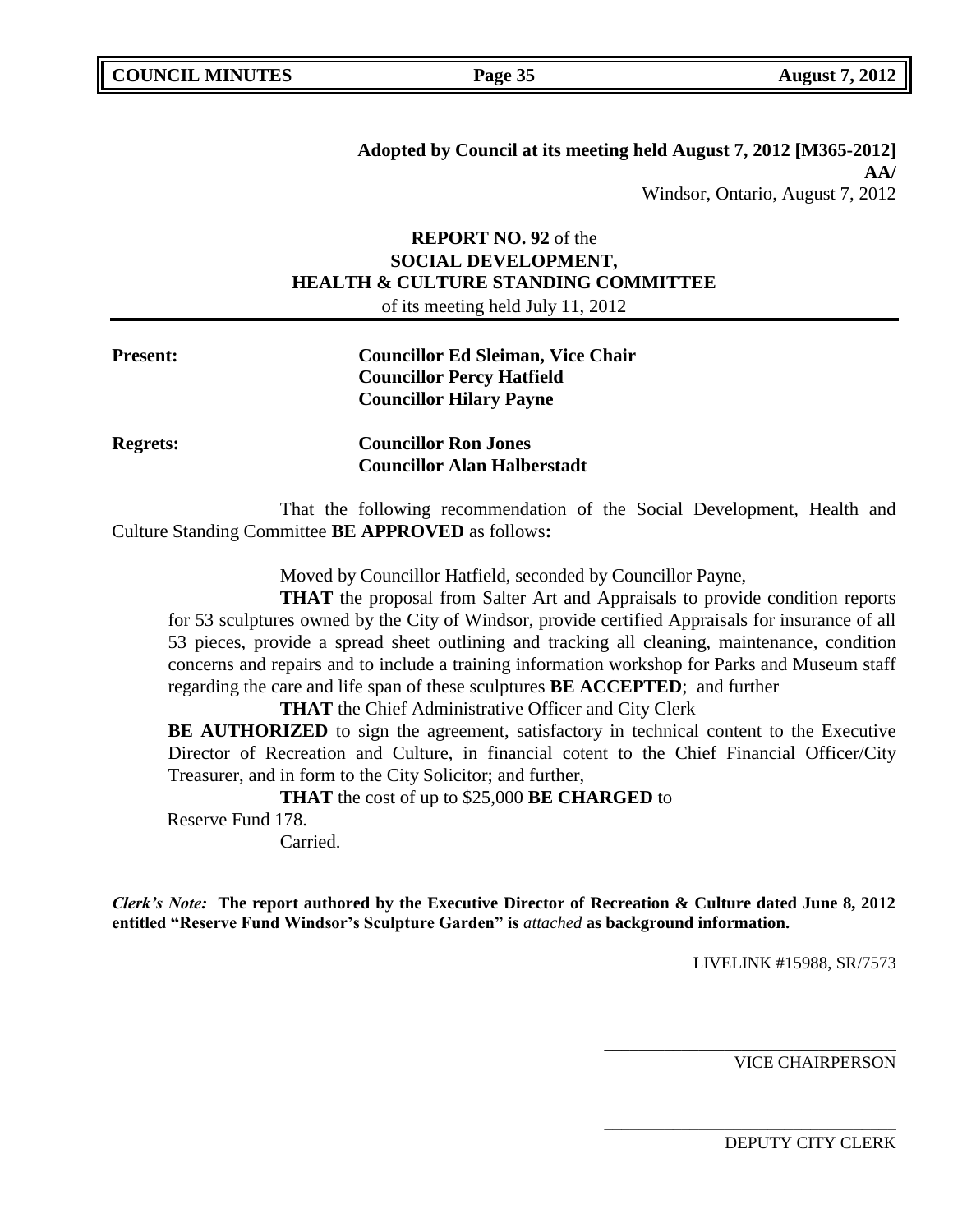**Adopted by Council at its meeting held August 7, 2012 [M366-2012] AA/** Windsor, Ontario, August 7, 2012

# **REPORT NO. 93** of the **SOCIAL DEVELOPMENT, HEALTH & CULTURE STANDING COMMITTEE** of its meeting held July 11, 2012

# **Present: Councillor Ed Sleiman, Vice Chair Councillor Percy Hatfield Councillor Hilary Payne**

**Regrets: Councillor Ron Jones Councillor Alan Halberstadt**

That the following recommendation of the Social Development, Health and Culture Standing Committee **BE APPROVED** as follows**:** 

Moved by Councillor Hatfield, seconded by Councillor Payne,

**THAT** Council **APPROVE FOR DISTRIBUTION** the position paper, *"Integrating Income Support Programs & Employment Ontario at the Municipal Level is Good Business"*, as prepared by Administration; and further,

**THAT** the Community Development and Health Commissioner **BE DIRECTED** to distribute the position paper to the Association of Municipalities of Ontario (AMO), the Ontario Municipal Social Services Association (OMSSA) and the five (5) municipalities which also administer the Employment Ontario Program in their community; and further,

**THAT** the Community Development and Health Commissioner **BE DIRECTED** to distribute the position paper to our three local Members of Provincial Parliament. Carried.

*Clerk's Note:* **The report authored by the Community Development and Health Commissioner dated June 4, 2012 entitled "Position Paper: "Integrating Income Support Programs & Employment Ontario at the Municipal Level is Good Business"" is** *attached* **as background information.**

LIVELINK #15990, GP2012

**\_\_\_\_\_\_\_\_\_\_\_\_\_\_\_\_\_\_\_\_\_\_\_\_\_\_\_\_\_\_\_\_\_\_**

\_\_\_\_\_\_\_\_\_\_\_\_\_\_\_\_\_\_\_\_\_\_\_\_\_\_\_\_\_\_\_\_\_\_

VICE CHAIRPERSON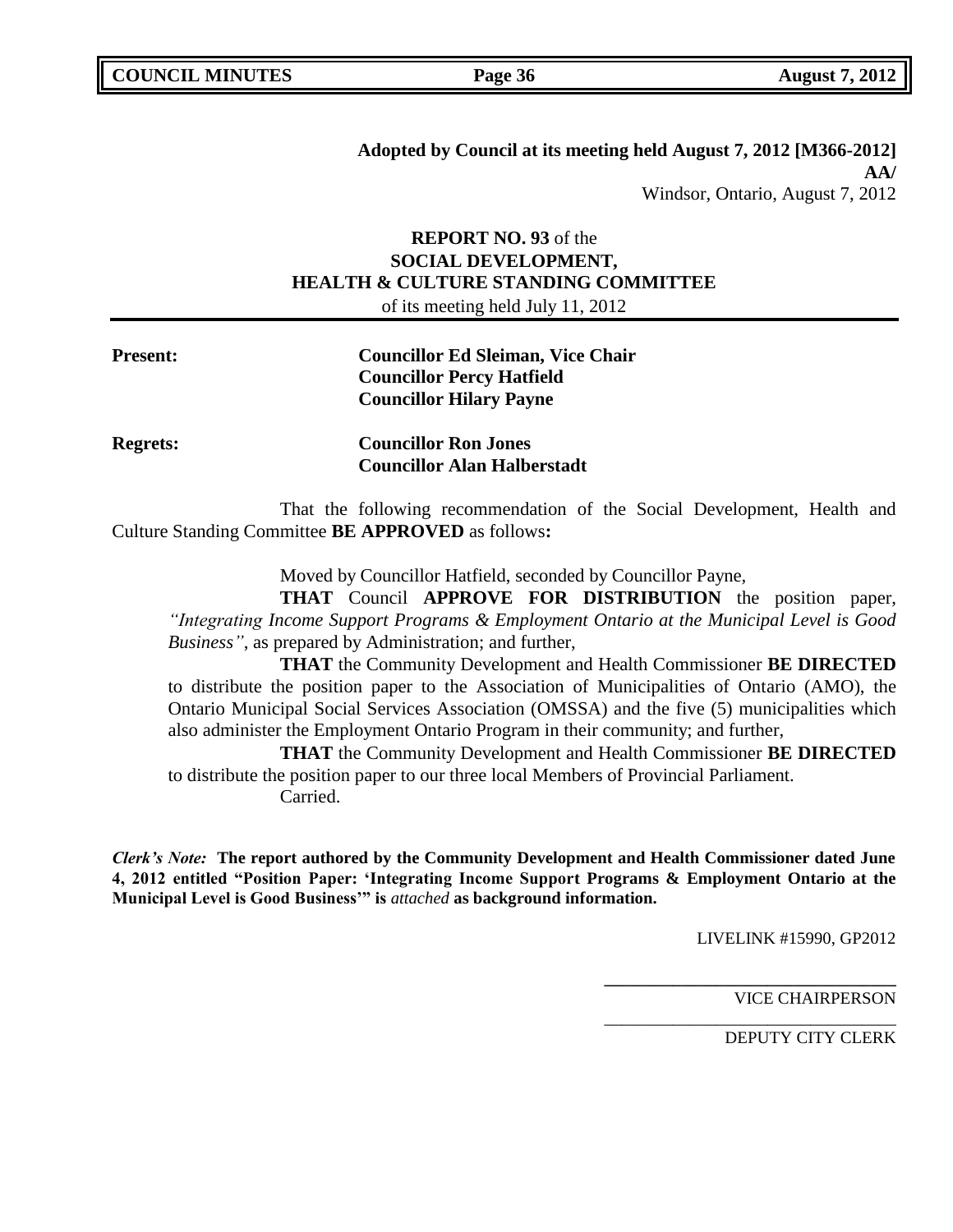**Adopted by Council at its meeting held August 7, 2012 [M346-2012] AA/** Windsor, Ontario, August 7, 2012

# **REPORT NO. 94** of the **SOCIAL DEVELOPMENT, HEALTH & CULTURE STANDING COMMITTEE** of its meeting held July 11, 2012

| <b>Councillor Ed Sleiman, Vice Chair</b> |
|------------------------------------------|
| <b>Councillor Percy Hatfield</b>         |
| <b>Councillor Hilary Payne</b>           |
|                                          |

**Regrets: Councillor Ron Jones Councillor Alan Halberstadt**

That the following recommendation of the Social Development, Health and Culture Standing Committee **BE APPROVED** as follows**:** 

Moved by Councillor Hatfield, seconded by Councillor Payne, **THAT** the presentation of the Seniors Advisory Committee regarding the Seniors Advisory Committee's 2012 Annual Report **BE RECEIVED** for information. Carried.

*Clerk's Note:* **The 2012 Annual Report to Council from the Windsor Seniors Advisory Committee is**  *attached* **as background information.**

VICE CHAIRPERSON

**\_\_\_\_\_\_\_\_\_\_\_\_\_\_\_\_\_\_\_\_\_\_\_\_\_\_\_\_\_\_\_\_\_\_**

\_\_\_\_\_\_\_\_\_\_\_\_\_\_\_\_\_\_\_\_\_\_\_\_\_\_\_\_\_\_\_\_\_\_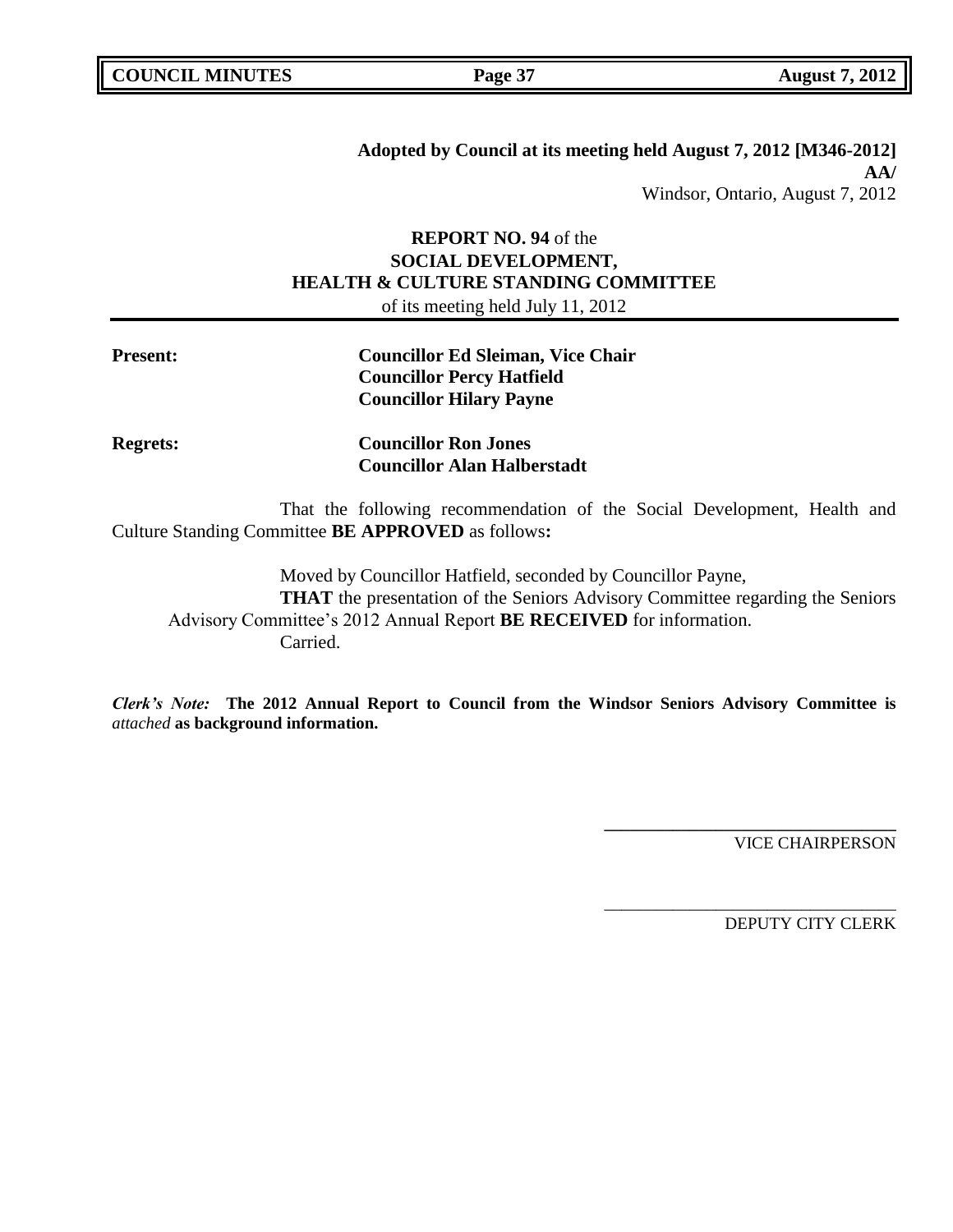**Adopted by Council at its meeting held August 7, 2012 [M347-2012] AA/** Windsor, Ontario, August 7, 2012

# **REPORT NO. 95** of the **SOCIAL DEVELOPMENT, HEALTH & CULTURE STANDING COMMITTEE** of its meeting held July 11, 2012

| <b>Present:</b> | <b>Councillor Ed Sleiman, Vice Chair</b> |
|-----------------|------------------------------------------|
|                 | <b>Councillor Percy Hatfield</b>         |
|                 | <b>Councillor Hilary Payne</b>           |

**Regrets: Councillor Ron Jones Councillor Alan Halberstadt**

That the following recommendation of the Social Development, Health and Culture Standing Committee **BE APPROVED** as follows**:** 

Moved by Councillor Hatfield, seconded by Councillor Payne, **THAT** the "Age-Friendly Windsor – Report to the Community, Environmental Scan of Age-friendliness, Age-friendly Windsor Project, June 2012" **BE ENDORSED.** Carried.

*Clerk's Note:* **Report No. 10 of the Seniors Advisory Committee regarding "Age Friendly Windsor – Report to the Community June 2012" is** *attached* **as background information.**

VICE CHAIRPERSON

**\_\_\_\_\_\_\_\_\_\_\_\_\_\_\_\_\_\_\_\_\_\_\_\_\_\_\_\_\_\_\_\_\_\_**

\_\_\_\_\_\_\_\_\_\_\_\_\_\_\_\_\_\_\_\_\_\_\_\_\_\_\_\_\_\_\_\_\_\_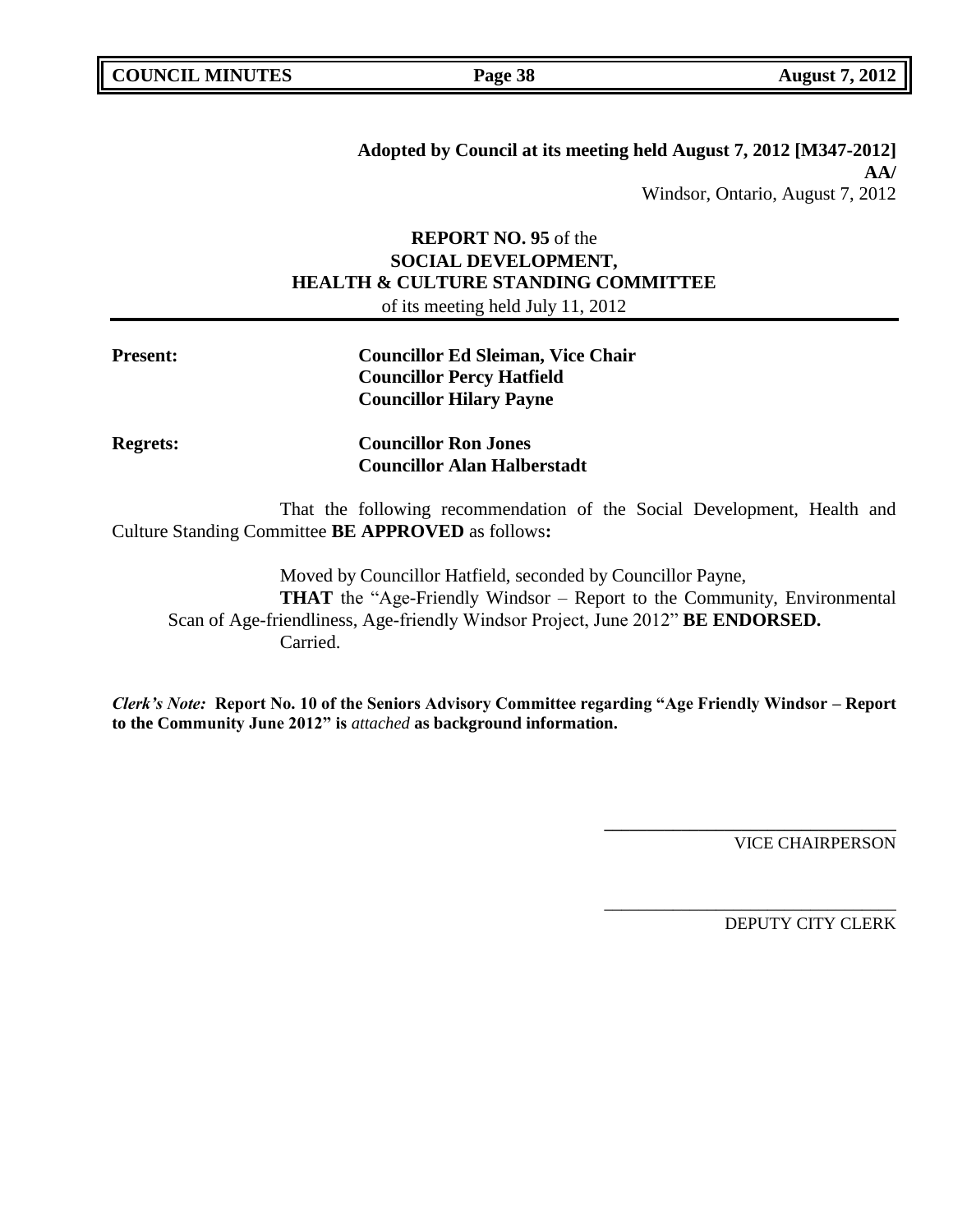**Adopted by Council at its meeting held August 7, 2012 [M348-2012] AA/** Windsor, Ontario, August 7, 2012

# **REPORT NO. 96** of the **SOCIAL DEVELOPMENT, HEALTH & CULTURE STANDING COMMITTEE** of its meeting held July 11, 2012

| <b>Present:</b> | <b>Councillor Ed Sleiman, Vice Chair</b> |
|-----------------|------------------------------------------|
|                 | <b>Councillor Percy Hatfield</b>         |
|                 | <b>Councillor Hilary Payne</b>           |

**Regrets: Councillor Ron Jones Councillor Alan Halberstadt**

That the following recommendation of the Social Development, Health and Culture Standing Committee **BE APPROVED** as follows**:** 

Moved by Councillor Hatfield, seconded by Councillor Payne, **THAT** Report No. 11 of the Seniors Advisory Committee pertaining to additional members **BE NOTED & FILED**. Carried.

*Clerk's Note:* **Report No. 11 of the Seniors Advisory Committee is** *attached* **as background information.**

VICE CHAIRPERSON

**\_\_\_\_\_\_\_\_\_\_\_\_\_\_\_\_\_\_\_\_\_\_\_\_\_\_\_\_\_\_\_\_\_\_**

\_\_\_\_\_\_\_\_\_\_\_\_\_\_\_\_\_\_\_\_\_\_\_\_\_\_\_\_\_\_\_\_\_\_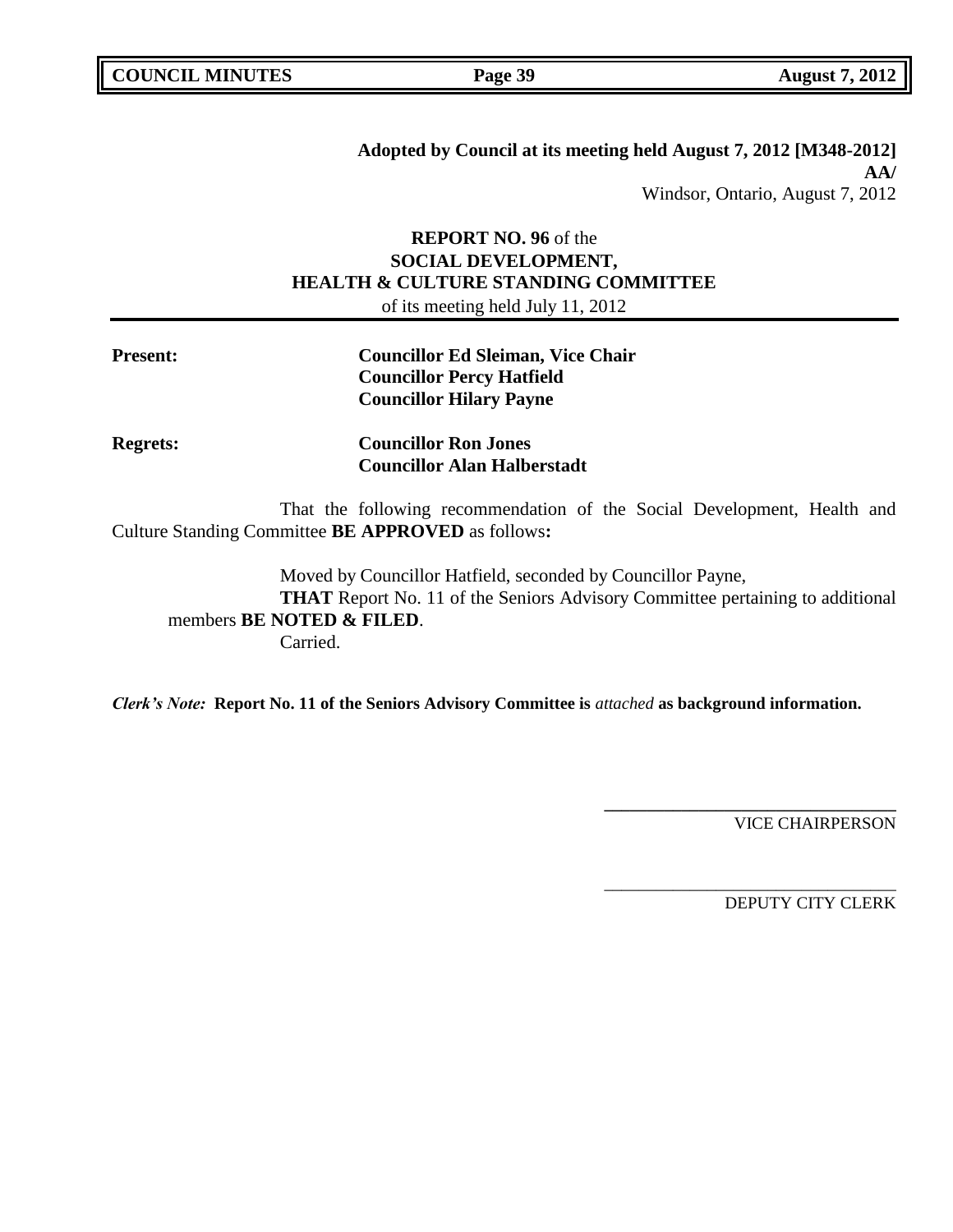**Adopted by Council at its meeting held August 7, 2012 [M367-2012] AA/** Windsor, Ontario, August 7, 2012

# **REPORT NO. 97** of the **SOCIAL DEVELOPMENT, HEALTH & CULTURE STANDING COMMITTEE** of its meeting held July 11, 2012

| <b>Present:</b> | <b>Councillor Ed Sleiman, Vice Chair</b> |
|-----------------|------------------------------------------|
|                 | <b>Councillor Percy Hatfield</b>         |
|                 | <b>Councillor Hilary Payne</b>           |

**Regrets: Councillor Ron Jones Councillor Alan Halberstadt**

That the following recommendation of the Social Development, Health and Culture Standing Committee **BE APPROVED** as follows**:** 

Moved by Councillor Hatfield, seconded by Councillor Payne, **THAT** C. Gaudette **BE APPOINTED** Secretary of the Board of Directors of Willistead Manor Inc. for the term ending August 17, 2012. Carried.

*Clerk's Note:* **Report No. 81 of the Board of Directors, Willistead Manor Inc. is** *attached* **as background information.**

VICE CHAIRPERSON

**\_\_\_\_\_\_\_\_\_\_\_\_\_\_\_\_\_\_\_\_\_\_\_\_\_\_\_\_\_\_\_\_\_\_**

\_\_\_\_\_\_\_\_\_\_\_\_\_\_\_\_\_\_\_\_\_\_\_\_\_\_\_\_\_\_\_\_\_\_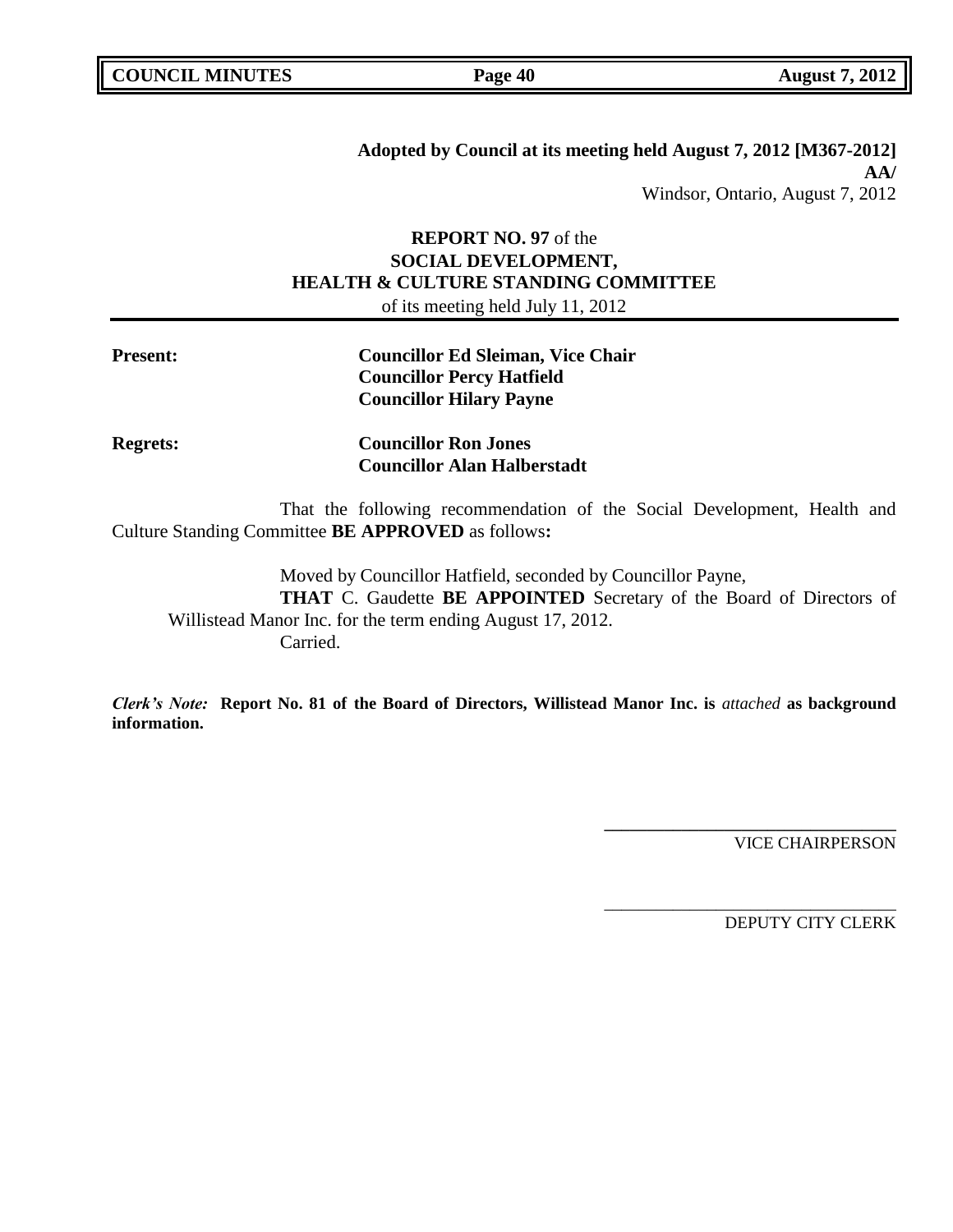**Adopted by Council at its meeting held August 7, 2012 [M368-2012] AA/** Windsor, Ontario, August 7, 2012

# **REPORT NO. 98** of the **SOCIAL DEVELOPMENT, HEALTH & CULTURE STANDING COMMITTEE** of its meeting held July 11, 2012

| <b>Present:</b> | <b>Councillor Ed Sleiman, Vice Chair</b> |
|-----------------|------------------------------------------|
|                 | <b>Councillor Percy Hatfield</b>         |
|                 | <b>Councillor Hilary Payne</b>           |

**Regrets: Councillor Ron Jones Councillor Alan Halberstadt**

That the following recommendation of the Social Development, Health and Culture Standing Committee **BE APPROVED** as follows**:** 

Moved by Councillor Payne, seconded by Councillor Hatfield, **THAT** the minutes of the Board of Directors, Willistead Manor Inc. meeting held May 10, 2012 **BE RECEIVED** for information. Carried.

*Clerk's Note:* **The minutes of the Board of Directors, Willistead Manor Inc. meeting held May 10, 2012 are**  *attached* **as background information.**

VICE CHAIRPERSON

**\_\_\_\_\_\_\_\_\_\_\_\_\_\_\_\_\_\_\_\_\_\_\_\_\_\_\_\_\_\_\_\_\_\_**

\_\_\_\_\_\_\_\_\_\_\_\_\_\_\_\_\_\_\_\_\_\_\_\_\_\_\_\_\_\_\_\_\_\_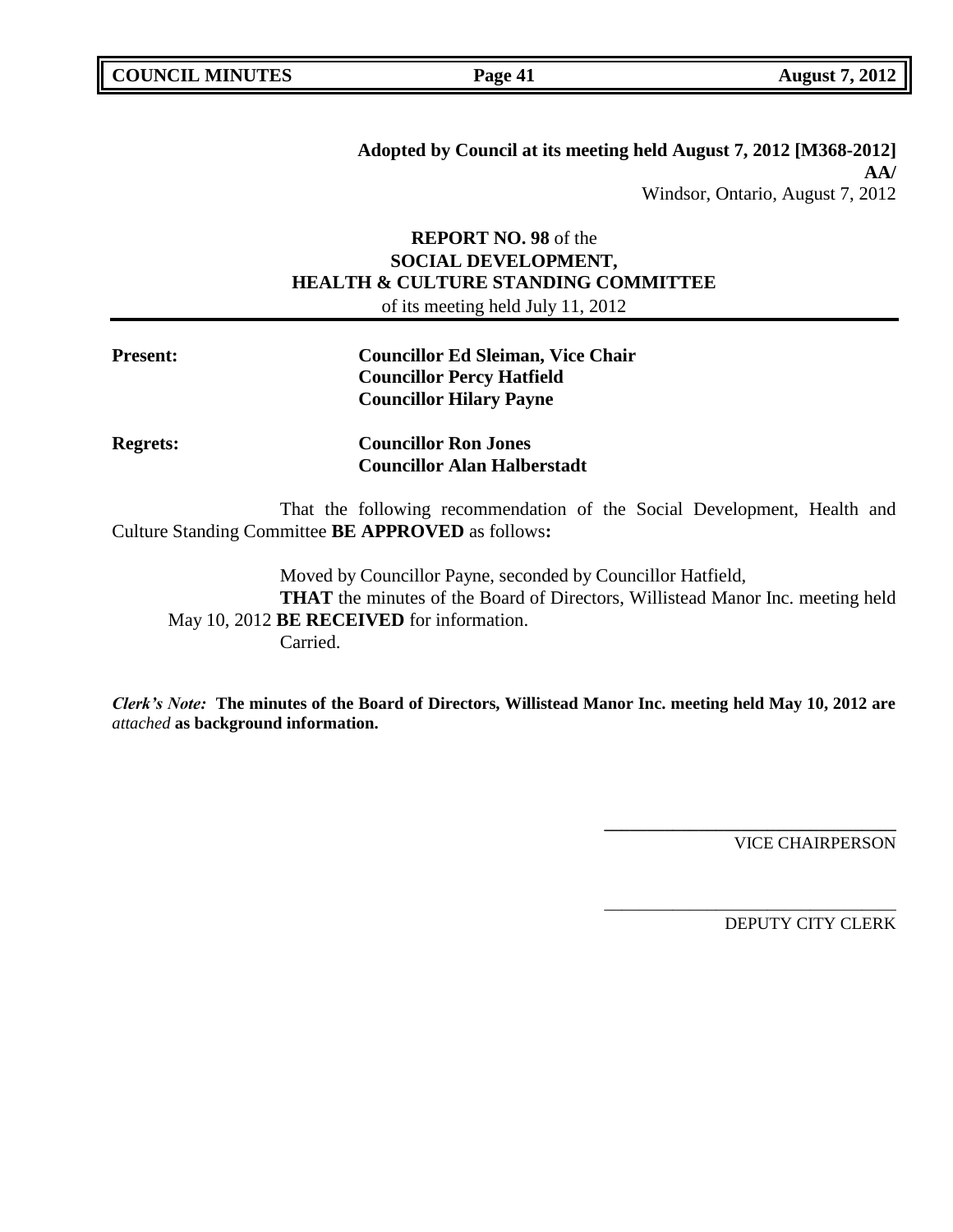**Adopted by Council at its meeting held August 7, 2012 [M369-2012] AA/** Windsor, Ontario, August 7, 2012

# **REPORT NO. 99** of the **SOCIAL DEVELOPMENT, HEALTH & CULTURE STANDING COMMITTEE** of its meeting held July 11, 2012

| <b>Present:</b> | <b>Councillor Ed Sleiman, Vice Chair</b> |
|-----------------|------------------------------------------|
|                 | <b>Councillor Percy Hatfield</b>         |
|                 | <b>Councillor Hilary Payne</b>           |

**Regrets: Councillor Ron Jones Councillor Alan Halberstadt**

That the following recommendation of the Social Development, Health and Culture Standing Committee **BE APPROVED** as follows**:** 

Moved by Councillor Payne, seconded by Councillor Hatfield, **THAT** the minutes of the Board of Directors, Willistead Manor Inc. meeting held June 14, 2012 **BE RECEIVED** for information. Carried.

**Clerk"s Note: The minutes of the Board of Directors, Willistead Manor Inc. meeting held June 14, 2012 are**  attached **as background information.**

VICE CHAIRPERSON

**\_\_\_\_\_\_\_\_\_\_\_\_\_\_\_\_\_\_\_\_\_\_\_\_\_\_\_\_\_\_\_\_\_\_**

\_\_\_\_\_\_\_\_\_\_\_\_\_\_\_\_\_\_\_\_\_\_\_\_\_\_\_\_\_\_\_\_\_\_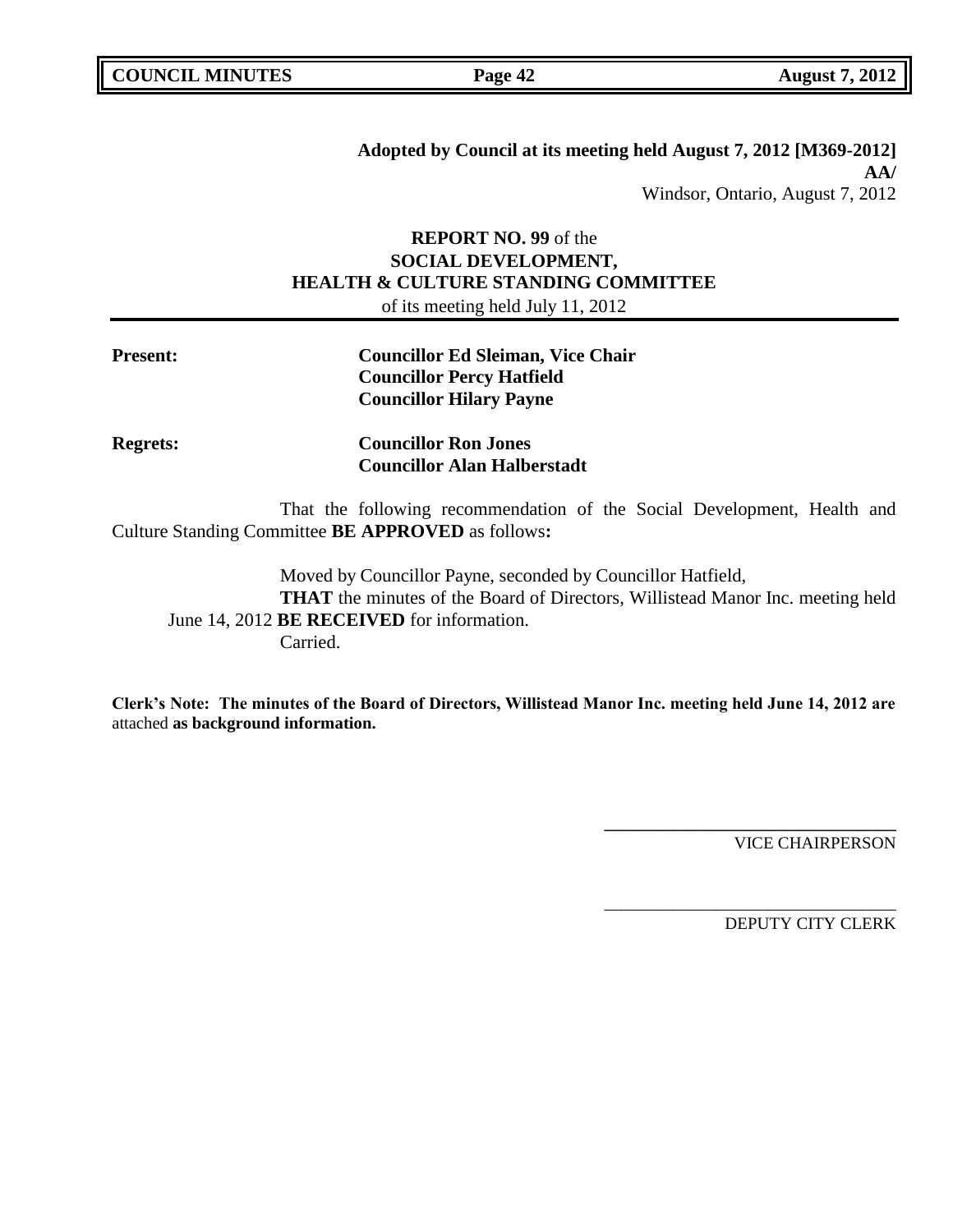**Adopted by Council at its meeting held August 7, 2012 [M370-2012] AA/** Windsor, Ontario, August 7, 2012

# **REPORT NO. 100** of the **SOCIAL DEVELOPMENT, HEALTH & CULTURE STANDING COMMITTEE** of its meeting held July 11, 2012

| <b>Present:</b> | <b>Councillor Ed Sleiman, Vice Chair</b> |
|-----------------|------------------------------------------|
|                 | <b>Councillor Percy Hatfield</b>         |
|                 | <b>Councillor Hilary Payne</b>           |

**Regrets: Councillor Ron Jones Councillor Alan Halberstadt**

That the following recommendation of the Social Development, Health and Culture Standing Committee **BE APPROVED** as follows**:** 

Moved by Councillor Payne, seconded by Councillor Hatfield, **THAT** the minutes of the Mayor's Youth Advisory Committee meeting held April 3, 2012 **BE RECEIVED** for information. Carried.

*Clerk's Note:* **The minutes of the Mayor"s Youth Advisory Committee meeting held April 3, 2012 are**  *attached* **as background information.**

VICE CHAIRPERSON

**\_\_\_\_\_\_\_\_\_\_\_\_\_\_\_\_\_\_\_\_\_\_\_\_\_\_\_\_\_\_\_\_\_\_**

\_\_\_\_\_\_\_\_\_\_\_\_\_\_\_\_\_\_\_\_\_\_\_\_\_\_\_\_\_\_\_\_\_\_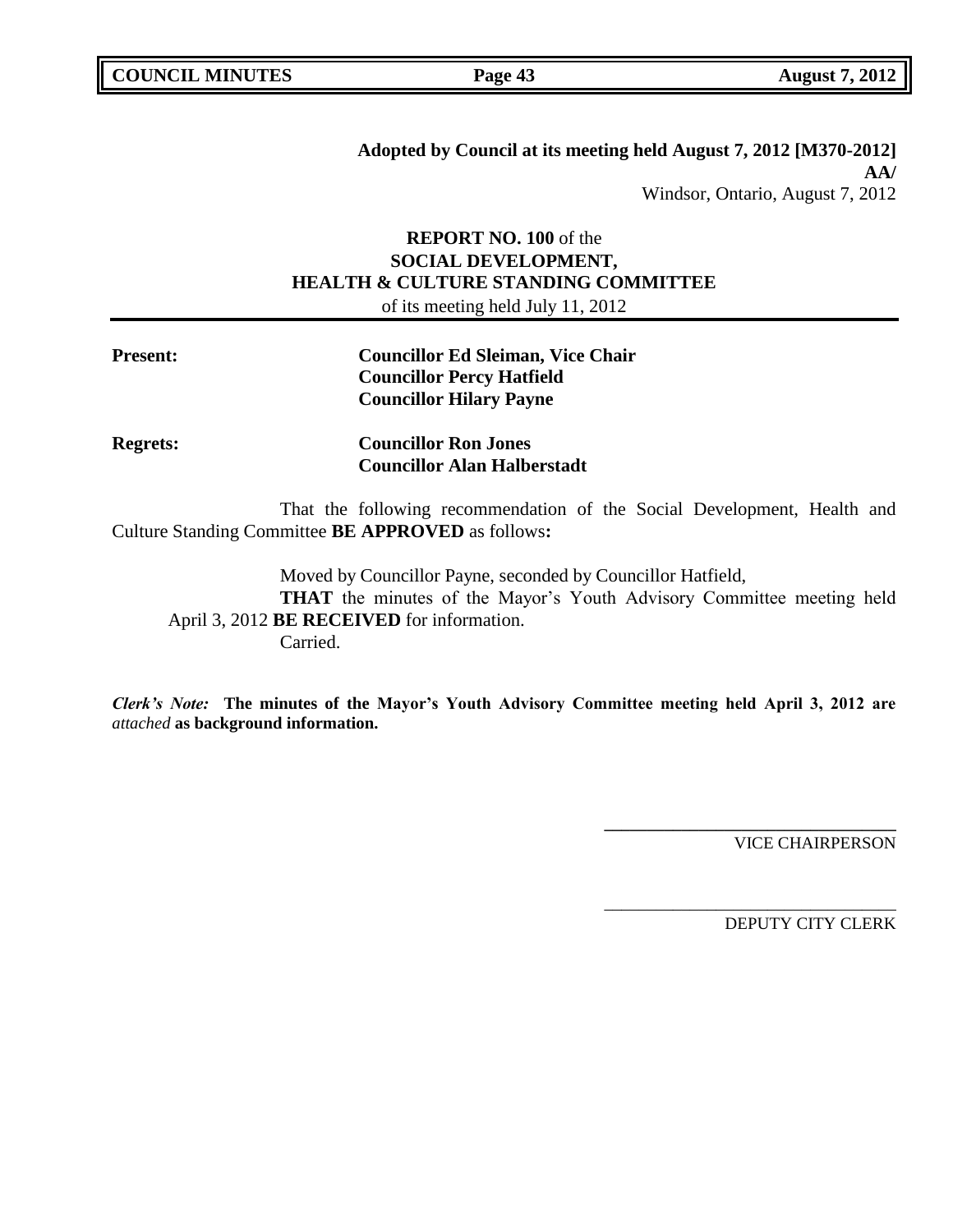**Adopted by Council at its meeting held August 7, 2012 [M371-2012] AA/** Windsor, Ontario, August 7, 2012

# **REPORT NO. 101** of the **SOCIAL DEVELOPMENT, HEALTH & CULTURE STANDING COMMITTEE** of its meeting held July 11, 2012

**Councillor Alan Halberstadt**

| <b>Present:</b> | <b>Councillor Ed Sleiman, Vice Chair</b><br><b>Councillor Percy Hatfield</b><br><b>Councillor Hilary Payne</b> |
|-----------------|----------------------------------------------------------------------------------------------------------------|
| <b>Regrets:</b> | <b>Councillor Ron Jones</b>                                                                                    |

That the following recommendation of the Social Development, Health and Culture Standing Committee **BE APPROVED** as follows**:** 

Moved by Councillor Payne, seconded by Councillor Hatfield, **THAT** the minutes of the Housing Advisory Committee meeting held April 25, 2012 **BE RECEIVED** for information. Carried.

*Clerk's Note:* **The minutes of the Housing Advisory Committee meeting held April 25, 2012 are** *attached* **as background information.**

VICE CHAIRPERSON

**\_\_\_\_\_\_\_\_\_\_\_\_\_\_\_\_\_\_\_\_\_\_\_\_\_\_\_\_\_\_\_\_\_\_**

\_\_\_\_\_\_\_\_\_\_\_\_\_\_\_\_\_\_\_\_\_\_\_\_\_\_\_\_\_\_\_\_\_\_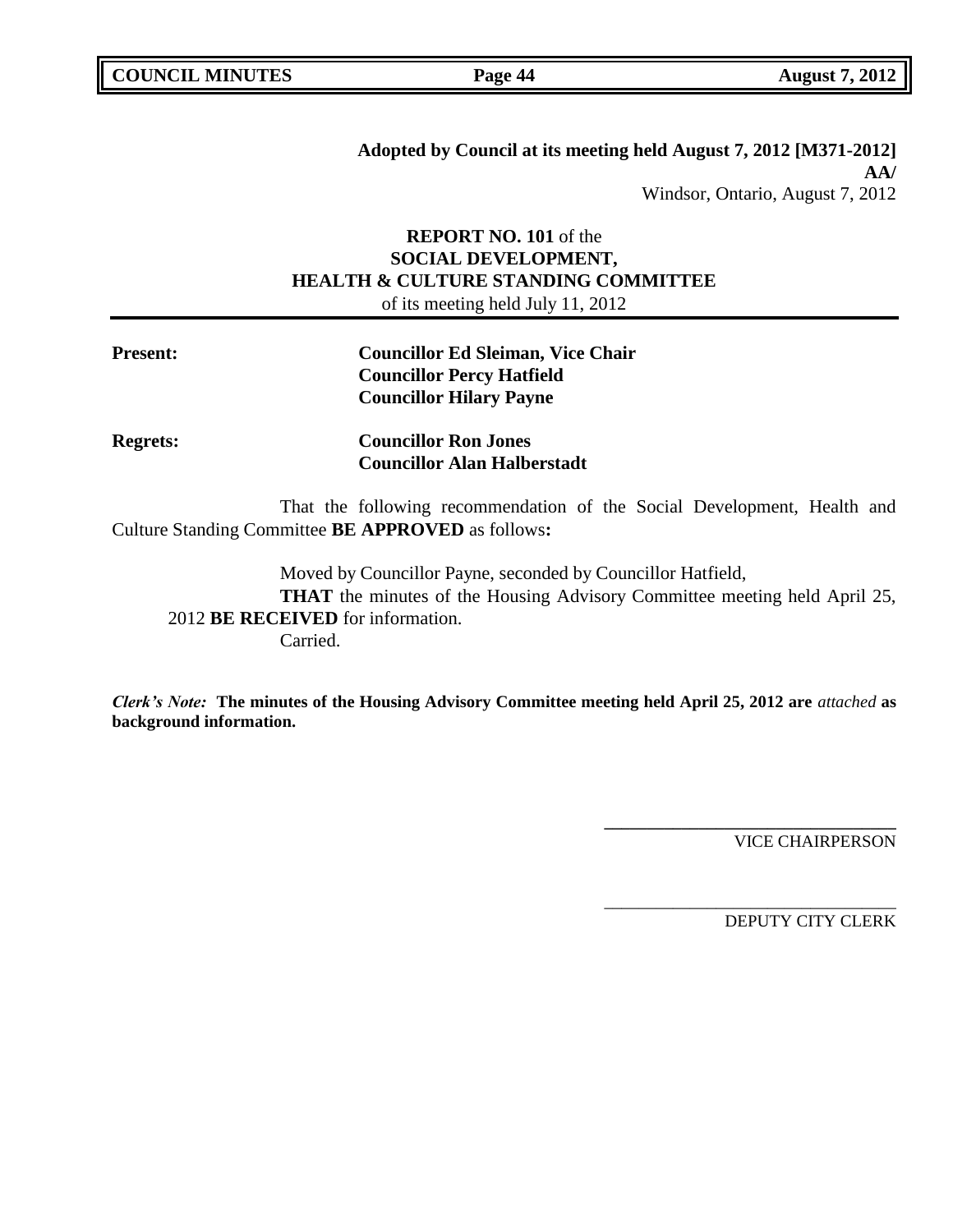**Adopted by Council at its meeting held August 7, 2012 [M372-2012] /AA** Windsor, Ontario August 7, 2012

# **REPORT NO. 31** of the **PUBLIC SAFETY STANDING COMMITTEE**

of its meeting held July 18, 2012

**Present: Councillor Dilkens Councillor Gignac Councillor Ron Jones, Chair**

**Absent: Councillor Payne**

That the following recommendation of the Public Safety Standing Committee **BE APPROVED** as follows:

Moved by Councillor Dilkens, seconded by Councillor Gignac

**THAT** the presentation by Acting Chief of Police Al Frederick regarding the 2011 Windsor Police Services Annual Report **BE RECEIVED** for information. Carried.

*Clerk's Note*: The 2011 Annual Report for the Windsor Police Services is *attached* as background information.

**CHAIRPERSON** 

DEPUTY CITY CLERK

\_\_\_\_\_\_\_\_\_\_\_\_\_\_\_\_\_\_\_\_\_\_\_\_\_\_\_\_\_\_\_\_\_\_

\_\_\_\_\_\_\_\_\_\_\_\_\_\_\_\_\_\_\_\_\_\_\_\_\_\_\_\_\_\_\_\_\_\_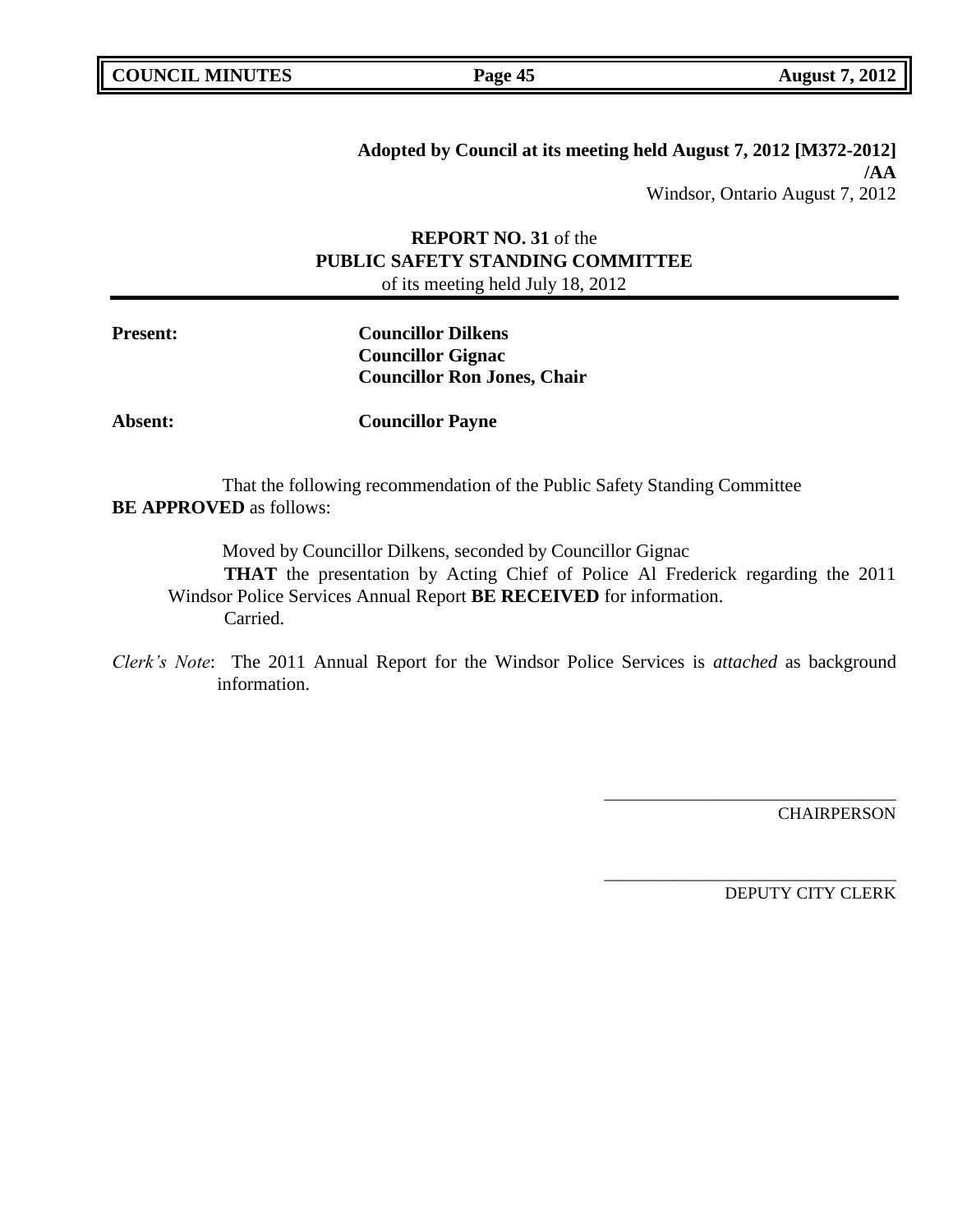# **Adopted by Council at its meeting held August 7, 2012 [M373-2012] /AA** Windsor, Ontario August 7, 2012

# **REPORT NO. 32** of the **PUBLIC SAFETY STANDING COMMITTEE**

of its meeting held July 18, 2012

**Present: Councillor Dilkens Councillor Gignac Councillor Ron Jones, Chair**

**Absent: Councillor Payne**

That the following recommendation of the Public Safety Standing Committee **BE APPROVED** as follows:

Moved by Councillor Dilkens, seconded by Councillor Gignac

**THAT** Public Vehicle Licensing By-law 137-2007 **BE AMENDED** by adding the following wording to Schedule 5, Section 23.5:

"(c) The colour of the vehicle's bumpers, trim, mirror, roof racks and tires shall be acceptable if they are as originally supplied as black, grey or chrome, by the manufacturer of the vehicle or painted in one of the two body colours of the broker's colour scheme"; and

**THAT** Council **ADOPT** By-law 108-2012 *attached* hereto as Appendix "A". Carried.

*Clerk's Note*: **Report No. 148 of the Windsor Licensing Commission (Taxi Vehicle Colour Scheme) is** *attached* **as background information.**

**LIVELINK 15915**

VICE CHAIRPERSON

**\_\_\_\_\_\_\_\_\_\_\_\_\_\_\_\_\_\_\_\_\_\_\_\_\_\_\_\_\_\_\_\_\_\_**

\_\_\_\_\_\_\_\_\_\_\_\_\_\_\_\_\_\_\_\_\_\_\_\_\_\_\_\_\_\_\_\_\_\_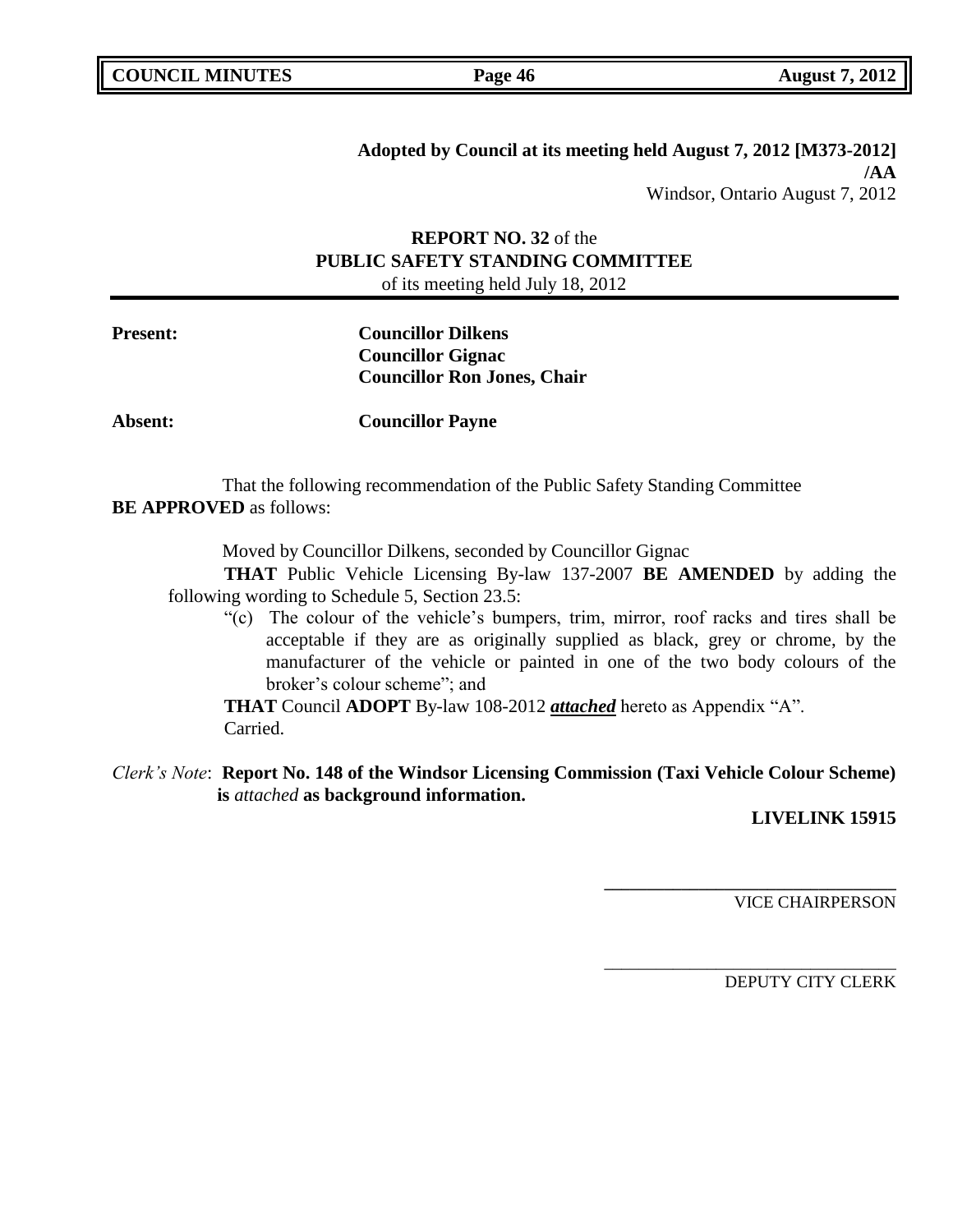# **Adopted by Council at its meeting held August 7, 2012 [M374-2012] /AA** Windsor, Ontario August 7, 2012

# **REPORT NO. 33** of the **PUBLIC SAFETY STANDING COMMITTEE** of its meeting held July 18, 2012

**Present: Councillor Dilkens Councillor Gignac Councillor Ron Jones, Chair**

**Absent: Councillor Payne**

That the following recommendation of the Public Safety Standing Committee **BE APPROVED** as follows:

Moved by Councillor Dilkens, seconded by Councillor Gignac

**THAT** the minutes of the Windsor Licensing Commission meeting held May 22, 2012 **BE RECEIVED** for information. Carried.

# *Clerk's Note*: **The minutes of the Windsor Licensing Commission meeting held May 22, 2012 are**  *attached* **as background information.**

**CHAIRPERSON** 

DEPUTY CITY CLERK

**\_\_\_\_\_\_\_\_\_\_\_\_\_\_\_\_\_\_\_\_\_\_\_\_\_\_\_\_\_\_\_\_\_\_**

\_\_\_\_\_\_\_\_\_\_\_\_\_\_\_\_\_\_\_\_\_\_\_\_\_\_\_\_\_\_\_\_\_\_